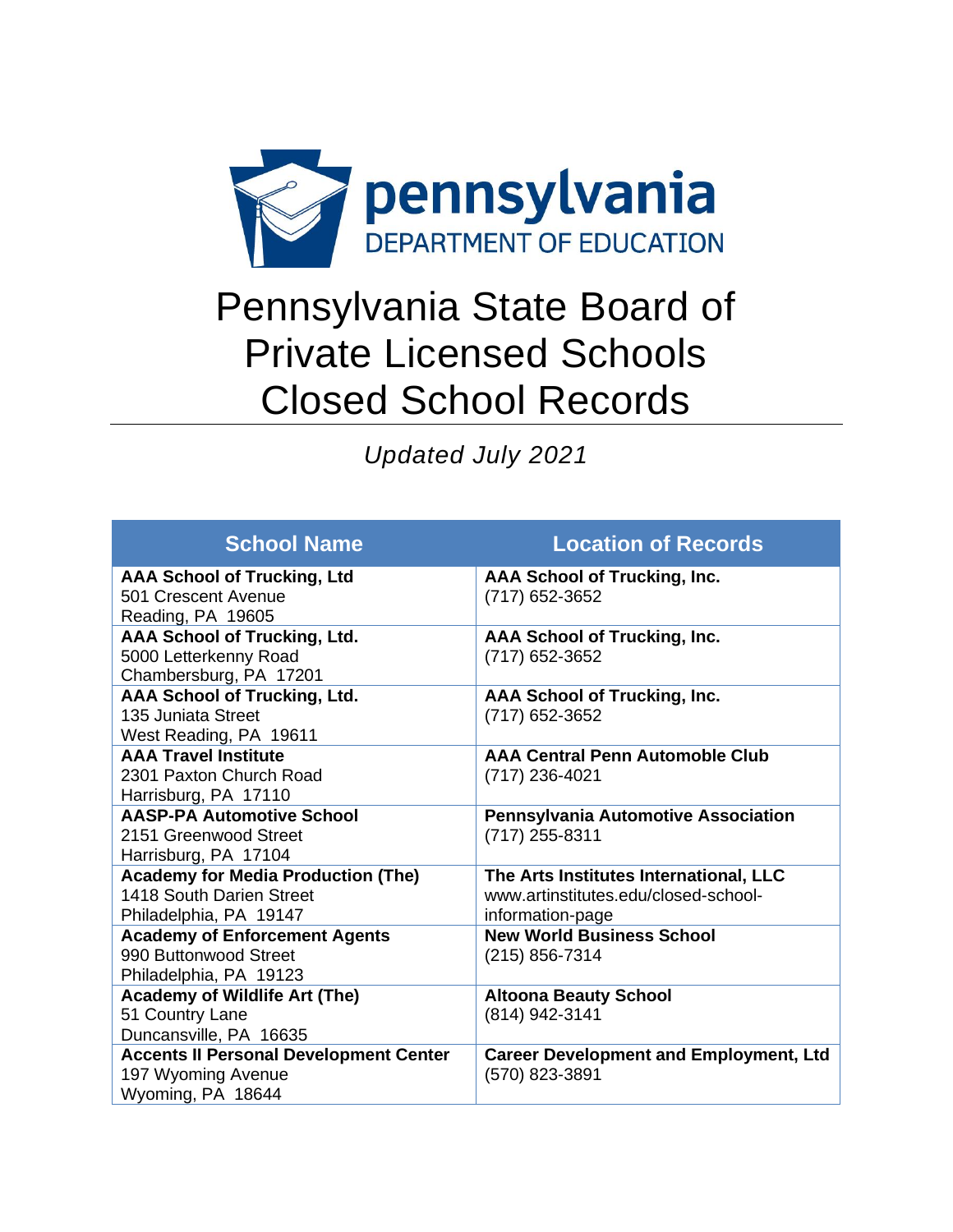| <b>School Name</b>                                                                                                                    | <b>Location of Records</b>                                                                                         |
|---------------------------------------------------------------------------------------------------------------------------------------|--------------------------------------------------------------------------------------------------------------------|
| <b>Accucare Home Nursing, Inc.</b><br>1999 Sproul Road S-16<br>Broomall, PA 19008                                                     | <b>Accucare Home Nursing, Inc.</b><br>(610) 353-7360                                                               |
| <b>ACTS Health Services Institute</b><br>812 North Bethlehem Pike<br>Ambler, PA 19002                                                 | <b>Montgomery County Community College</b><br>$(215)$ 641-6300                                                     |
| <b>Advanced Career Training (ACT)</b><br>69th & Market St/McClatchy 2fl<br>Upper Darby, PA 19082                                      | <b>Triangle Tech, Inc./Sunbury or Triangle</b><br><b>Tech, Inc./DuBois</b><br>(570) 481-988-0700 or (814) 371-2090 |
| <b>Advanced Technical Institute, LLC</b><br>5700 Southern Blvd, Suite 100<br>Virginia Beach, VA 23462                                 | <b>Advanced Technical Institute</b><br>$(800)$ 468-1093                                                            |
| <b>Advantage Training, Inc.</b><br>(formerly Garfield Business Institute)<br>5830 Ellsworth Avenue, Suite 101<br>Pittsburgh, PA 15232 | The Arts Institutes International, LLC<br>www.artinstitutes.edu/closed-school-<br>information-page                 |
| <b>AIRCO/ITC</b><br><b>Chestnut Street</b><br>Philadelphia, PA                                                                        | <b>Industrial Training and Testing Institute</b><br>(215) 744-1008                                                 |
| <b>Allegheny Technical Institute</b><br>121 9th Street<br>Pittsburgh, PA 15222                                                        | <b>Pittsburgh Technical College</b><br>(412) 809-5100                                                              |
| <b>All-State Career School</b><br>501 Seminole Street<br>Lester, PA 19029<br>(moved to Essington then closed)                         | <b>All-State Career School</b><br>(610) 362-1124                                                                   |
| <b>Allentown Bartender School</b><br>1541 Alta Drive<br>Whitehall, PA 18052                                                           | Pennsylvania Institute of Massage<br><b>Therapy</b><br>$(215) 538 - 5339$                                          |
| <b>Allentown Business School</b><br>301-803 Hamilton Mall<br>Allentown, PA 18101                                                      | <b>Career Education Corporation</b><br>(847) 781-3600                                                              |
| <b>Allentown Business School/Center Valley</b><br>2809 East Saucon Valley Road<br>Center Valley, PA 18034                             | <b>Career Education Corporation</b><br>(847) 781-3600                                                              |
| <b>Alliance College</b>                                                                                                               | <b>Mercyhurst University</b><br>(814) 824-2000                                                                     |
| <b>Alliance Tractor-Trailer Training Center</b><br>PO Box 59<br>18259 Green RD/59 Alliance Dr<br>Ladysmith, VA 22501                  | <b>Alliance Tractor-Trailer Training Center</b><br>(804) 448-3282                                                  |
| <b>Alpha Education Center, Inc.</b><br>6611 Ridge Avenue<br>Philadelphia, PA 19128                                                    | <b>HACC</b><br>(717) 780-2300                                                                                      |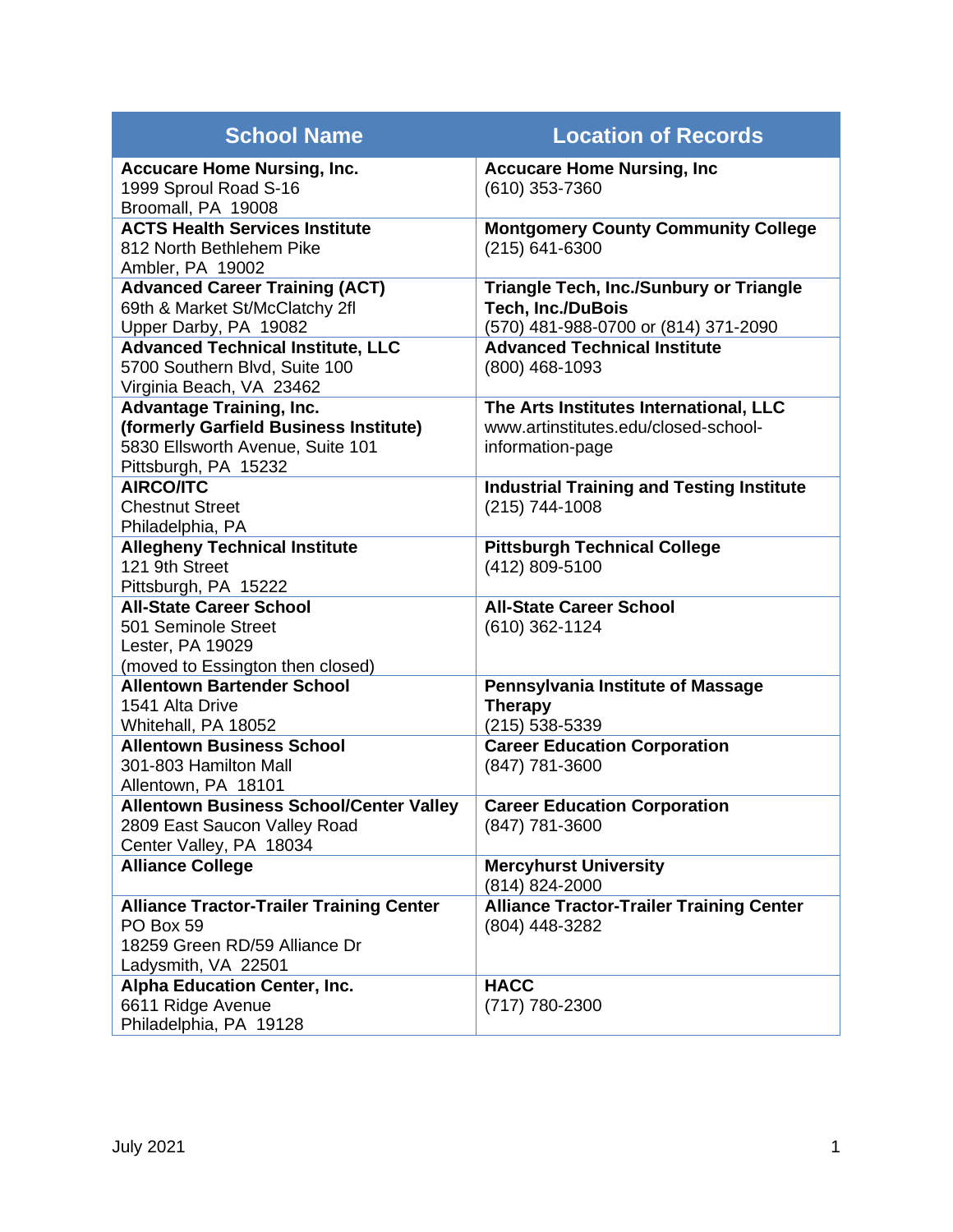| <b>School Name</b>                                                                                                                    | <b>Location of Records</b>                                                          |
|---------------------------------------------------------------------------------------------------------------------------------------|-------------------------------------------------------------------------------------|
| <b>Alternate Training Solutions (name</b><br>change to Computertraining.com at<br>Mechanicsburg)<br>Mechanicsburg, PA 17055           | <b>Computertraining.com</b><br>(800) 733-5641                                       |
| <b>Alternative Conjunction Clinic</b><br>716 State Street<br>Lemoyne, PA 17043                                                        | <b>YTI Career Institute - York</b><br>(717) 757-1100                                |
| Altoona School Commerce & Zeth School<br>Altoona, PA 16602                                                                            | South Hills School of Business and<br><b>Technology - Altoona</b><br>(814) 944-6134 |
| Ambassador Driver Safety Training Ltd.<br>442 Creamery Way (FedEx Ground Term)<br>Exton, PA 19341                                     | <b>Smith &amp; Soloman Training School</b><br>(610) 272-6050                        |
| <b>American Academy of Broadcasting</b><br>726 Chestnut Street<br>Philadelphia, PA 19107                                              | <b>Industrial Training and Testing Institute</b><br>$(215)$ 744-1008                |
| <b>American Career Training Corporation</b><br>4699 North Federal Highway<br>Pompano Beach, FL 33064                                  | <b>Commission for Independent Education</b><br>(850) 245-3200                       |
| <b>American Center for Technical Arts and</b><br>Sciences, Inc.<br>2375 Welsh Road<br>Philadelphia, PA 19114                          | <b>JNA Institute of Culinary Arts</b><br>$(215)$ 468-8800                           |
| <b>American Center for Technical Arts and</b><br>Sciences, Inc.<br>1768 Markley Street<br>Norristown, PA 19401                        | <b>JNA Institute of Culinary Arts</b><br>$(215)$ 468-8800                           |
| American Graphics Institute, Inc.<br>1777 Sentry Parkway West<br>Merion Towle House, Suite 306<br>Blue Bell, PA 19422                 | <b>CDL Ed Training Inc.</b><br>(717) 208-0838                                       |
| <b>American Institute of Design</b><br>1614-16 Orthodox Street<br>Philadelphia, PA 19124                                              | <b>Pennco Tech</b><br>$(215)$ 785-0111                                              |
| American Institute of Drafting, Inc.<br>1616 Orthodox Street<br>Philadelphia, PA 19124                                                | <b>Triangle Tech, Inc./DuBois</b><br>(814) 371-2090                                 |
| American Institute of Paralegal Studies.<br>Locations in Pennsylvania: Blue Bell, Fairless<br>Hills, Philadelphia, Bethlehem and York | American Institute of Paralegal Studies,<br>Inc.<br>(800) 553-2420                  |
| <b>American Red Cross</b><br>1804 North Sixth Street<br>PO Box 5740<br>Harrisburg, PA 17110                                           | <b>American Red Cross</b><br>(717) 234-3101                                         |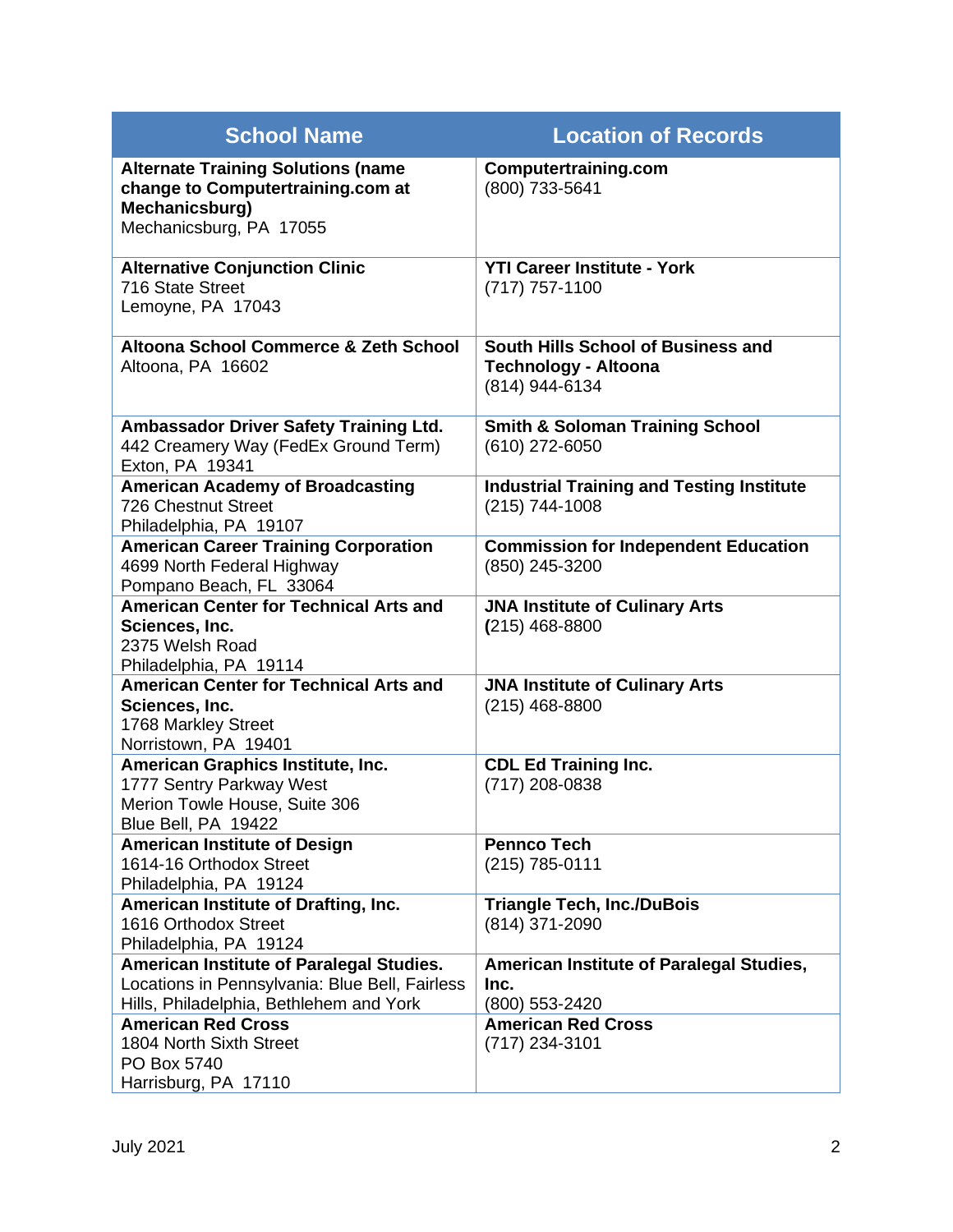| <b>School Name</b>                                                                                                                           | <b>Location of Records</b>                                                                          |
|----------------------------------------------------------------------------------------------------------------------------------------------|-----------------------------------------------------------------------------------------------------|
| <b>American Red Cross Training</b><br>4961 Pittsburgh Avenue<br>Erie, PA 16509                                                               | <b>American Red Cross</b><br>(814) 833-0942                                                         |
| <b>American Red Cross-SEPA Nurse Asst.</b><br><b>Training Inst.</b><br>4000 Powelton Avenue<br>Philadelphia, PA 19104                        | <b>Iron Mountain</b><br>(800) 899-4766                                                              |
| <b>American Red Cross-SEPA Nurse Asst.</b><br><b>Training Inst./Mont. Co.</b><br>St. Mary Manor<br>701 Lansdale Avenue<br>Lansdale, PA 19446 | <b>Elwyn Employment Services</b><br>(610) 485-8860                                                  |
| <b>American School of Broadcasting</b><br>Philadelphia, PA                                                                                   | <b>Industrial Training and Testing Institute</b><br>(215) 744-1008                                  |
| <b>AmeriData Learning Inc.</b><br>490 Norristown Rd., Suite 150<br>Blue Bell, PA 19422                                                       | Info-tech<br>(215) 619-9030                                                                         |
| Ameridata Learning, Inc.<br>7540 Windsor Drive<br>Allentown, PA 18195                                                                        | Info-tech<br>(215) 619-9030                                                                         |
| <b>Anthem Institute</b><br>400 S State Rd, Marple Crossroads<br>Springfield, PA 19064                                                        | <b>Pennco Tech</b><br>(215) 785-0111                                                                |
| <b>Antonelli Institute</b><br>300 Montgomery Avenue<br>Erdenheim, PA 19038                                                                   | <b>Industrial Training and Testing Institute</b><br>(215) 744-1008                                  |
| <b>Antonelli Medical and Professional</b><br><b>Institute</b><br>1700 Industrial Highway<br>Pottstown, PA 19464                              | <b>Industrial Training and Testing Institute</b><br>(215) 744-1008                                  |
| <b>Aqua Vitae Institute</b><br>148 N 17th Street<br>Philadelphia, PA 19103                                                                   | Contemporary Healthcare Institute, Inc.<br>(610) 363-9170                                           |
| <b>ARC School of Dental Assisting, LLC</b><br>141 Race Street<br>Ambler, PA 19002                                                            | <b>Centennial School District</b><br>(215) 441-6000 x 3048                                          |
| <b>ARC SEPA Rockhill Mennonite</b><br><b>Community NAT Program</b><br>3250 State Road<br>Sellersville, PA 18960                              | <b>Elwyn Employment Services</b><br>(610) 485-8860                                                  |
| Art Institute of Philadelphia<br>1622 Chestnut Street<br>Philadelphia, PA 19103                                                              | The Arts Institutes International, LLC,<br>www.artinstitutes.edu/closed-school-<br>information-page |
| <b>Art Institute of Pittsburgh</b><br>420 Boulevard of the Allies<br>Pittsburgh, PA 15219                                                    | The Arts Institutes International, LLC,<br>www.artinstitutes.edu/closed-school-<br>information-page |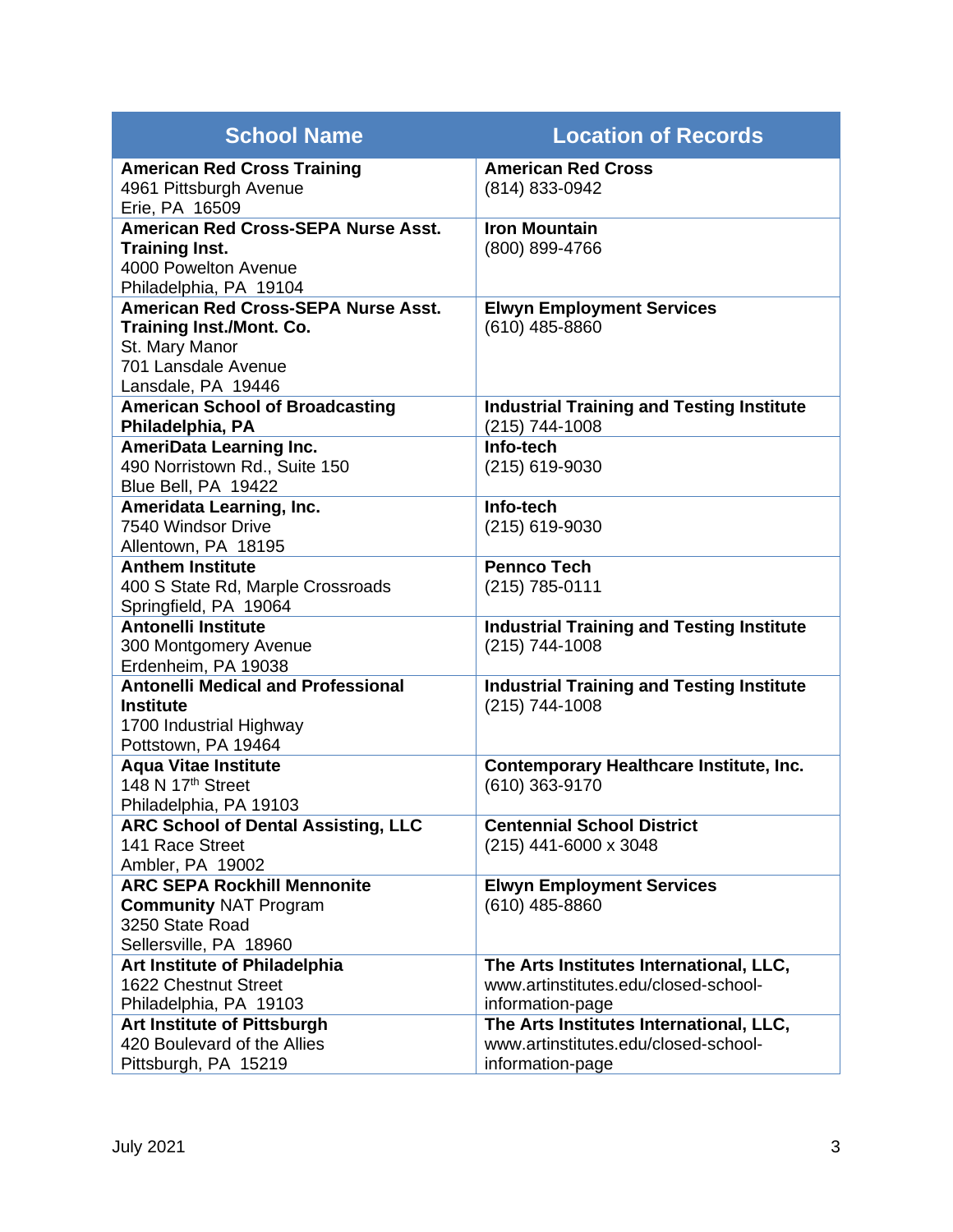| <b>School Name</b>                                                                                                                      | <b>Location of Records</b>                                                                          |
|-----------------------------------------------------------------------------------------------------------------------------------------|-----------------------------------------------------------------------------------------------------|
| Art Institute of York - Pennsylvania<br>1409 Williams Road<br>York, PA 17402                                                            | The Arts Institutes International, LLC,<br>www.artinstitutes.edu/closed-school-<br>information-page |
| Art Instruction Schools, Inc.<br>6465 Wayzata Blvd, Suite 240<br>Minneapolis, MN 55436                                                  | <b>Bureau of Engraving, Inc.</b><br>(612) 362-5075                                                  |
| <b>Associated Training Services</b><br>7190 Elder Lane<br>Sun Prairie, WI 53590                                                         | <b>Associated Training Services Network</b><br>(608) 837-2851                                       |
| <b>ATES Technical School</b><br>2823 West 26th Street<br>Erie, PA 16506                                                                 | <b>Erie Institute of Technology, Inc</b><br>(814) 868-9900                                          |
| <b>Aubrey Center School of Advanced</b><br><b>Massage Therapy (The)</b><br>660 Second Street Pike<br>Suite 201<br>Southampton, PA 18966 | <b>International School of Shiatsu</b><br>(215) 340-9918                                            |
| <b>Authentic Bartending School of</b>                                                                                                   | Pennsylvania Institute of Massage                                                                   |
| Pennsylvania                                                                                                                            | <b>Therapy</b>                                                                                      |
| 520 North Delaware Avenue<br>Philadelphia, PA 19123                                                                                     | (215) 538-5339                                                                                      |
| <b>Automotive Training Certification Center</b>                                                                                         | <b>Automotive Training Center</b>                                                                   |
| 140 North Ridge Avenue                                                                                                                  | (610) 363-6716                                                                                      |
| Ambler, PA 19002                                                                                                                        |                                                                                                     |
| <b>BarStar School of Bartending</b>                                                                                                     | <b>Aviation Institute of Maintenance</b>                                                            |
| 1520 Locust Street, 11th Floor                                                                                                          | (215) 676-7700                                                                                      |
| Philadelphia, PA 19102                                                                                                                  |                                                                                                     |
| <b>Barton School, The</b>                                                                                                               | <b>Penn Foster Career School</b>                                                                    |
| 925 Oak Street                                                                                                                          | (570) 342-7701                                                                                      |
| Scranton, PA 18508<br><b>Berean Institute</b>                                                                                           | <b>Prism Career Institute</b>                                                                       |
| 1901 West Girard Avenue                                                                                                                 | (215) 331-4600                                                                                      |
| Philadelphia, PA 19130                                                                                                                  |                                                                                                     |
| <b>BETA Training Services</b>                                                                                                           | <b>Automotive Training Center</b>                                                                   |
| 10 W Baltimore Pk Ste 106                                                                                                               | (610) 363-6716                                                                                      |
| Lansdowne, PA 19050                                                                                                                     |                                                                                                     |
| <b>Bethlehem Business School</b>                                                                                                        | <b>Pennco Tech</b>                                                                                  |
| 523 2nd Street                                                                                                                          | (215) 785-0111                                                                                      |
| Bethlehem, PA 18018<br><b>Bookkeeping School, Inc. (The)</b>                                                                            | See "The Bookkeeping Institute"                                                                     |
| <b>Boyd School (The)</b>                                                                                                                | <b>Pittsburgh Technical College</b>                                                                 |
|                                                                                                                                         | (412) 809-5100                                                                                      |
| <b>Bradford School (Name change to</b>                                                                                                  | <b>Bay State Junior College</b>                                                                     |
| <b>Franklin-Morris Academy)</b>                                                                                                         | (617) 217-9030                                                                                      |
| Philadelphia, PA                                                                                                                        |                                                                                                     |
| <b>Bradford School</b>                                                                                                                  | www.parchment.com                                                                                   |
| 125 West Station Square Drive                                                                                                           |                                                                                                     |
| Pittsburgh, PA 15219                                                                                                                    |                                                                                                     |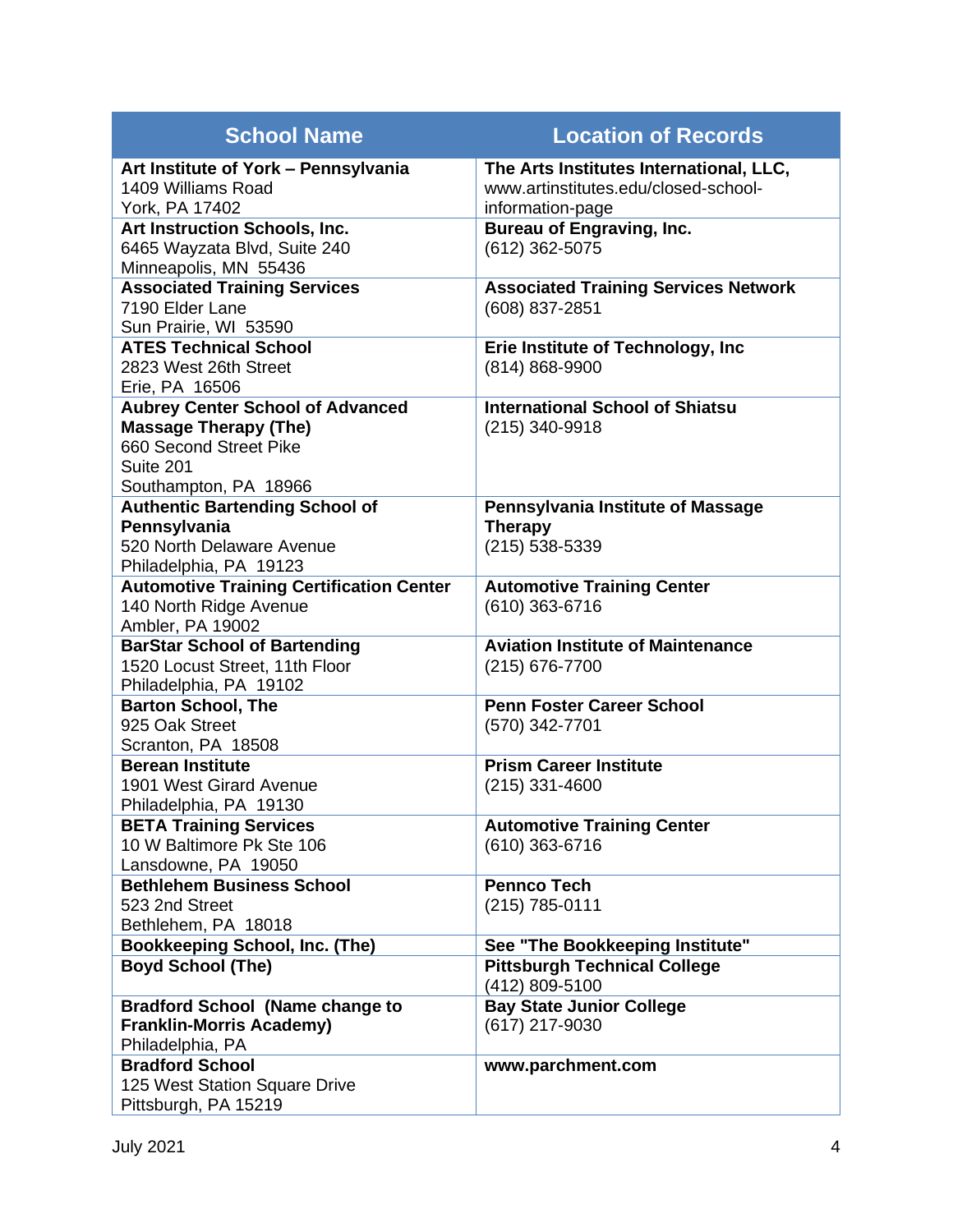| <b>School Name</b>                                                                                                                                               | <b>Location of Records</b>                                                         |
|------------------------------------------------------------------------------------------------------------------------------------------------------------------|------------------------------------------------------------------------------------|
| <b>Brightwood Career Institute</b><br>1991 Sproul Rd Ste 42<br>Lawrence Park Shopping Center<br>Broomall, PA 19008                                               | <b>All-State Career School</b><br>(610) 362-1124 or www.parchment.com              |
| <b>Brightwood Career Institute</b><br>5650 Derry Street<br>Harrisburg, PA 17111                                                                                  | <b>Prism Career Institute</b><br>(215) 331-4600 and www.parchment.com              |
| <b>Brightwood Career Institute</b><br>177 Franklin Mills Blvd<br>Philadelphia, PA 19154                                                                          | Pennco Tech (215) 785-0111 or<br>www.parchment.com                                 |
| <b>Brightwood Career Institute</b><br>3010 Market Street<br>Philadelphia, PA 19104                                                                               | Pennco Tech (215) 785-0111 or<br>www.parchment.com                                 |
| <b>Brightwood Career Institute</b><br>933 Penn Avenue<br>Pittsburgh, PA 15222                                                                                    | <b>Pittsburgh Technical College</b><br>(412) 809-5100 or www.parchment.com         |
| <b>Brown Technical Institute</b><br>1320 Franklin Center Suite 6<br>Chambersburg, PA 17201                                                                       | <b>Valley School of Healing Arts (The)</b><br>(570) 374-2222                       |
| <b>Bucks County School of Bartending</b><br>1921 Street Road<br>Bensalem, PA 19020                                                                               | <b>American Advanced Institute of</b><br><b>Technology</b><br>(267) 840-9000       |
| <b>Bud Driving School/Indiana</b><br>2030 Shelly Drive<br>Indiana, PA 15701                                                                                      | <b>New Horizons Computer Learning Center</b><br><b>Institute</b><br>(412) 920-5100 |
| <b>Bud Driving School/Kittanning</b><br>123 Crytzer Road<br>Kittanning, PA 16201                                                                                 | <b>New Horizons Computer Learning Center</b><br><b>Institute</b><br>(412) 920-5100 |
| <b>Business Careers Institute</b><br>222 East Pittsburgh St., Ste B<br>Greensburg, PA 15601                                                                      | <b>Triangle Tech, Inc.</b><br>(724) 832-1050                                       |
| <b>Business Institute of Pennsylvania/New</b><br><b>Castle (Formerly the Shenango Valley</b><br><b>School of Business)</b><br>RR 1 Box 1149<br>Pulaski, PA 16143 | <b>Laurel Technical Institute</b><br>(814) 724-0700                                |
| <b>C1 Professional Training Center</b><br>3603 East Raymond Street<br>Indianapolis, IN 46203                                                                     | <b>C 1 Professional Training Center</b><br>(317) 791-2900                          |
| <b>Cambria-Rowe Business College/Indiana</b><br>422 South 13th Street<br>Indiana, PA 15701                                                                       | <b>Triangle Tech, Inc./DuBois</b><br>(814) 371-2090                                |
| <b>Cambria-Rowe Business</b><br><b>College/Johnstown</b><br>221 Central Avenue<br>Johnstown, PA 15902                                                            | <b>Triangle Tech, Inc./DuBois</b><br>(814) 371-2090                                |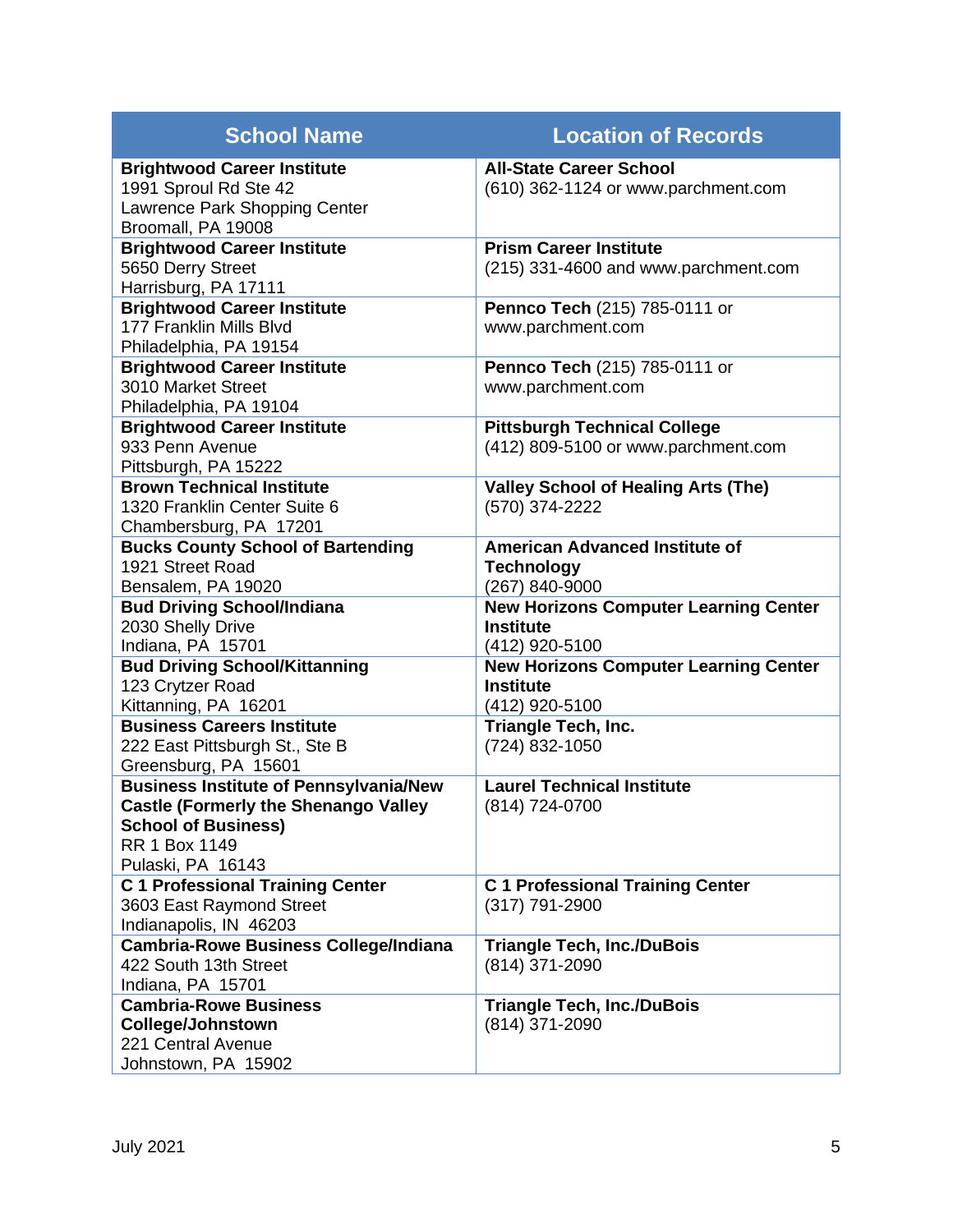| <b>School Name</b>                                               | <b>Location of Records</b>                                         |
|------------------------------------------------------------------|--------------------------------------------------------------------|
| <b>Canterbury Career Schools</b>                                 | <b>Canterbury Edctnl Srvcs Inc</b>                                 |
| 275 North Pelsea Drive<br>Vineland, NJ 08360                     | (609) 953-0044 also (800) 541-2040                                 |
| <b>Canterbury Career Schools</b>                                 | <b>Canterbury Edctnl Srvcs Inc</b>                                 |
| 3905 River Road                                                  | (609) 953-0044 also (800) 541-2040                                 |
| Pennsauken, NJ 08110                                             |                                                                    |
| <b>Capitol Bartending School</b><br>2612 N Third St              | <b>Elite Bartending School</b><br>(412) 344-9100                   |
| Harrisburg, PA 1770                                              |                                                                    |
| <b>Carbon County Area School of</b>                              | John Slodysko                                                      |
| <b>Business</b>                                                  | (570) 373-1651                                                     |
| 122-124 Iron Street<br>Lehighton, PA 18235                       |                                                                    |
| <b>Career Development and Employment,</b>                        | <b>CDE Career Institute</b>                                        |
| Ltd. (CDE Training Inc.)                                         | (570) 629-2690                                                     |
| 435 Green Ridge Street                                           |                                                                    |
| Scranton, PA 18509<br><b>Career Development and Employment,</b>  | <b>CDE Career Institute</b>                                        |
| Ltd./Shohola                                                     | (570) 629-2690                                                     |
| 837 RT 6, Unit 4                                                 |                                                                    |
| <b>Shohola Business Ctr</b>                                      |                                                                    |
| Shohola, PA 18458                                                |                                                                    |
| <b>Career Education Institute (CEI)</b><br>1200 Walnut Street    | <b>Industrial Training and Testing Institute</b><br>(215) 744-1008 |
| Philadelphia, PA 19107                                           |                                                                    |
| <b>Career Institute, The</b>                                     | Triangle Tech, Inc./Sunbury - (570) 988-                           |
| 1825 JFK Boulevard                                               | 0700, Also some records at Careers USA                             |
| Philadelphia, PA 19103<br><b>Career Preparatory Institute</b>    | FL, (561) 995-7000<br><b>CDE Career Institute</b>                  |
| 22 East Street                                                   | (570) 629-2690                                                     |
| Pittston, PA 18604                                               |                                                                    |
| <b>Career Training Academy</b>                                   | <b>New Horizons Computer Learning Center</b>                       |
| 179 Hillcrest Shopping Center<br>Lower Burrell, PA 15068         | <b>Institute</b><br>(412) 920-5100                                 |
| <b>Career Training Academy - Pittsburgh</b>                      | <b>New Horizons Computer Learning Center</b>                       |
| 1014 West View Park Drive                                        | <b>Institute</b>                                                   |
| West View, PA 15229                                              | (412) 920-5100                                                     |
| <b>Career Vision of Pennsylvania</b><br>1617 JFK Boulevard       | <b>Ms. Karen Loprete</b><br>$(610)$ 265-4010                       |
| 1 Penn Center, Suite 1780                                        |                                                                    |
| Philadelphia, PA 19103                                           |                                                                    |
| <b>Carlisle Area Opportunities</b>                               | <b>Carlisle Area Opportunities</b>                                 |
| <b>Industrialization Center, Inc.</b><br>29 South Hanover Street | <b>Industrialization Center, Inc.</b><br>(717) 243-6040            |
| Carlisle, PA 17013                                               |                                                                    |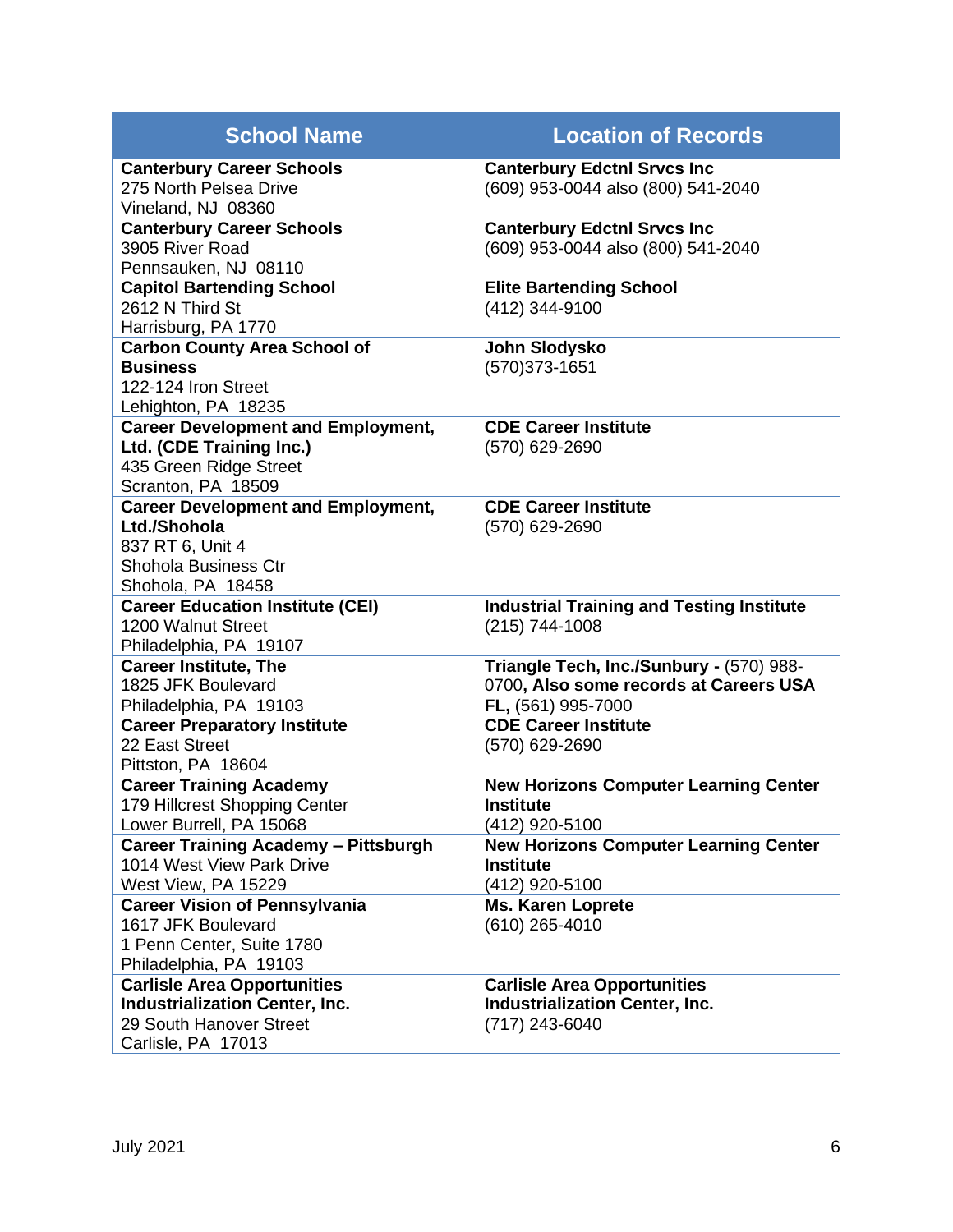| <b>School Name</b>                                                                                                                | <b>Location of Records</b>                                                         |
|-----------------------------------------------------------------------------------------------------------------------------------|------------------------------------------------------------------------------------|
| <b>Carnegie Mellon Driver Trng/Bt</b><br><b>Safety Institute, Inc.</b><br>Oak Hill College Drive<br>Butler, PA 16001              | <b>Carnegie Mellon University-Registrar</b><br>(412) 268-2000                      |
| <b>Carnegie Mellon Driver Trng/Lf</b><br>and Safety Institute, Inc<br>832 Airport Rd<br>Lemont Furnace, PA 15456                  | <b>Carnegie Mellon University-Registrar</b><br>(412) 268-2000                      |
| <b>Carnegie Mellon Driver Trng/MN</b><br>Safety Institute, Inc.<br>595 Beatty Rd<br>Monroeville, PA 15146                         | <b>Carnegie Mellon University-Registrar</b><br>(412) 268-2000                      |
| <b>Carnegie Mellon Driver Trng/Yd</b><br>Safety Institute, Inc.<br>400 Armbrust Rd<br>Youngwood, PA 15697                         | <b>Carnegie Mellon University-Registrar</b><br>(412) 268-2000                      |
| <b>CDE Career Institute</b><br>100 N Wilkes-Barre Blyd<br>Jewelcor Ctr, 1st FL, Suite 100<br>Wilkes-Barre, PA 18702               | <b>CDE Career Institute</b><br>(570) 629-2690                                      |
| <b>Center for Degree Studies</b><br>925 Oak Street<br>Scranton, PA 18508                                                          | <b>Penn Foster Career School</b><br>(570) 342-7701                                 |
| <b>Center for Human Integration</b><br>8400 Pine Rd<br>Philadelphia, PA 19111                                                     | <b>The Medical Mission Sisters</b><br>(215) 742-6100                               |
| <b>Center for Montessori Teacher Ed./NY At</b><br><b>Penn-Mont Academy</b><br>131 Holliday Hills Drive<br>Hollidaysburg, PA 16648 | <b>Penn-Mont Academy</b><br>(814) 696-8801                                         |
| <b>Central Penn Business School</b><br>107 College Hill Road<br>Summerdale, PA 17093                                              | <b>Central Penn College</b><br>(800) 759-2727                                      |
| <b>Central Pennsylvania School of Massage</b><br>1315 South Allen Street, Suite 104<br>State College, PA 16801                    | <b>South Hills School of Business &amp;</b><br><b>Technology</b><br>(814) 234-7755 |
| <b>Central Plaza Institute</b><br>North Broad St or Chestnut Street<br>Philadelphia, PA                                           | <b>Triangle Tech, Inc./Sunbury</b><br>(570) 988-0700                               |
| <b>Centre Business School, Inc.</b><br>1182 Smithfield Circle<br>State College, PA 16801                                          | <b>South Hills School of Business &amp;</b><br><b>Technology</b><br>(814) 234-7755 |
| <b>Chadds Ford School of Dental Assisting</b><br>6 Dickinson Drive, Suite 116<br>Chadds Ford, PA 19317                            | <b>Lehigh Valley College</b><br>(610) 791-5100                                     |
| <b>Chambersburg Beauty School</b><br>171 Cedar Avenue<br>Chambersburg, PA 17201                                                   | <b>Jolie Health and Beauty Academy</b><br>(570) 459-5501                           |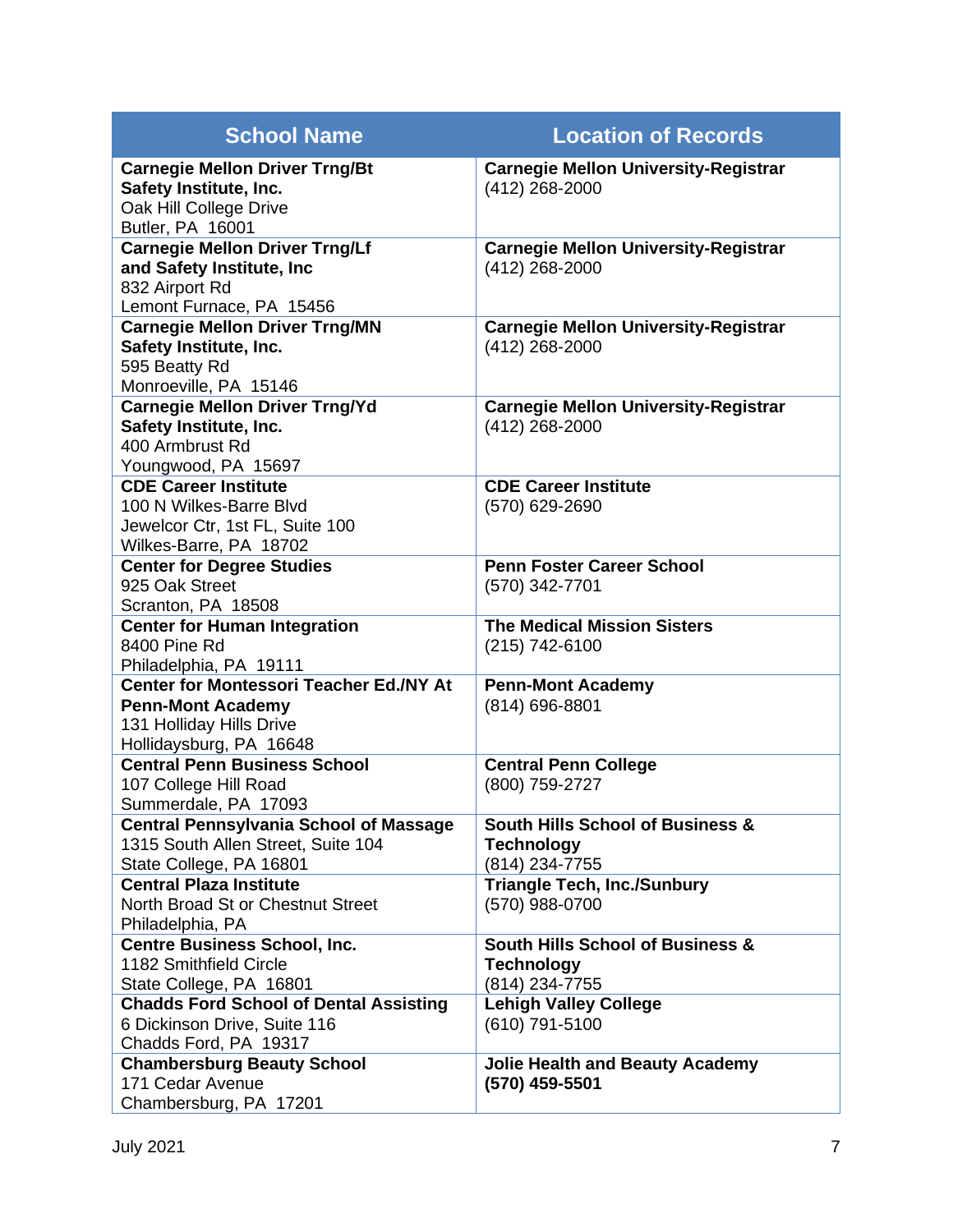| <b>School Name</b>                                                                                                              | <b>Location of Records</b>                                                                                          |
|---------------------------------------------------------------------------------------------------------------------------------|---------------------------------------------------------------------------------------------------------------------|
| <b>Charles Morris Price School</b><br>Chestnut St, or Arch St, or 16th St<br>Philadelphia, PA                                   | <b>Triangle Tech, Inc./Sunbury</b><br>(570) 988-0700                                                                |
| <b>Churchman Business School</b><br>355 Spring Garden Street<br>Easton, PA 18042                                                | Pennco Tech (215) 785-0111, Some<br>records by the USDE Office of Inspector<br>General (215) 656-6442               |
| <b>CITE of Delaware County</b><br>3 South State Street<br>Upper Darby, PA 19082                                                 | <b>Arbor Inc.</b><br>(610) 566-8700                                                                                 |
| <b>CITE of Lackawanna County</b><br><b>Scranton Life Building</b><br>538 Spruce Street, Suite 634<br>Scranton, PA 18503         | <b>Office of Vocational Rehabilitation</b><br>(215) 560-1900. If funded by Careerlink:<br>CareerLink (215) 854-1963 |
| <b>CITE of Montgomery</b><br>262 King Street<br>Pottstown, PA 19464                                                             | <b>Steve Organ-Arbor Inc</b><br>(610) 566-8700                                                                      |
| <b>Cleveland Inst of Electronics</b><br>1776 East 17th Street<br>Cleveland, OH 44114                                            | <b>Cleveland Inst of Electronics</b><br>(216) 781-9400                                                              |
| <b>Combs College of Music</b>                                                                                                   | <b>Combs College</b><br>(610) 967-9929                                                                              |
| <b>Comput Source Consulting, Inc.</b><br>(Name Change to CSC Institute)                                                         | <b>USDE Office of Inspector General</b><br>(215) 656-4442 or www.parchment.com                                      |
| <b>Compu-Tech Learning Center</b><br>220 South Thomas Street<br>Bedford, PA 15522                                               | <b>South Hills School of Business &amp;</b><br><b>Technology</b><br>(814) 944-6134                                  |
| <b>Computer Development Institute</b><br><b>RD 4 Fox Lure Mall</b><br>Belefonte, PA 16823                                       | <b>South Hills School of Business &amp;</b><br><b>Technology</b><br>(814) 944-6134                                  |
| <b>Computer Education Institute</b><br>1200 Walnut Street<br>Philadelphia, PA                                                   | <b>Industrial Training and Testing Institute</b><br>(215) 744-1008                                                  |
| <b>Computer Education Project</b><br>2801-15 Frankford Avenue<br><b>Frankford Ave and Somerset St</b><br>Philadelphia, PA 19134 | <b>Community Womens Ed Project</b><br>(215) 426-2200                                                                |
| <b>Computer Learning Center, Inc.</b><br>777 Penn Center Blvd<br>Bldg 7 Flrs 3 & 4<br>Pittsburgh, PA 15235                      | The Arts Institutes International, LLC,<br>www.artinstitutes.edu/closed-school-<br>information-page                 |
| <b>Computer Learning Center, Inc</b><br>3rd Floor<br>One Plymouth Meeting<br>Plymouth Meeting, PA 19462                         | <b>Pennco Tech</b><br>(215) 785-0111                                                                                |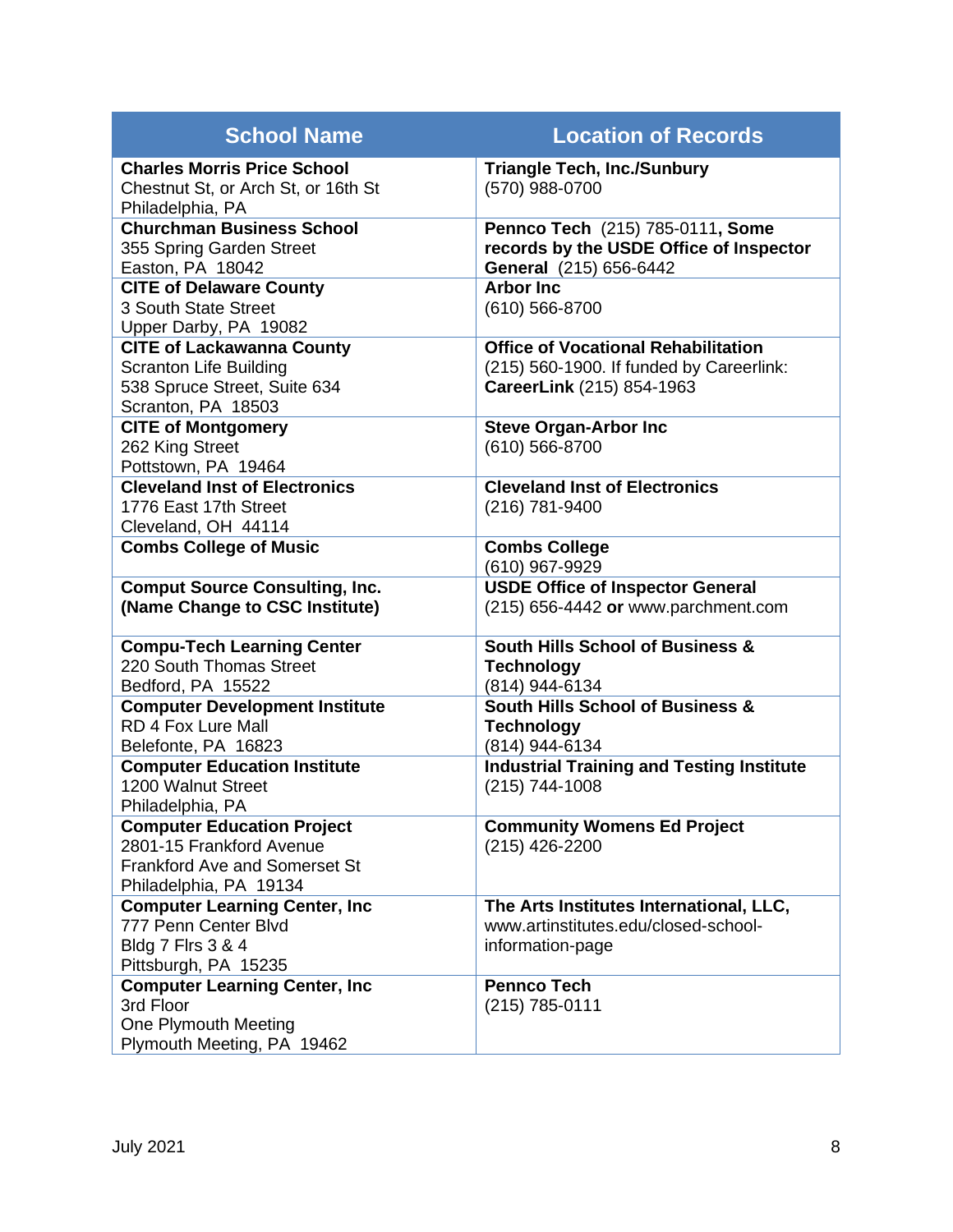| <b>School Name</b>                                                                                                      | <b>Location of Records</b>                                       |
|-------------------------------------------------------------------------------------------------------------------------|------------------------------------------------------------------|
| <b>Computer Learning Center, Inc.</b><br><b>University Center</b><br>3600 Market Street<br>Philadelphia, PA 19104       | <b>Lincoln Technical Institute</b><br>(856) 722-9333             |
| <b>Computer Learning Center, Inc</b><br>2180 Hornig Rd Bldg C<br>Philadelphia, PA 19116                                 | <b>Lincoln Technical Institute</b><br>(856) 722-9333             |
| <b>Computer Learning Center, Inc</b><br><b>Maxwell Campus</b><br>2860 DeKalb Pike<br>Norristown, PA 19401               | <b>Lincoln Technical Institute</b><br>(856) 722-9333             |
| <b>Computer Support Educational Center</b><br>860 South 5th Avenue<br>Clarion, PA 16214                                 | <b>Erie Institute of Technology</b><br>(814) 868-9900            |
| <b>Computer Systems Instititute/Pittsburgh</b>                                                                          | <b>Pittsburgh Technical College</b><br>(412) 809-5100            |
| <b>Computer Technology</b><br>Highspire, PA 17034                                                                       | <b>Pittsburgh Career Institute</b><br>(412) 281-2600             |
| Computertraining.com at Bensalem, PA,<br><b>LLC</b><br>3333 Street Rd Ste 305<br>One Greenwood Sq<br>Bensalem, PA 19020 | <b>Cortiva Institute</b><br>(484) 690-1400                       |
| Computertraining.com at King of Prussia,<br>PA, LLC<br>234 Mall Boulevard, Suite 180<br>King of Prussia, PA 19406       | <b>Cortiva Institute</b><br>(484) 690-1400                       |
| Computertraining.com at Lancaster, PA,<br><b>LLC</b><br>1869 Charter Lane Suite 102<br>Lancaster, PA 17601              | <b>Cortiva Institute</b><br>(484) 690-1400                       |
| Computertraining.com at Mechanicsburg,<br>PA, LLC<br>4909 Louise Drive<br>Mechanicsburg, PA 17055                       | <b>Cortiva Institute</b><br>(484) 690-1400                       |
| ComputerTraining.com at Pittsburgh,<br>Pennsylvania LLC<br>Eight Penn Center West, Ste 105<br>Pittsburgh, PA 15276      | <b>Cortiva Institute</b><br>(484) 690-1400                       |
| <b>Connelley Tech</b>                                                                                                   | <b>Pittsburgh School District</b><br>(412) 622-3500              |
| <b>Consolidated School of</b><br><b>Business/Lancaster</b><br>2124 Ambassador Circle<br>Lancaster, PA 17603             | <b>CDL Ed Training Inc.</b><br>(717) 208-0838<br>info@cdlway.com |
| <b>Consolidated School of Business/York</b><br>1605 Clugston Road<br>York, PA 17404                                     | <b>CDL Ed Training Inc.</b><br>(717) 208-0838<br>info@cdlway.com |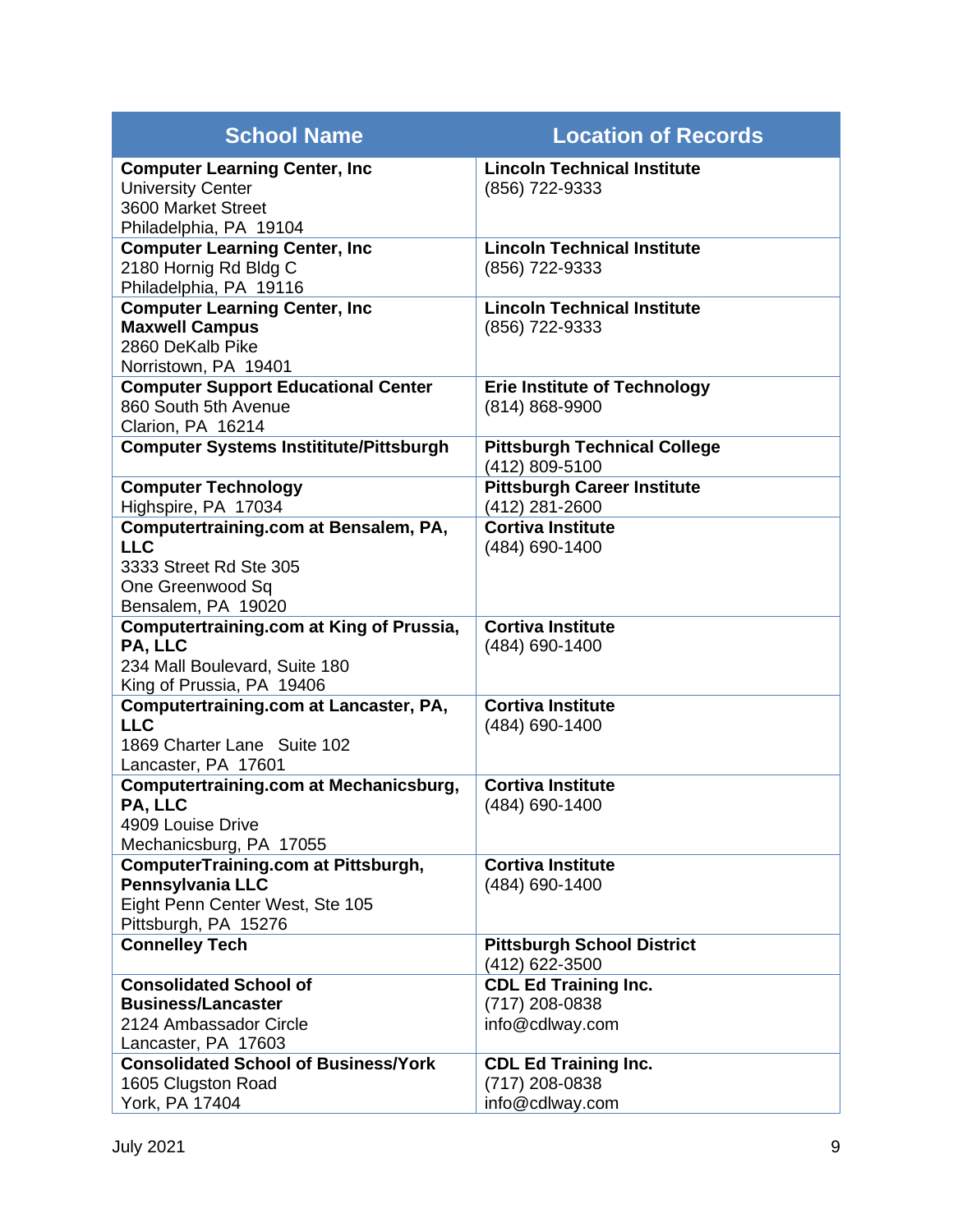| <b>School Name</b>                                                                                                                               | <b>Location of Records</b>                                                        |
|--------------------------------------------------------------------------------------------------------------------------------------------------|-----------------------------------------------------------------------------------|
| <b>Cortiva Institute</b><br>170 Red Rock Road<br>York, PA 17406                                                                                  | <b>Cortiva Institute</b><br>(484) 690-1400                                        |
| <b>County Schools, Inc.</b><br>3787 Main Street<br>Bridgeport, CT 06606                                                                          | <b>State of Connecticut Dept of Education,</b><br>Div Higher Ed<br>(860) 947-1816 |
| <b>Court Reporting Institute of Orleans</b><br><b>Technical Institute</b><br><b>Walnut St</b><br>Philadelphia, PA                                | <b>Orleans Technical College</b><br>(215) 728-4700                                |
| <b>Craft Institute (The)</b><br>9 South 12th Street<br>Philadelphia, PA 19107                                                                    | <b>Triangle Tech, Inc./Sunbury</b><br>(570) 988-0700                              |
| <b>CSC Institute Inc.</b><br><b>Smylie Times Building</b><br>2607 Rhawn Street, 4th Floor<br>Philadelphia, PA 19152                              | <b>USDE Office of Inspector General</b><br>(215) 656-4442 or www.parchment.com    |
| <b>CSC Institute Inc.</b><br>Suite 222<br>1111 Street Road<br>Southampton, PA 18966                                                              | <b>USDE Office of Inspector General</b><br>(215) 656-4442 or www.parchment.com    |
| <b>Culinary School of Washington</b><br><b>Suite 1200</b><br>1634 Eye Street NW<br>Washington, DC 20006                                          | <b>District of Columbia</b><br>(202) 727-3511                                     |
| <b>Custom Media Group, Inc</b><br>371 East Street Rd<br>Trevose, PA 19053                                                                        | <b>New World Business School</b><br>$(215)$ 856-7314                              |
| DATS of Western Pennsylvania, Inc. At<br>Pittsburgh<br>8135 Perry Highway<br>Pittsburgh, PA 15237                                                | <b>Pittsburgh School of Massage Therapy</b><br>(412) 241-5155                     |
| <b>DCI Career Institute</b><br>Campbells Run Road,<br>3 Penn Center West, Suite 420<br>Pittsburgh, PA 15276                                      | <b>DCI Career Institute</b><br>(724) 638-3774                                     |
| <b>Dean Institute of Technology</b><br>1501 West Liberty Avenue<br>Pittsburgh, PA 15226                                                          | <b>Rosedale Technical College</b><br>(412) 521-6200                               |
| <b>Delaware County Institute of Training</b><br>615 Avenue of the States<br>Chester, PA 19013                                                    | <b>Triangle Tech, Inc./Sunbury</b><br>(570) 988-0700                              |
| Delaware Valley Academy of Medical and<br><b>Dental Assistants</b><br>330 Grant Avenue, Grant Academy Shopping<br>Center, Philadelphia, PA 19114 | <b>Career Education Corporation</b><br>(866) 470-7445<br>records@careered.com     |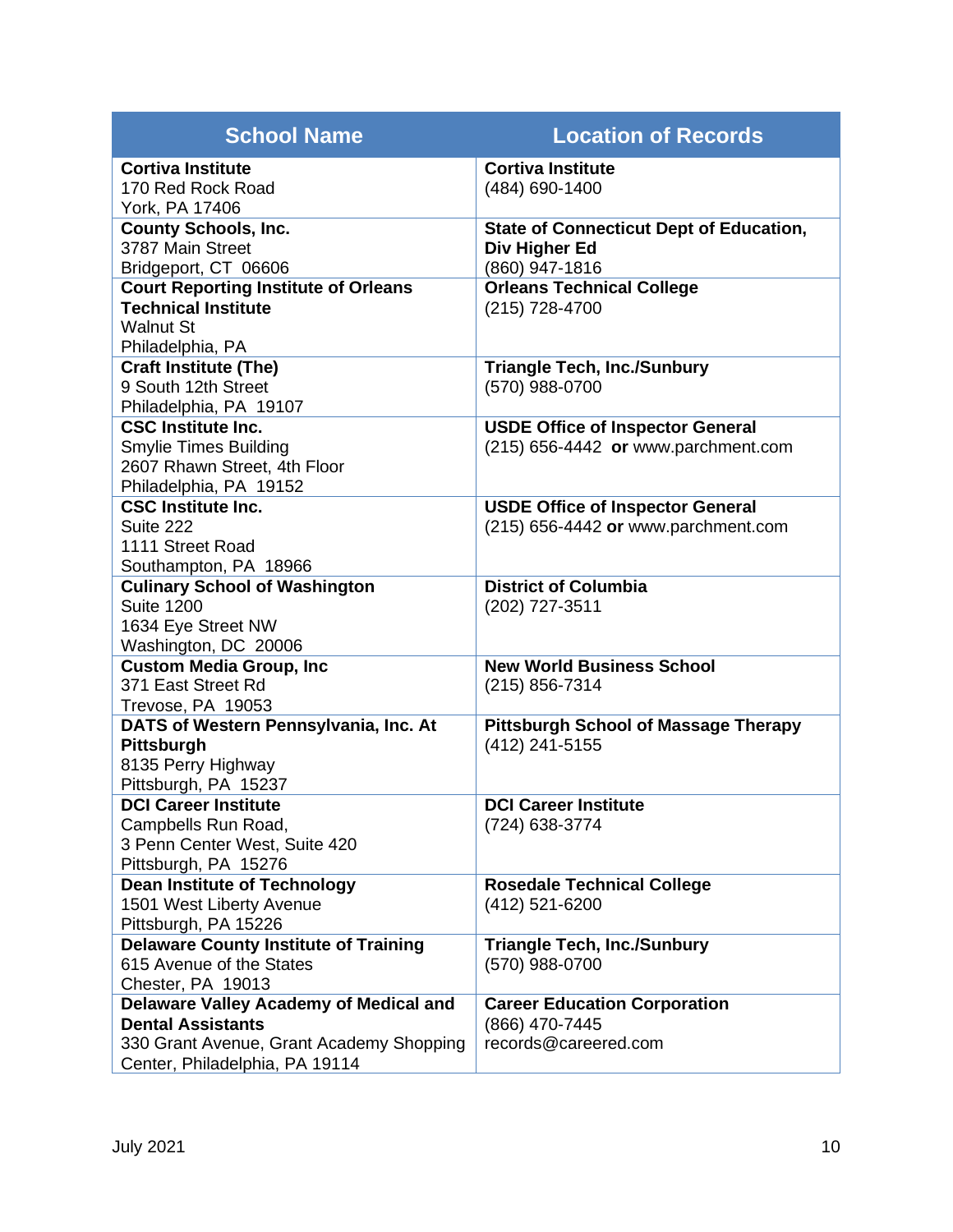| <b>School Name</b>                                                                                                                     | <b>Location of Records</b>                                                   |
|----------------------------------------------------------------------------------------------------------------------------------------|------------------------------------------------------------------------------|
| <b>Delaware Valley School of Trades (DVST)</b><br>421 North 7th Street or 120 Race Also Jolly<br>Rd and Plymouth Mtg, Philadelphia, PA | <b>Triangle Tech, Inc./Sunbury</b><br>(570) 988-0700                         |
| <b>Dental Assistants Unlimited</b><br>3897 Adler Place, Suite 150<br>Bethlehem, PA 18017                                               | Pennsylvania Institute of Massage<br><b>Therapy</b><br>(215) 538-5339        |
| <b>Dental Careers Center Inc.</b><br>1100 Center Avenue<br>Pittsburgh, PA 15229                                                        | <b>Lehigh Valley School of Dental Assisting</b><br>(610) 266-9550            |
| <b>Dental Careers Institute</b><br>687 Unionville Road<br>PO Box 1076                                                                  | <b>Kennett Consolidated School District</b><br>(610) 444-6602                |
| Kennett Square, PA 19348<br><b>Dental Training Center (The)</b><br>PO Box 449.<br>340 North Route 100                                  | <b>East-West School of Massage Therapy</b><br>(610) 375-7520                 |
| Exton, PA 19341<br><b>Destiny Image School of Media</b><br><b>Technology</b>                                                           | <b>Destiny Image</b><br>(717) 532-3040                                       |
| <b>Detectives Network International</b><br>3 Neshaminy Interplex #205<br>Trevose, PA 19047                                             | Esq. John G Younglove<br>(215) 441-4513                                      |
| <b>Dickinson Business School</b><br>45-47 Garrett Road<br>Upper Darby, PA 19082                                                        | <b>Career Point Buiness School</b><br>(210) 732-3000                         |
| <b>Divers Academy International</b><br><b>Cherryville Shopping Center</b><br>2420 Cherryville Road Suite C5<br>Northampton, PA 18067   | <b>Divers Academy International</b><br>(800) 238-3483                        |
| Dog Grooming School of Pennsylvania,<br><b>LLC</b><br>920 Town Center Drive, Suite I-80<br>Langhorne, PA 19047                         | <b>Mixology Masters</b><br>(484) 226-5422                                    |
| Downingtown Industrial and Agricultural<br><b>School</b>                                                                               | <b>Private Academic Schools - State</b><br><b>Archives</b><br>(717) 783-6787 |
| <b>DPT Business School</b><br>11000 Roosevelt Blvd, Ste 200<br>Philadelphia, PA 19116                                                  | <b>Lancaster School of Cosmetology</b><br>(717) 299-0200                     |
| <b>DuBois Business College/DuBois</b><br>1 Beaver Drive<br>DuBois, PA 15801                                                            | <b>Triangle Tech, Inc./DuBois</b><br>(814) 371-2090                          |
| <b>DuBois Business College/Huntingdon</b><br>1001 Moore Street<br>Huntingdon, PA 16652                                                 | <b>Triangle Tech, Inc./DuBois</b><br>(814) 371-2090                          |
| <b>DuBois Business College/Oil City</b><br>701 East Third Street<br>Oil City, PA 16301                                                 | <b>Triangle Tech, Inc./DuBois</b><br>(814) 371-2090                          |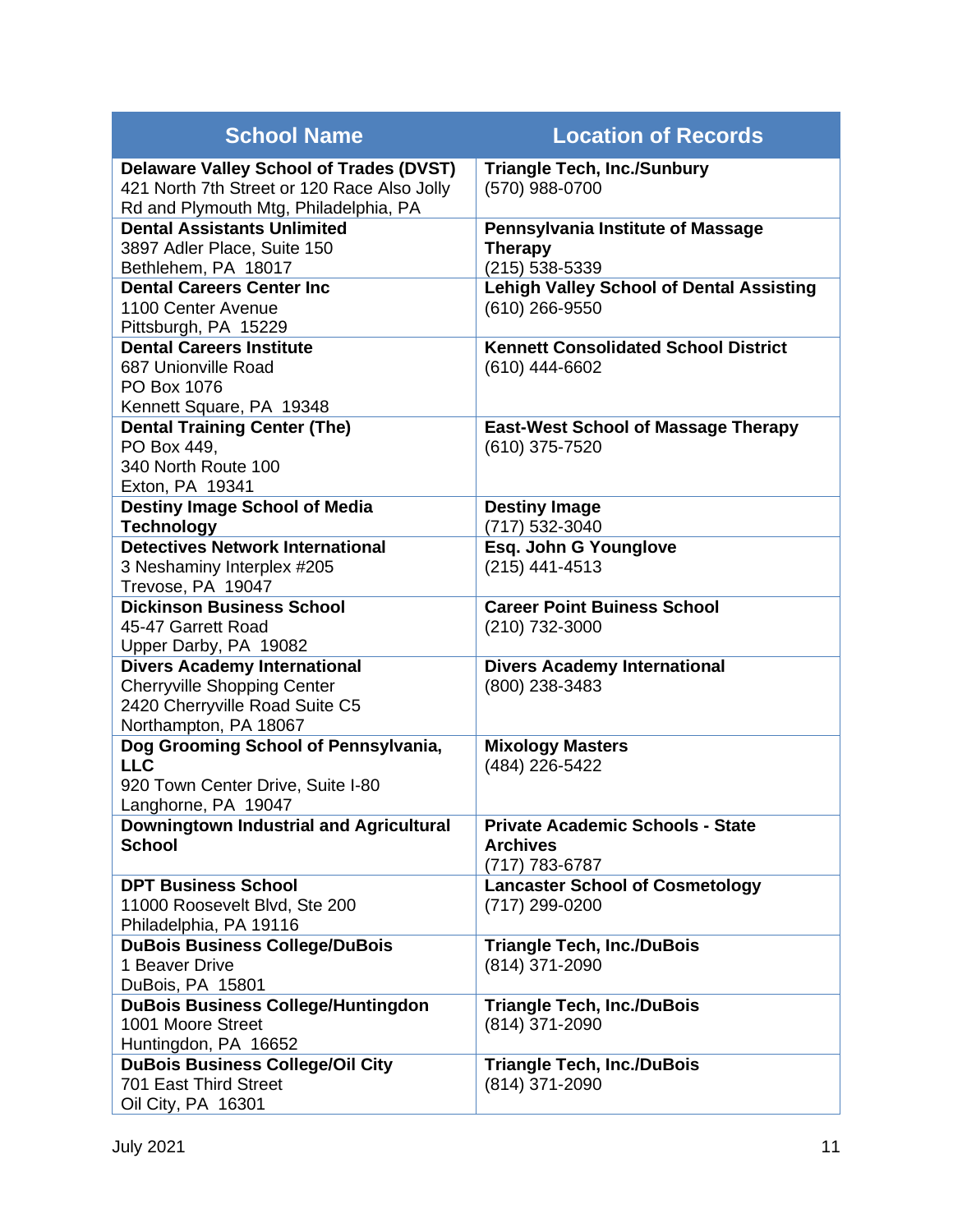| <b>School Name</b>                                         | <b>Location of Records</b>                              |
|------------------------------------------------------------|---------------------------------------------------------|
| <b>Educational Institute of Pittsburgh</b>                 | <b>Pittsburgh Technical College</b>                     |
| 9th and Liberty Streets<br>Pittsburgh, PA 15222            | (412) 809-5100                                          |
| <b>Electrical Technical Institute (Electronic</b>          | <b>Hussian College</b>                                  |
| <b>Tech Inst)</b>                                          | (215) 981-0900                                          |
| Electronic Institute - Pittsburgh                          | <b>Rosedale Technical College</b>                       |
| 4634 Browns Hill Road<br>Pittsburgh, PA 15217              | (412) 521-6200                                          |
| <b>Electronic Institute (Harrisburg Inst of</b>            | <b>York Technical Institute</b>                         |
| Trade & Tech)                                              | (717) 757-1100                                          |
| Middletown, PA 17057                                       |                                                         |
| <b>Ellen Cushing Jr. College</b>                           | <b>Eastern University</b>                               |
|                                                            | (610) 341-5800                                          |
| <b>Elliott Training Center</b>                             | <b>Elliot Company</b>                                   |
| 2141 Hunter Road                                           | (412) 527-8352                                          |
| Greensburg, PA 15601                                       |                                                         |
| <b>Elmira Business Institute Inc.</b>                      | <b>Elmira Business Institute</b>                        |
| 180 Clemens Center Parkway                                 | (607) 733-7177                                          |
| Elmira, NY 14901<br><b>Empire Beauty School</b>            | The Schoeneman Corp (Empire Education                   |
| 4026 Woodhaven Road                                        | Group)                                                  |
| Philadelphia, PA 19154                                     | (570) 429-1800                                          |
| <b>Empire Beauty School Inc/Pottsville</b>                 | <b>Empire Beauty School, Inc.</b>                       |
| PO Box 600                                                 | (570) 622-6060                                          |
| Pottsville, PA 17901                                       |                                                         |
| <b>Empire Career Center, Inc.</b>                          | The Empire Career Center Corp Office                    |
| 955 Route 5                                                | (609) 953-0044                                          |
| Utica, NY 13502                                            |                                                         |
| <b>Erie Business Center</b>                                | <b>Erie Institute of Technology</b>                     |
| 246 West Ninth Street                                      | (814) 868-9900                                          |
| Erie, PA 16501                                             |                                                         |
| <b>Erie Business Center South</b>                          | <b>Erie Institute of Technology</b>                     |
| 170 Cascade Galleria                                       | (814) 868-9900                                          |
| New Castle, PA 16101                                       |                                                         |
| <b>ETI International Inc</b>                               | <b>ETI International</b>                                |
| 777 Court St                                               | (215) 320-2929                                          |
| Reading, PA 19601<br><b>ETI Technical College of Niles</b> |                                                         |
| 2076 Youngstown-Warren Road                                | <b>ETI Technical College of Niles</b><br>(330) 652-9919 |
| Niles, OH 44446                                            |                                                         |
| <b>Everest Institute</b>                                   | <b>Pittsburgh Technical College</b>                     |
| 100 Forbes Avenue                                          | (412) 809-5100                                          |
| Pittsburgh, PA 15222                                       |                                                         |
| <b>Everest Institute</b>                                   | <b>Pittsburgh Technical College</b>                     |
| 3050 Tillman Drive                                         | (412) 809-5100                                          |
| Bensalem, PA 19020                                         |                                                         |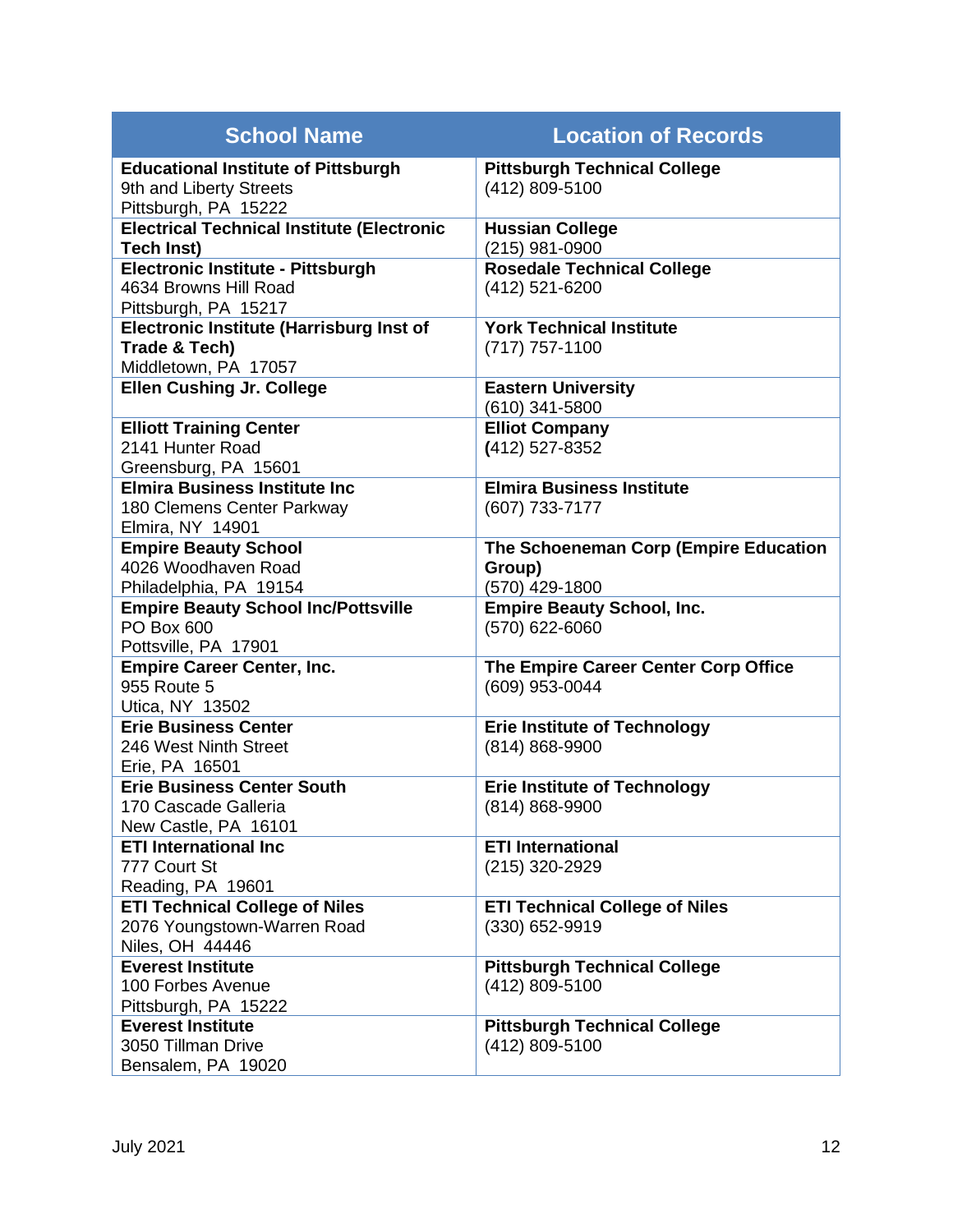| <b>School Name</b>                                               | <b>Location of Records</b>                                                      |
|------------------------------------------------------------------|---------------------------------------------------------------------------------|
| <b>Experience Works Training Services</b><br>140 West 3rd Street | <b>Experience Works Training Services</b><br><b>Regional Office</b>             |
| Williamsport, PA 17701                                           | (717) 790-0165                                                                  |
| <b>Fashion Academy of Pittsburgh</b>                             | <b>Pittsburgh Technical College</b><br>(412) 809-5100                           |
| <b>First Class Travel and Tourism Academy</b>                    | <b>Pennco Tech</b>                                                              |
| Warminster Square Shopping Center                                | (215) 785-0111                                                                  |
| 1507 West Street Road                                            |                                                                                 |
| Warminster, PA 18974                                             |                                                                                 |
| <b>Fortis Institute</b>                                          | <b>Education Affiliates</b>                                                     |
| 5757 W 26 <sup>th</sup> Street                                   | (410) 633-2929                                                                  |
| Erie, PA 16506                                                   |                                                                                 |
| <b>FPM Data Processing School</b><br>1704 4th Avenue             | <b>Triangle Tech, Inc./DuBois</b><br>(814) 371-2090                             |
| Arnold, PA 15068                                                 |                                                                                 |
| Franklin Academy, Inc.                                           | <b>Empire Beauty School, Inc.</b>                                               |
| 324 North Centre Street                                          | (570) 622-6060                                                                  |
| Pottsville, PA 17901                                             |                                                                                 |
| <b>Franklin School of Business</b>                               | <b>Industrial Training and Testing Institute</b>                                |
| Philadelphia, PA                                                 | (215) 744-1008                                                                  |
| <b>Franklin School of Science &amp; Art</b>                      | <b>Industrial Training and Testing Institute</b>                                |
| 251 South 22nd Street                                            | (215) 744-1008                                                                  |
| Philadelphia, PA 19103                                           |                                                                                 |
| <b>Franklin-Morris Academy</b>                                   | <b>Bay State Junior College</b>                                                 |
| <b>Robert Morris Building</b>                                    | (617) 217-9030                                                                  |
| 17th and Arch Streets                                            |                                                                                 |
| Philadelphia, PA 19103                                           |                                                                                 |
| <b>Garfield Business Institute - Advantage</b><br>Training, Inc. | The Arts Institutes International, LLC,<br>www.artinstitutes.edu/closed-school- |
|                                                                  | information-page                                                                |
| <b>Gateway Technical Insitute, Inc</b>                           | <b>Pittsburgh Technical College</b>                                             |
| 100 Seventh Street                                               | (412) 809-5100                                                                  |
| Pittsburgh, PA 15222                                             |                                                                                 |
| <b>GECAC Training Institute</b>                                  | <b>Erie Institute of Technology</b>                                             |
| 1006 West Tenth Street                                           | (814) 868-9900                                                                  |
| Erie, PA 16502                                                   |                                                                                 |
| <b>Global Academy, Ltd</b>                                       | <b>Non-Public Postsecondary Ed Cmmssn</b>                                       |
| <b>Building E</b>                                                | (404) 414-3300                                                                  |
| 4940 Boswell Road                                                |                                                                                 |
| Atlanta, GA 30342                                                |                                                                                 |
| <b>Golden Paws Pet Styling Academy</b>                           | <b>Pittsburgh Technical College</b>                                             |
| 2101 Greentree Road Scott Towne Center,<br><b>Ste B-109</b>      | (412) 809-5100                                                                  |
| Pittsburgh, PA 15220                                             |                                                                                 |
| <b>Goodwill Employment Training Center</b>                       | <b>Pittsburgh Technical College</b>                                             |
| 118 52nd Street 2nd Floor                                        | (412) 809-5100                                                                  |
| Pittsburgh, PA 15201                                             |                                                                                 |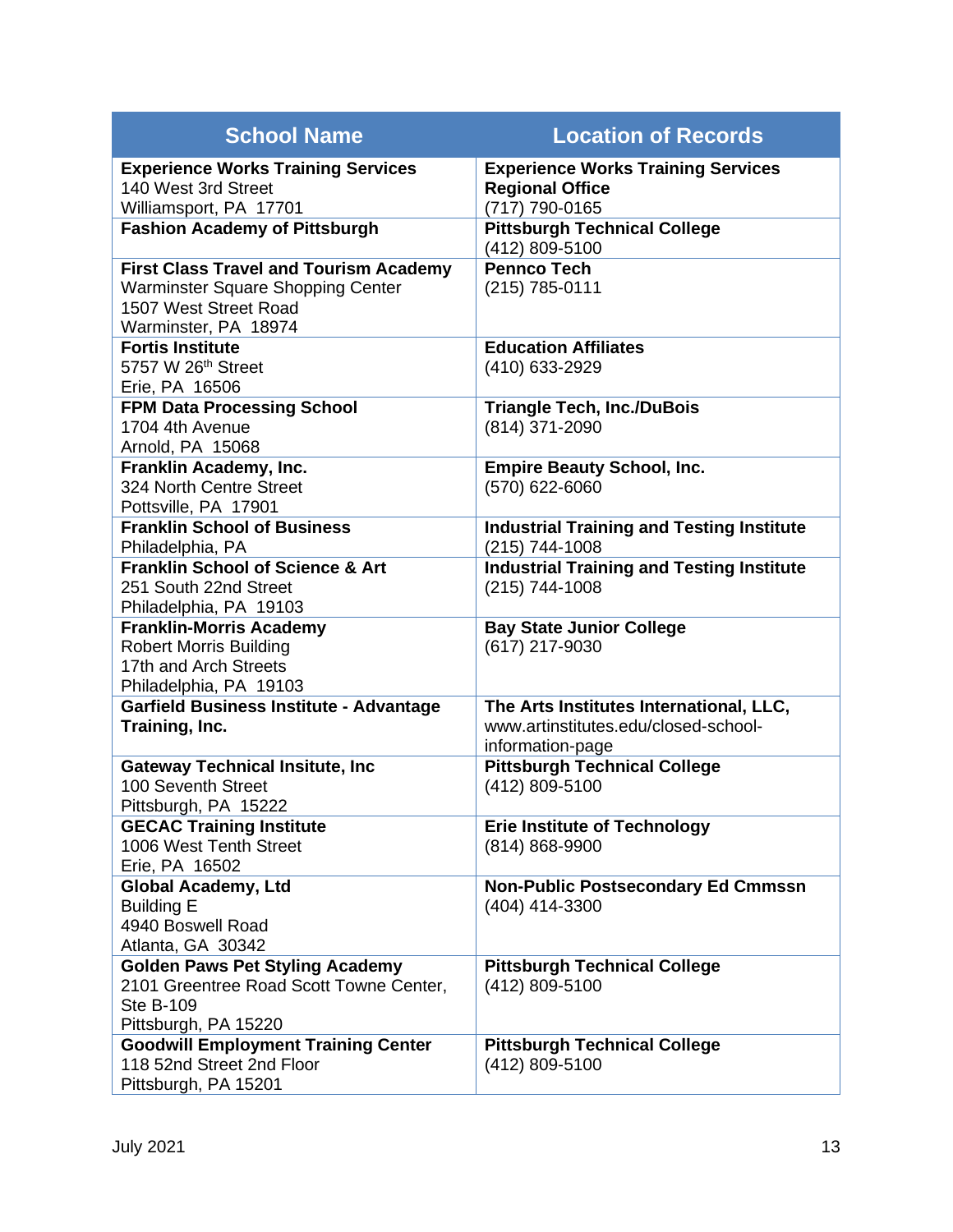| <b>School Name</b>                                                                                                                           | <b>Location of Records</b>                                                                 |
|----------------------------------------------------------------------------------------------------------------------------------------------|--------------------------------------------------------------------------------------------|
| <b>Goodwill Employment Training Center</b><br>(Fayette Campus)<br>40-46 Connellsville Street<br>Uniontown, PA 15401                          | <b>Pittsburgh Technical College</b><br>(412) 809-5100                                      |
| <b>Gordon Phillips Schools</b><br>1522 Chestnut Street<br>Division of Massage Therapy<br>Philadelphia, PA 19102                              | The Schoeneman Corp (Empire Education<br>Group)<br>(570) 429-1800                          |
| <b>Gordon Phillips Schools/Norris</b><br><b>Hillcrest Plaza Center</b><br>108 West Germantown Pike<br>Norristown, PA 19401                   | The Schoeneman Corp (Empire Education<br>Group)<br>(570) 429-1800                          |
| <b>Grace Martin's College</b>                                                                                                                | <b>Pittsburgh Technical College</b><br>(412) 809-5100                                      |
| H & J Image International, Inc.<br>4959 Hamilton Boulevard<br>Allentown, PA 18106                                                            | <b>George Dergham</b><br>(610) 434-9670                                                    |
| <b>Hagerstown Business College</b><br>18618 Crestwood Drive<br>Hagerstown, MD 21742                                                          | <b>Hagerstown Business College</b><br>(301) 739-2670                                       |
| <b>Harmarville Training Institute</b><br>PO Box 11386, 620 Alpha Drive<br>Pittsburgh, PA 15238                                               | <b>Harmarville Training Institute - records</b><br>kept in staff library<br>(412) 781-5700 |
| <b>Harris School of Business</b><br>2371 Welsh Road Suite 4, 2 <sup>nd</sup> Floor<br>Philadelphia, PA 19114                                 | <b>Pennco Tech</b><br>(215) 785-0111                                                       |
| <b>Harris School of Business</b><br>20 South 69th Street<br>Upper Darby, PA 19082                                                            | <b>Pennco Tech</b><br>(215) 785-0111                                                       |
| Harrisburg Institute of Trade &<br>Technology, Inc.<br>(formerly Electronics Institute)<br>1519 West Harrisburg Pike<br>Middletown, PA 17057 | <b>York Technical Institute</b><br>(717) 757-8260                                          |
| <b>Harrisburg Medical Institute College of</b><br><b>Medical Arts</b>                                                                        | <b>Pennsylvania Department of Education</b><br>(717) 787-6576                              |
| Harrison Career Institute/Philadelphia<br>1619 Walnut Street, 3rd Floor<br>Philadelphia, PA 19103                                            | <b>Automotive Training Center</b><br>(610) 363-6716                                        |
| <b>Harry T. Kerr Technology Center</b><br>1003 Industrial Drive<br>Titusville, PA 16354                                                      | <b>Precision Manufacturing Institute</b><br>(814) 333-2415                                 |
| <b>Health Options Institute</b><br>1926 Second Street<br>Bethlehem, PA 18020                                                                 | <b>Mr. Nathan Stehly</b><br>nestehly@live.com                                              |
| <b>Hennessey's Driving School</b><br>601 Nutt Road<br>Phoenixville, PA 19460                                                                 | <b>Hennessey's Driving School</b><br>(610) 935-9761                                        |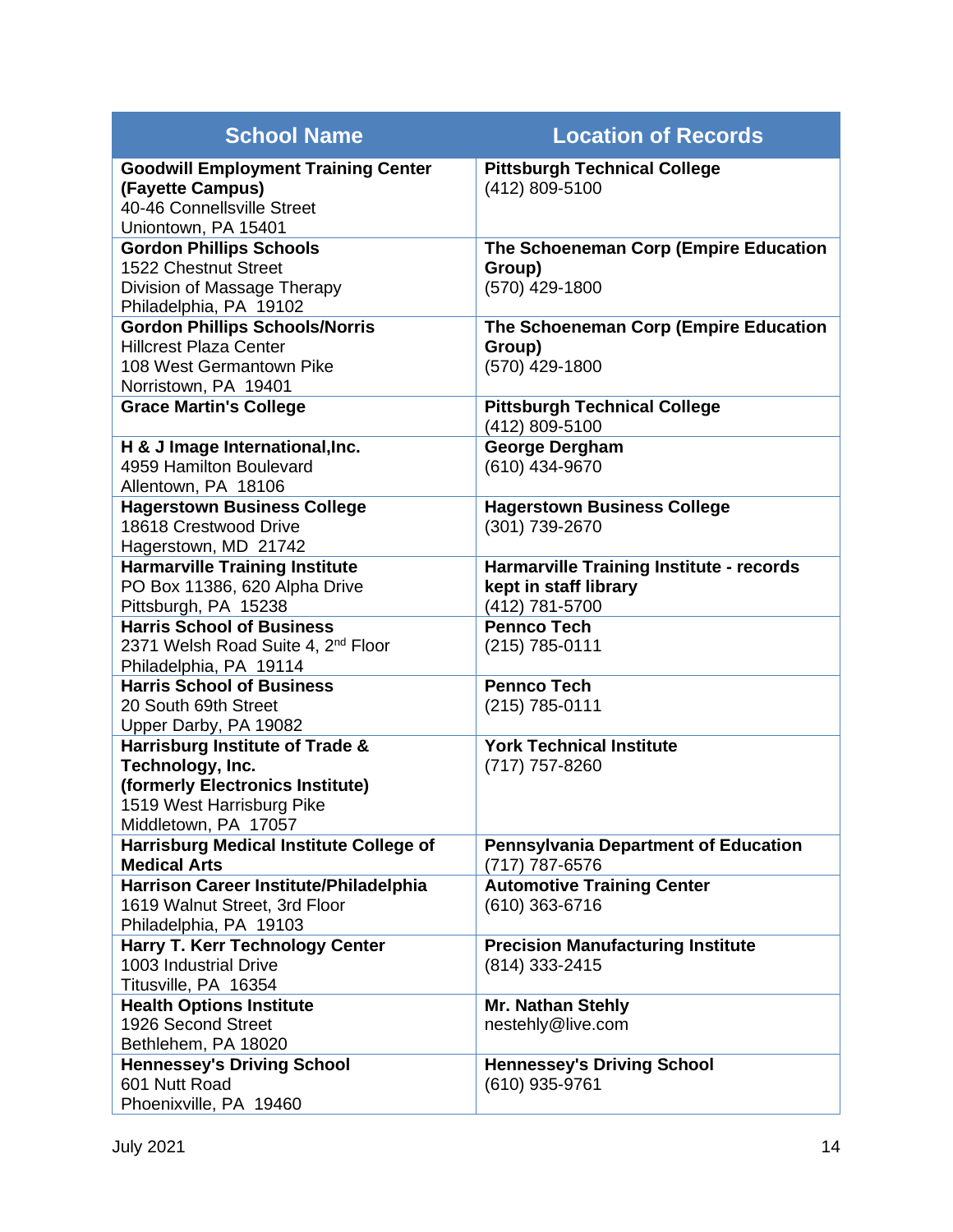| <b>School Name</b>                                                                                                                                                      | <b>Location of Records</b>                                           |
|-------------------------------------------------------------------------------------------------------------------------------------------------------------------------|----------------------------------------------------------------------|
| <b>Hershey Junior College</b>                                                                                                                                           | <b>HACC</b><br>(717) 780-2300                                        |
| <b>ICM School of Business and Medical</b><br><b>Careers</b> (Became Kaplan Career Institute<br>and later Brightwood Career Institute)<br>Pittsburgh, PA                 | <b>Pittsburgh Technical College</b><br>(412) 809-5100                |
| <b>ICS Newport/Pacific High School</b><br>925 Oak Street<br>Scranton, PA 18508                                                                                          | <b>Penn Foster Career School</b><br>(570) 342-7701                   |
| <b>Institute for Caregiver Education, Inc</b><br>3583 Scotland Road, Building 55<br>Scotland, PA 17254                                                                  | <b>HACC</b><br>(717) 780-2300                                        |
| <b>Institute for Therapeutic Massage and</b><br><b>Bodywork Inc</b><br>136 Commons Court                                                                                | <b>Full Circle Computing, Inc.</b><br>(610) 594-9510                 |
| Chadds Ford, PA 19317<br><b>Institute of Business &amp; Technology</b><br>(formerly School for Executive<br>Secretaries)<br>400 Market Street<br>Philadelphia, PA 19106 | <b>Triangle Tech, Inc./Sunbury</b><br>(570) 988-0700                 |
| <b>Institute of Midwifery, Women &amp; Health</b><br>222 Hayward Hall<br>School House Lane & Henry Ave<br>Philadelphia, PA 19144                                        | <b>Philadelphia University</b><br>(215) 951-2525                     |
| <b>Institute of Paralegal Training</b><br>(Philadelphia Institute)<br>235 South 17th Street<br>Phildelphia, PA 19103                                                    | <b>Triangle Tech, Inc./Sunbury</b><br>(570) 988-0700                 |
| <b>Institute of Security &amp; Technology</b><br>3544 West Chester Pike, Newton Square,<br>PA, or 69th St., Upper Darby, PA                                             | <b>Triangle Tech, Inc./Sunbury</b><br>(570) 988-0700                 |
| <b>International Academy of Design and</b><br><b>Technology</b><br>555 Grant Street<br>Pittsburgh, PA 15219                                                             | <b>Pittsburgh Career Institute</b><br>(412) 281-2600                 |
| <b>International Academy of Medical</b><br>Reflexology<br>1701 Union Boulevard<br>Allentown, PA 18109                                                                   | <b>Massage Academy of the Poconos</b><br>(570) 421-5014              |
| <b>International Training Center (ITC)</b><br>4725 Chestnut Street<br>Philadelphia, PA 19139                                                                            | <b>Industrial Training and Testing Institute</b><br>(215) 744-1008   |
| <b>International Training Centers</b><br><b>Market St</b><br>(Phila Schl of Printing and Advertising)<br>D & Erie Streets (Lyons)<br>Philadelphia, PA 19134             | <b>Industrial Training and Testing Institute</b><br>$(215)$ 744-1008 |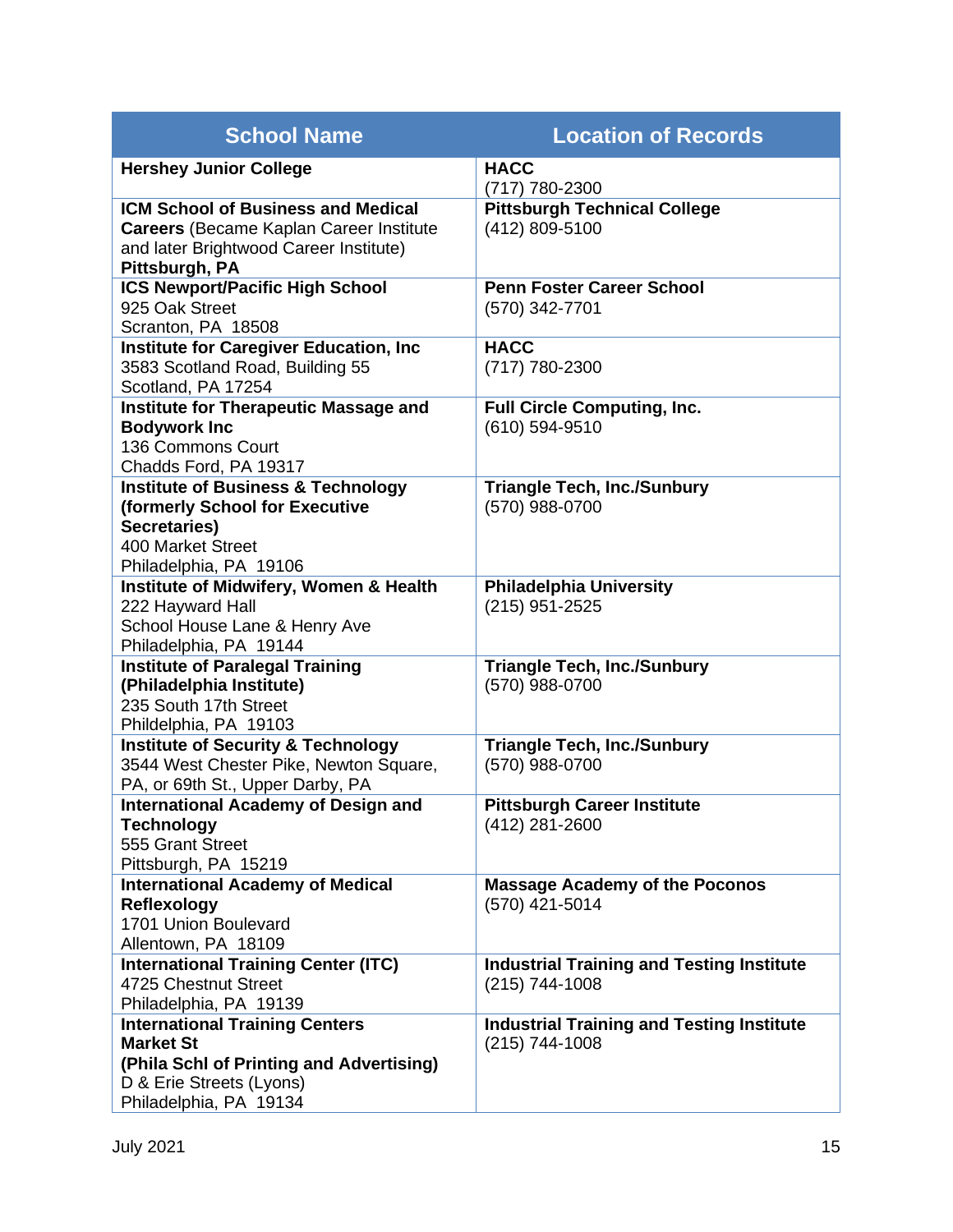| <b>School Name</b>                                                                                             | <b>Location of Records</b>                                                                          |
|----------------------------------------------------------------------------------------------------------------|-----------------------------------------------------------------------------------------------------|
| <b>Iron City Business School</b>                                                                               | <b>Pittsburgh Technical College</b><br>(412) 809-5100                                               |
| <b>ITT Technical Institute</b><br>5460 Campbells Run Road<br>Pittsburgh, PA 15205                              | www.parchment.com                                                                                   |
| <b>ITT Technical Institute</b><br>100 Pittsburgh Mills Circle,<br><b>Frazer Township</b><br>Tarentum, PA 15084 | www.parchment.com                                                                                   |
| <b>ITT Technical Institute</b><br>449 Eisenhower Blvd, Ste 100<br>Harrisburg, PA 17111                         | www.parchment.com                                                                                   |
| <b>ITT Technical Institute</b><br>1000 Meade Street<br>Dunmore, PA 18512                                       | www.parchment.com                                                                                   |
| <b>ITT Technical Institute</b><br>311 Veterans Highway<br>Suite 100 E<br>Levittown, PA 19056                   | www.parchment.com                                                                                   |
| <b>ITT Technical Institute</b><br>220 W. Germantown Pike, Suite 100<br>Plymouth Meeting, PA 19462              | www.parchment.com                                                                                   |
| <b>ITT Technical Institute</b><br>105 South 7th Street, Suite 100<br>Philadelphia, PA 19106                    | www.parchment.com                                                                                   |
| <b>Ivanhoe Institute</b><br>244 Center Road, Suite 101<br>Monroeville, PA 15146                                | <b>Triangle Tech, Inc./Pittsburgh</b><br>(412) 359-1000                                             |
| Ivy School of Professional Art, Inc.<br>207 Market Street<br>Pittsburgh, PA                                    | The Arts Institutes International, LLC,<br>www.artinstitutes.edu/closed-school-<br>information-page |
| <b>James Martin School</b><br>Science & Technology Center<br>Philadelphia, PA                                  | <b>Philadelphia School District</b><br>(215) 400-4000                                               |
| <b>Jamestown Business College</b><br><b>PO Box 429</b><br><b>7 Fairmount Avenue</b><br>Jamestown, NY 14702     | <b>Jamestown Business College</b><br>(716) 664-5100                                                 |
| Jeff Zell Consultants, Inc.<br>1031 Fourth Avenue<br>Coraopolis, PA 15108                                      | <b>System One Technical Training Center</b><br>(724) 275-9970                                       |
| JFC Career Development Center, Inc.<br>430 Loucks Road<br>York, PA 17404                                       | JFC Career Development Center, Inc. -<br><b>Corporate Headquarters</b><br>(717) 761-8809            |
| JFC Career Development Center, Inc.<br>(School and Corp Hq)<br>1515 Market Street<br>Camp Hill, PA 17011       | JFC Career Development Center, Inc. -<br><b>Corporate Headquarters</b><br>(717) 761-8809            |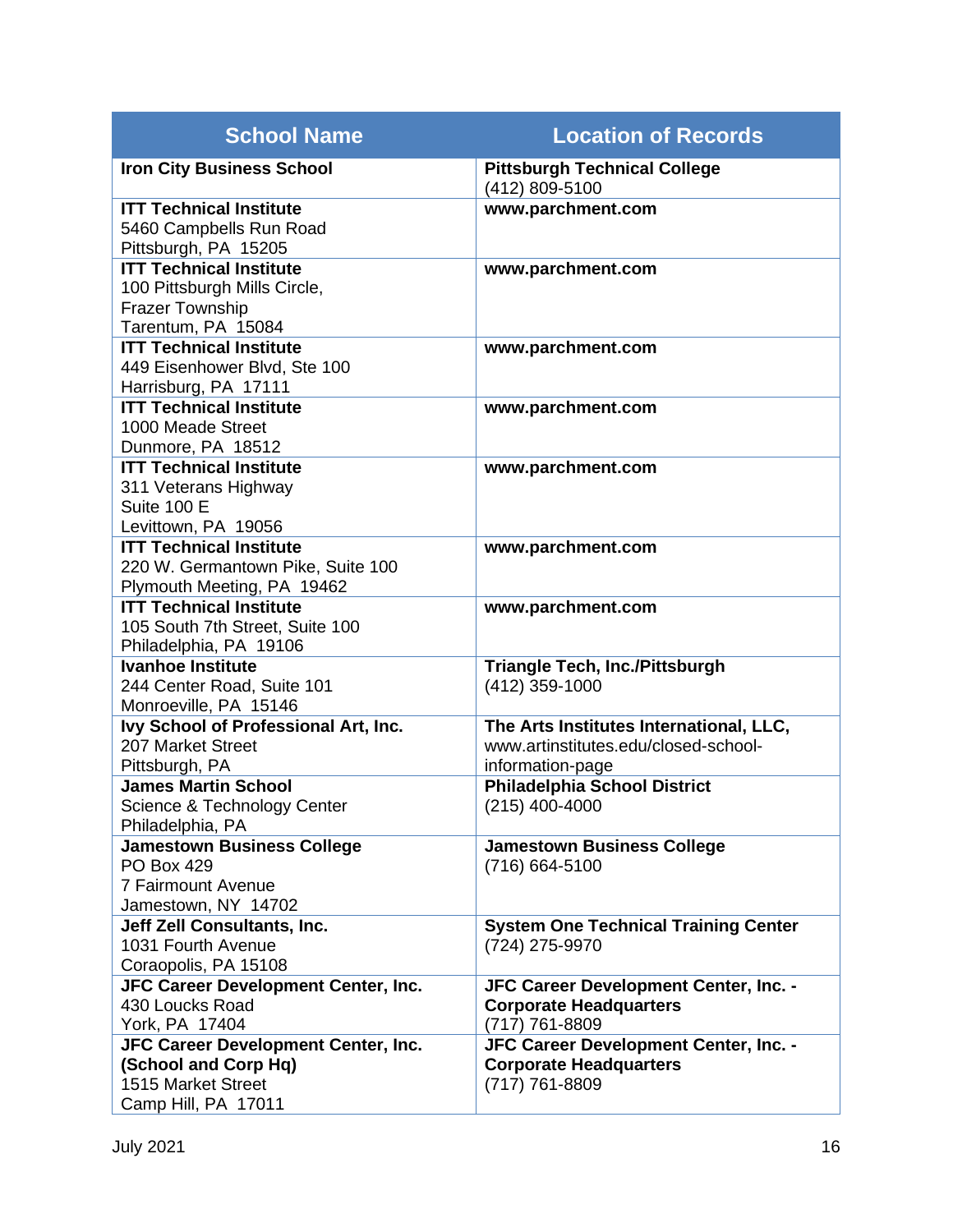| <b>School Name</b>                                                                                            | <b>Location of Records</b>                                                               |
|---------------------------------------------------------------------------------------------------------------|------------------------------------------------------------------------------------------|
| JFC Career Development Center, Inc.<br>(School)<br>1360 Harrisburg Pike<br>Lancaster, PA 17601                | JFC Career Development Center, Inc. -<br><b>Corporate Headquarters</b><br>(717) 761-8809 |
| <b>John Russo's Movie Academy</b><br>1000 Napor Boulevard<br>Pittsburgh, PA 15205                             | <b>Triangle Tech, Inc/DuBois</b><br>(814) 371-2090                                       |
| <b>Johnson Technical Institute</b><br>200 Shady Lane<br>Philipsburg, PA 16866                                 | <b>Johnson College</b><br>(570) 342-6404                                                 |
| Journey Cartage, Co., LLC<br>1463 Penn Avenue<br>New Brighton, PA 15066                                       | <b>AAA School of Trucking, Inc.</b><br>(717) 652-3652                                    |
| <b>Kalix Trade School</b><br>439 North 11th Street<br>Philadelphia, PA 19123                                  | <b>Industrial Training and Testing Institute</b><br>$(215)$ 744-1008                     |
| <b>Katharine Gibbs School</b><br>PO Box 759 2550 Eisenhower Ave<br>Valley Forge, PA 19482                     | <b>Triangle Tech, Inc./Sunbury</b><br>(570) 988-0700                                     |
| <b>Katharine Gibbs School</b><br>Land Title Building 10th FL<br>100 S Broad Street<br>Philadelphia, PA 19110  | <b>Triangle Tech, Inc./Sunbury</b><br>(570) 988-0700                                     |
| Katharine Gibbs School of Philadelphia,<br><b>LLC</b><br>2501 Monroe Boulevard<br>Norristown, PA 19403        | <b>Prism Career Institute</b><br>$(215)$ 331-4600                                        |
| <b>Keystone Academy</b><br>1954 Mary Grace Lane<br>Johnstown, PA 15901                                        | <b>Cambia County Community College</b><br>(814) 532-5300                                 |
| <b>Keystone School (The)</b><br>920 Central Road<br>Bloomsburg, PA 17815                                      | <b>East Coast Institute of Taxidermy</b><br>(570) 379-3157                               |
| <b>Keystone Secretary &amp; Business</b><br><b>Administration School</b><br>Swarthmore, PA                    | <b>Pennco Tech</b><br>(215) 785-0111                                                     |
| <b>Keystone Technical Institute</b><br>2301 Academy Drive<br>Harrisburg, PA 17112                             | www.parchment.com                                                                        |
| <b>Kilroe Seminary of the Sacred Heart</b>                                                                    | <b>Provincialate Office</b><br>(414) 425-6910                                            |
| Knights of the Road Professional Driver<br><b>Training Academy</b><br>210 McAlpine Street<br>Duryea, PA 18642 | <b>AAA School of Trucking, Inc.</b><br>(717) 652-3652                                    |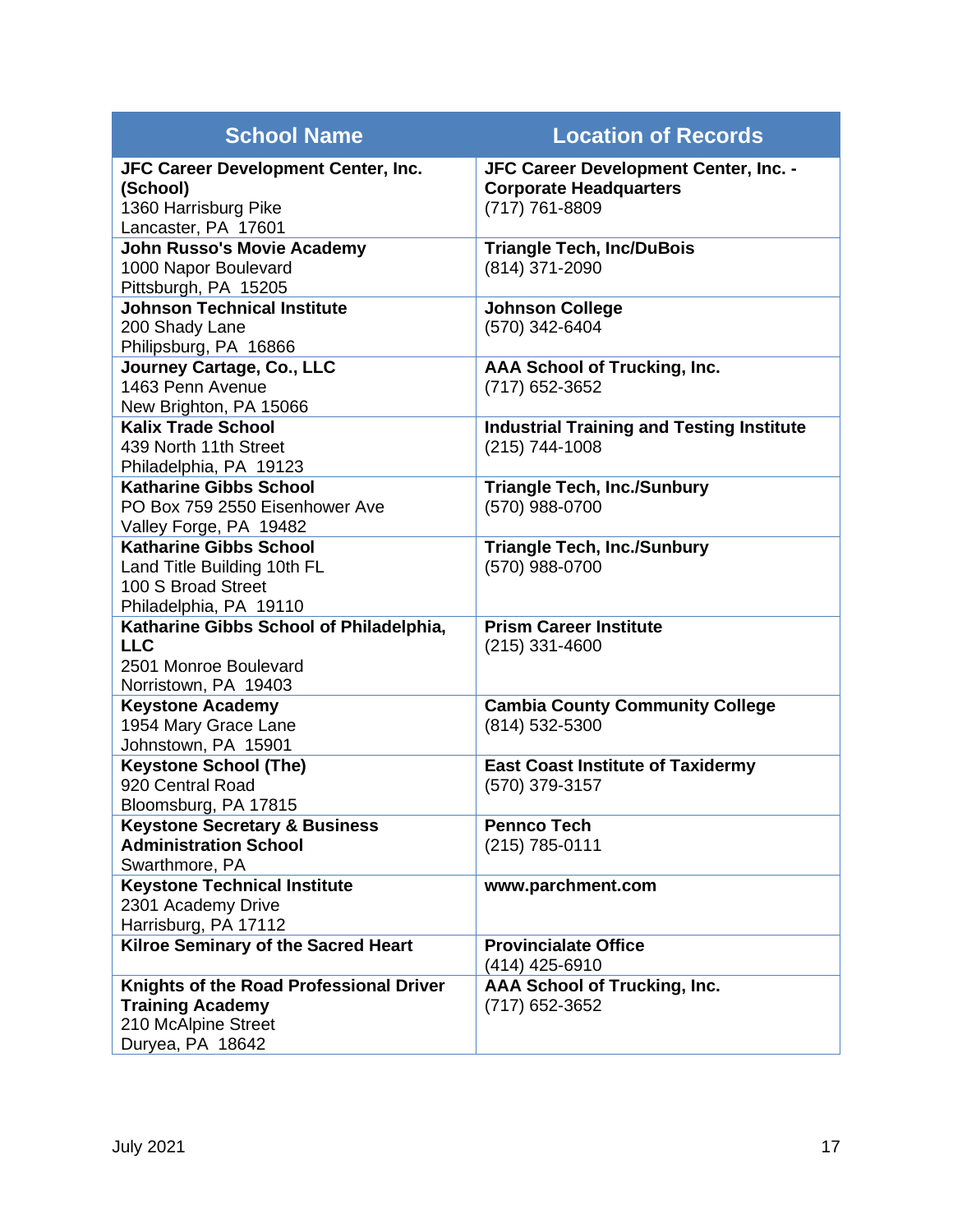| <b>School Name</b>                                                                                                                  | <b>Location of Records</b>                                                    |
|-------------------------------------------------------------------------------------------------------------------------------------|-------------------------------------------------------------------------------|
| <b>KRA Career Institute</b><br>5548 Chestnut Street,<br><b>First Floor</b><br>Philadelphia, PA 19139                                | <b>KRA Corporation</b><br>(302) 420-2915                                      |
| <b>Lakeland Institute of Technology</b><br>194 North Oakland Avenue<br>Sharon, PA 16146                                             | <b>Laurel Technical Institute</b><br>(724) 983-0700                           |
| <b>Lancaster Business School, Inc</b><br>408 West Chestnut Street<br>Lancaster, PA 17603                                            | <b>CDL Ed Training Inc.</b><br>(717) 208-0838<br>info@cdlway.com              |
| <b>Lancaster Institute of Drafting Inc</b><br><b>East Hempfield Township</b><br>3549 Hempland Road<br>Lancaster, PA 17601           | <b>YTI CareerTechnical Institute</b><br>$(717)$ 757-1100                      |
| <b>Lansdale School of Business</b><br>(became Pennsylvania Business Institute)<br>Pottstown Huntingdon and Nesquehoning<br>Campuses | <b>Triangle Tech, Inc./Sunbury</b><br>(570) 988-0700                          |
| <b>LaSalle Extension University</b><br>417 South Dearborn Street<br>Chicago, IL                                                     | <b>Illinois Department of Education</b><br>(217) 782-9556                     |
| <b>Launch Academy Holdings Inc</b><br>1701 Walnut Street<br>Philadelphia, PA 19103                                                  | <b>Pennco Tech</b><br>(215) 785-0111                                          |
| <b>Laurel Technical Institute</b><br>11676 Perry Highway, Wexford Professional<br>Plaza II, Suite 2200, Wexford, PA 15090           | <b>Laurel Technical Institute/Sharon</b><br>(724) 983-0700                    |
| Le Cordon Bleu Institute of Culinary Arts<br>717 Liberty Ave<br>12,17 & 18th Floor, Clark Bldg.<br>Pittsburgh, PA 15222             | <b>Pittsburgh Career Institute</b><br>(412) 281-2600                          |
| <b>Learning Center (The)</b><br>2803 State Route 257<br>Seneca, PA 16346                                                            | <b>Precision Manufacturing Institute</b><br>(814) 333-2415                    |
| <b>Learning Institute for Employment</b><br>100 Columbus Avenue<br>Pittsburgh, PA 15233                                             | <b>Three Rivers Employment Service</b><br>(412) 323-0100                      |
| <b>Legal Secretary Training Center (The)</b><br>834 West Trenton Avenue<br>Morrisville, PA 19067                                    | <b>Custom Media Group, Inc.</b><br>(215) 357-3579                             |
| <b>Lehigh Valley Dental Assisting</b><br>Suite 202<br>2015 Hamilton Street<br>Allentown, PA 18104                                   | <b>McCann School of Business &amp;</b><br><b>Technology</b><br>(484) 223-4600 |
| <b>Lehigh Valley Healing Arts Academy</b><br>5412 Shimerville Road<br>Emmaus, PA 18049                                              | Pennsylvania Institute of Massage<br><b>Therapy</b><br>(215) 538-5339         |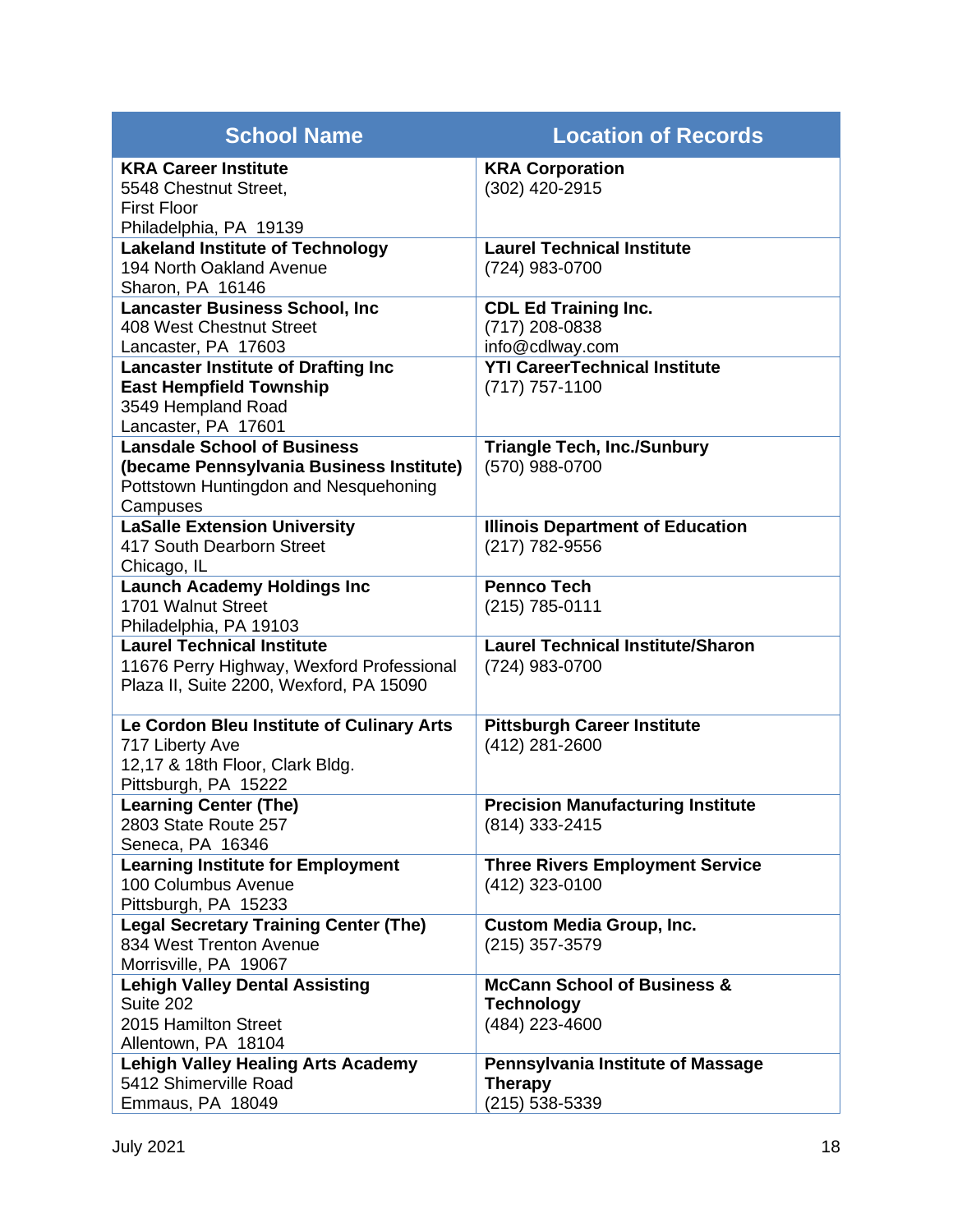| <b>School Name</b>                              | <b>Location of Records</b>                           |
|-------------------------------------------------|------------------------------------------------------|
| <b>Lifetime Career Schools</b>                  | T-R Assoc., Inc                                      |
| 101 Harrison Street                             | (800) 942-1511                                       |
| Archbald, PA 18403                              |                                                      |
| <b>Lincoln Technical Institute</b>              | <b>Lincoln Technical Institute</b>                   |
| One Plymouth Meeting #300                       | (856) 722-9333                                       |
| Plymouth Meeting, PA 19462                      |                                                      |
| <b>Lincoln Technical Institute - Hartford</b>   | <b>Lincoln Technical Institute - Hartford</b>        |
| 85 Sigourney Street                             | (860) 627-4300                                       |
| Hartford, CT 06105                              |                                                      |
| Lincoln Technical Institute, Inc.               | Lincoln Technical Institute, Inc. (The               |
| (The Cittone Institute)                         | <b>Cittone Institute)</b>                            |
| 1000 Howard Blvd                                | (215) 969-0869                                       |
| <b>Ste 200</b>                                  |                                                      |
| Mt Laurel, NJ 08054                             |                                                      |
| <b>Lincoln Technical Institute/Hornig</b>       | <b>Lincoln Technical Institute</b><br>(856) 722-9333 |
| 2180 Hornig Rd Bldg A<br>Philadelphia, PA 19116 |                                                      |
| <b>Lincoln Technical Institute/Market\</b>      | <b>Lincoln Technical Institute</b>                   |
| 3600 Market Street                              | (856) 722-9333                                       |
| Philadelphia, PA 19104                          |                                                      |
| <b>Lord Institute for Technical and</b>         | <b>Lord Institute for Technical and</b>              |
| <b>Management Training</b>                      | <b>Management Training</b>                           |
| PO Box 10040                                    | (814) 868-0924                                       |
| 2000 West Grandview Boulevard                   |                                                      |
| Erie, PA 16514                                  |                                                      |
| <b>Lyon School of Business</b>                  | <b>Erie Institute of Technology</b>                  |
| 316 Rhodes Place                                | (814) 868-9900                                       |
| New Castle, PA 16101                            |                                                      |
| <b>Lyons Technical Institute</b>                | <b>Industrial Training and Testing Institute</b>     |
| D & Erie Streets                                | (215) 744-1008                                       |
| Philadelphia, PA                                |                                                      |
| <b>Lyons Technical Institute</b>                | <b>Industrial Training and Testing Institute</b>     |
| (became New Castle School of Business)          | (215) 744-1008                                       |
| <b>Machine Shop Technologies Institute</b>      | <b>Triangle Tech, Inc./Pittsburgh</b>                |
| 110 South Main Street                           | (412) 359-1000                                       |
| Pittsburgh, PA 15220                            |                                                      |
| <b>Main Line Paralegal Institute</b>            | <b>JNA Institute of Culinary Arts</b>                |
| All locations                                   | (215) 468-8800                                       |
| <b>Main Line School of Dental Assisting</b>     | <b>Lehigh Valley School of Dental Assisting</b>      |
| 295 Old Eagle School Rd<br>Wayne, PA 19087      | (610) 266-9550                                       |
| <b>Mansfield Business School</b>                | <b>Triangle Tech, Inc./Sunbury</b>                   |
| Philadelphia, PA 19104                          | (570) 988-0700                                       |
| <b>Massage Arts and Science Center of</b>       | <b>Cortiva Institute</b>                             |
| Philadelphia                                    | (484) 690-1400                                       |
| 1515 Locust St, Ste 2R                          |                                                      |
| Philadelphia, PA 19102                          |                                                      |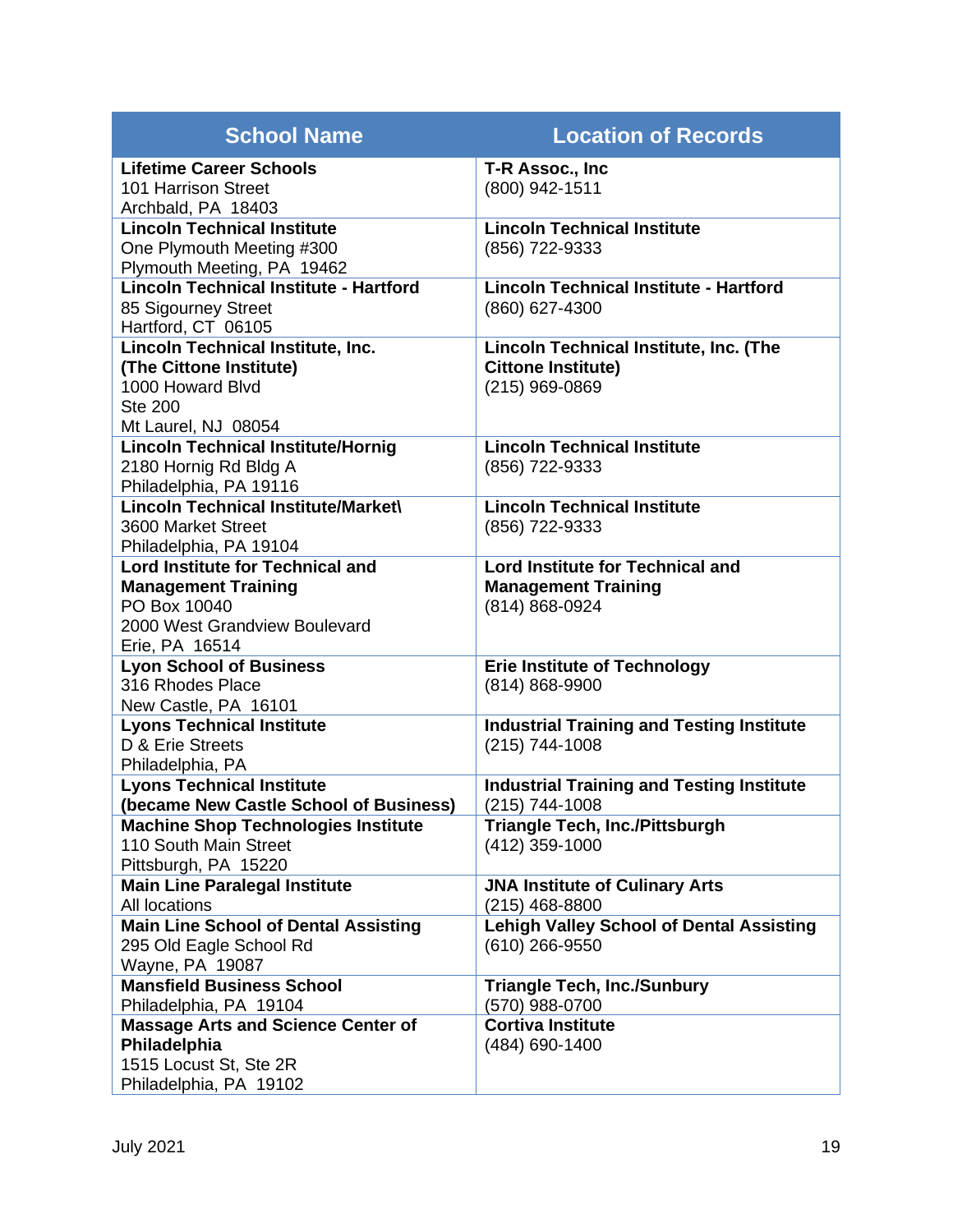| <b>School Name</b>                                                                                                         | <b>Location of Records</b>                                    |
|----------------------------------------------------------------------------------------------------------------------------|---------------------------------------------------------------|
| <b>Massage Arts Center of Philadelphia</b><br>519 South 4th Street<br>Philadelphia, PA 19147                               | <b>Cortiva Institute</b><br>(484) 690-1400                    |
| <b>Massage Therapy Institute of Western</b><br>Pennsylvania, LLP<br>4222 Old William Penn Highway<br>Murrysville, PA 15668 | <b>Pittsburgh School of Massage Therapy</b><br>(412) 241-5155 |
| <b>Maurice &amp; Lambert Training Center, LLC</b><br>546 Penn Avenue<br>West Reading, PA 19611                             | <b>Dotlen Academy of Science</b><br>(610) 277-8800            |
| <b>Maxwell Institute</b><br>(Ask for Computer Learning Center -<br><b>Maxwell location records.)</b><br>Philadelphia, PA   | <b>Lincoln Technical Institute</b><br>(856) 722-9333          |
| <b>McCann School of Business &amp;</b><br><b>Technology</b><br>1251 E. Main Street, Annville, PA 17003                     | www.parchment.com                                             |
| McCann School of Business &<br><b>Technology</b><br>346 York Road<br>Carlisle, PA 17013                                    | www.parchment.com                                             |
| <b>McCann School of Business &amp;</b><br><b>Technology</b><br>2593 Philadelphia Ave<br>Chambersburg, PA 17201             | www.parchment.com                                             |
| <b>McCann School of Business &amp;</b><br><b>Technology</b><br>2227 Scranton/Carbondale Highway<br>Dickson City, PA 18519  | www.parchment.com                                             |
| <b>McCann School of Business &amp;</b><br><b>Technology</b><br>370 Maplewood Drive<br>Hazle Township, PA 18202             | <b>Berks Technical Institute</b><br>(610) 372-1722            |
| <b>McCann School of Business &amp;</b><br><b>Technology</b><br>214 West Walnut Street<br>Hazelton, PA 18201                | <b>Berks Technical Institute</b><br>(610) 372-1722            |
| <b>McCann School of Business &amp;</b><br><b>Technology</b><br>47 S. Main street<br>Mahanoy City, PA 17948                 | www.parchment.com                                             |
| <b>McCann School of Business &amp;</b><br><b>Technology</b><br>2650 Woodglen Road<br>Pottsville, PA 17901                  | <b>Berks Technical Institute</b><br>(610) 372-1722            |
| <b>McCann School of Business</b><br>134 South Fifth Street<br>Reading, PA 19602                                            | www.parchment.com                                             |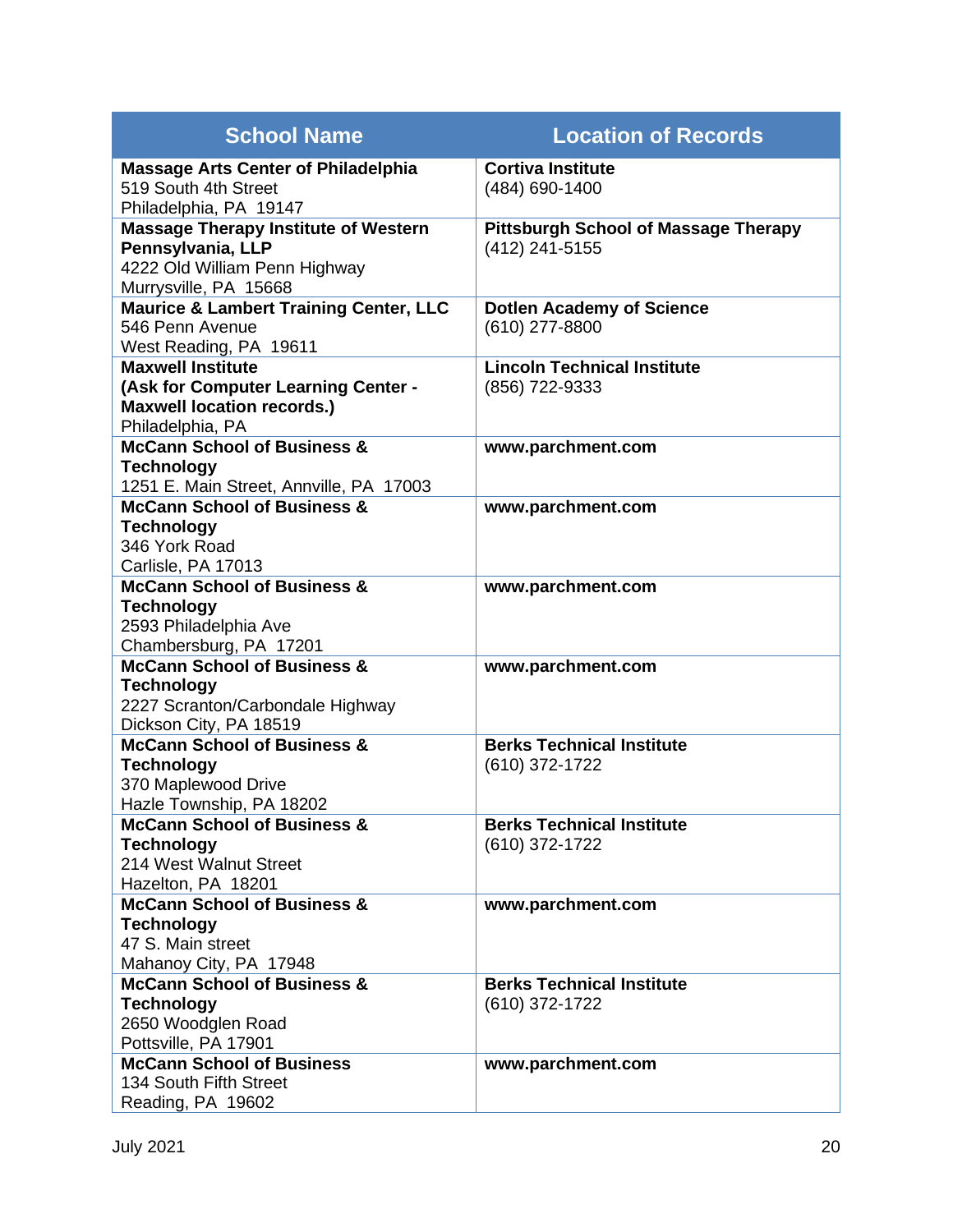| <b>School Name</b>                                                                                                   | <b>Location of Records</b>                                                    |
|----------------------------------------------------------------------------------------------------------------------|-------------------------------------------------------------------------------|
| <b>McCann School of Business &amp;</b><br><b>Technology</b><br>264 Highland Park Bvld<br>Wilkes-Barre, PA 18702      | <b>Pittsburgh Career Institute</b><br>(412) 281-2600                          |
| <b>McCann School of Business &amp;</b><br><b>Technology PA</b><br>Wyoming, PA                                        | <b>Berks Technical Institute</b><br>(610) 372-1722                            |
| <b>McCarrie Schools, Inc.</b><br>512-20 South Broad Street or Bustleton Ave<br>Philadelphia, PA 19146                | <b>Triangle Tech, Inc./Sunbury</b><br>(570) 988-0700                          |
| <b>Medical Careers Institute at Coordinated</b><br>Health, Inc. (The)<br>2300 Highland Avenue<br>Bethlehem, PA 18020 | <b>Lehigh Valley School of Dental Assisting,</b><br>Inc.<br>(610) 266-9550    |
| <b>Medical Careers Prep Academy, Inc.</b><br>101 Greenwood Avenue, Suite 212<br>Jenkintown, PA 19046                 | <b>Academy of Massage Therapy &amp;</b><br><b>Bodyworks</b><br>(610) 468-5497 |
| <b>Mix Bartending School (The)</b><br>1325 Chestnut Street, Suite 1B<br>Emmaus, PA 18049                             | <b>Lion Investigation Academy</b><br>(610) 868-2637                           |
| <b>Mixology Wine Institute</b><br>7708 City Ave, Ste 200<br>Philadelphia, PA 19151                                   | Contemporary Healthcare Institute, Inc.<br>(610) 363-9170                     |
| <b>Mixology Wine Institute</b><br>77 West Broad Street<br>Bethlehem, PA 18018                                        | Contemporary Healthcare Institute, Inc.<br>(610) 363-9170                     |
| <b>Monroeville School of Business</b><br>Expo Mart 337 West<br>Monroeville, PA 15146                                 | <b>Triangle Tech, Inc./Pittsburgh</b><br>(412) 359-1000                       |
| <b>Moore CDL Driving Academy Inc</b><br>381 Wilson Mill Road<br>New Wilmington, PA 16142                             | <b>Precision Manufacturing Institute</b><br>(814) 333-2415                    |
| <b>Motorcycle Technology Center</b><br>52-6 Grumbacher Road<br>York, PA 17406                                        | <b>All-State Career School</b><br>(610) 362-1124                              |
| Mt. Nittany Institute of Natural Health<br>115 Premiere Drive<br>State College, PA 16801                             | South Hills School of Business and<br><b>Technology</b><br>(814) 234-7755     |
| <b>MTA School - Harrisburg</b><br>3405 North Sixth Street<br>Harrisburg, PA 17110                                    | <b>Triangle Tech, Inc./Sunbury</b><br>(570) 988-0700                          |
| <b>MTA Schools - Elizabethtown</b><br>1180 Zeager Road<br>Elizabethtown, PA 17022                                    | <b>YTI Career Institute - York</b><br>$(717)$ 757-1100                        |
| <b>MTI Business School</b><br>27 South 12th Street<br>Philadelphia, PA 19107                                         | <b>Triangle Tech, Inc./Sunbury</b><br>(570) 988-0700                          |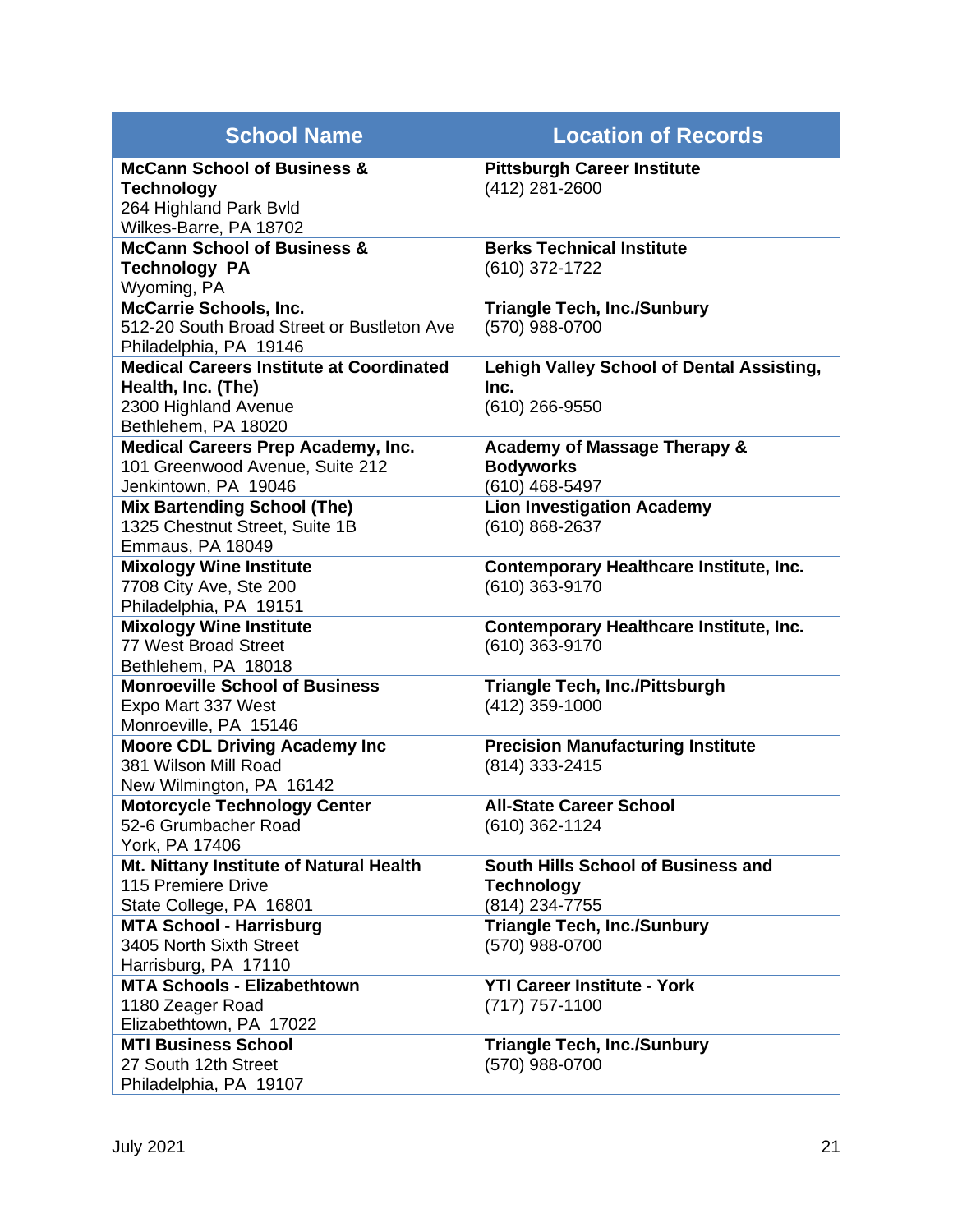| <b>School Name</b>                                                                                                                                   | <b>Location of Records</b>                                                                  |
|------------------------------------------------------------------------------------------------------------------------------------------------------|---------------------------------------------------------------------------------------------|
| <b>National Academy of Massage Therapy</b><br>and Healing Sciences<br>1744 Sumneytown Pike<br>PO Box 1470<br>Kulpsville, PA 19443                    | <b>Lansdale School of Business</b><br>(215) 699-5700                                        |
| <b>National Career School</b><br>355 W Main St<br>Uniontown, PA 15401                                                                                | <b>Christopher Cunningham</b><br>chris5019@yahoo.com                                        |
| <b>National Education Center, Spartan</b><br><b>School of Aeronatics</b><br>8820 East Pine Street<br>PO Box 582833<br>Tulsa, OK 74158                | <b>National Education Center, Spartan</b><br><b>School of Aeronautics</b><br>(918) 836-6886 |
| <b>National Education Center/Philly</b><br>3010 Market Street<br>Philadelphia, PA 19104                                                              | <b>Pennco Tech</b><br>(215) 785-0111                                                        |
| <b>National Massage Therapy Institute</b><br>10050 Roosevelt Blvd<br>Suite 8<br>Philadelphia, PA 19116                                               | <b>Ultimate Medical Academy (UMA)</b><br>(800) 509-5474<br>umacares@ultimatemedical.edu     |
| National Personal Training Institute of<br>Pittsburgh, Inc.<br>600 Iron City Drive<br>Pittsburgh, PA 15205                                           | <b>National Personal Training Institute</b><br>(800) 960-6294                               |
| <b>National Schools</b><br>11000 Roosevelt Blvd<br>Philadelphia, PA 19116                                                                            | <b>Triangle Tech, Inc./Sunbury</b><br>(570) 988-0700                                        |
| <b>National Schools</b><br>(Nat'l School Health Tchnigs) Archbald                                                                                    | <b>Elwyn Employment Services</b><br>(610) 485-8860                                          |
| <b>National Schools or National School of</b><br><b>Health Technology</b><br>801 Arch Street 4th Floor, or Welsh Rd or<br>JFK Blvd, Philadelphia, PA | <b>Triangle Tech, Inc./Sunbury</b><br>(570) 988-0700                                        |
| <b>National Technical Institute</b><br>4810 Calvert Road<br>College Park, MD                                                                         | <b>Industrial Training and Testing Institute</b><br>(215) 744-1008                          |
| <b>National Tractor Trailer School</b><br><b>PO Box 208</b><br>4650 Buckley Road<br>Liverpool, NY 13088                                              | <b>National Tractor Trailer School</b><br>$(315)$ 451-2430                                  |
| <b>Nelson's School of Heavy Equipment</b><br><b>Operation</b><br>9071 Peach Street<br>Waterford, PA 16441                                            | <b>Just Four Paws Academy of Pet Styling</b><br>(814) 774-7297                              |
| <b>New Century Careers Training Innovation</b><br><b>Center</b><br>305 East Carson Street<br>Pittsburgh, PA 15219                                    | <b>Pittsburgh Technical College</b><br>(412) 809-5100                                       |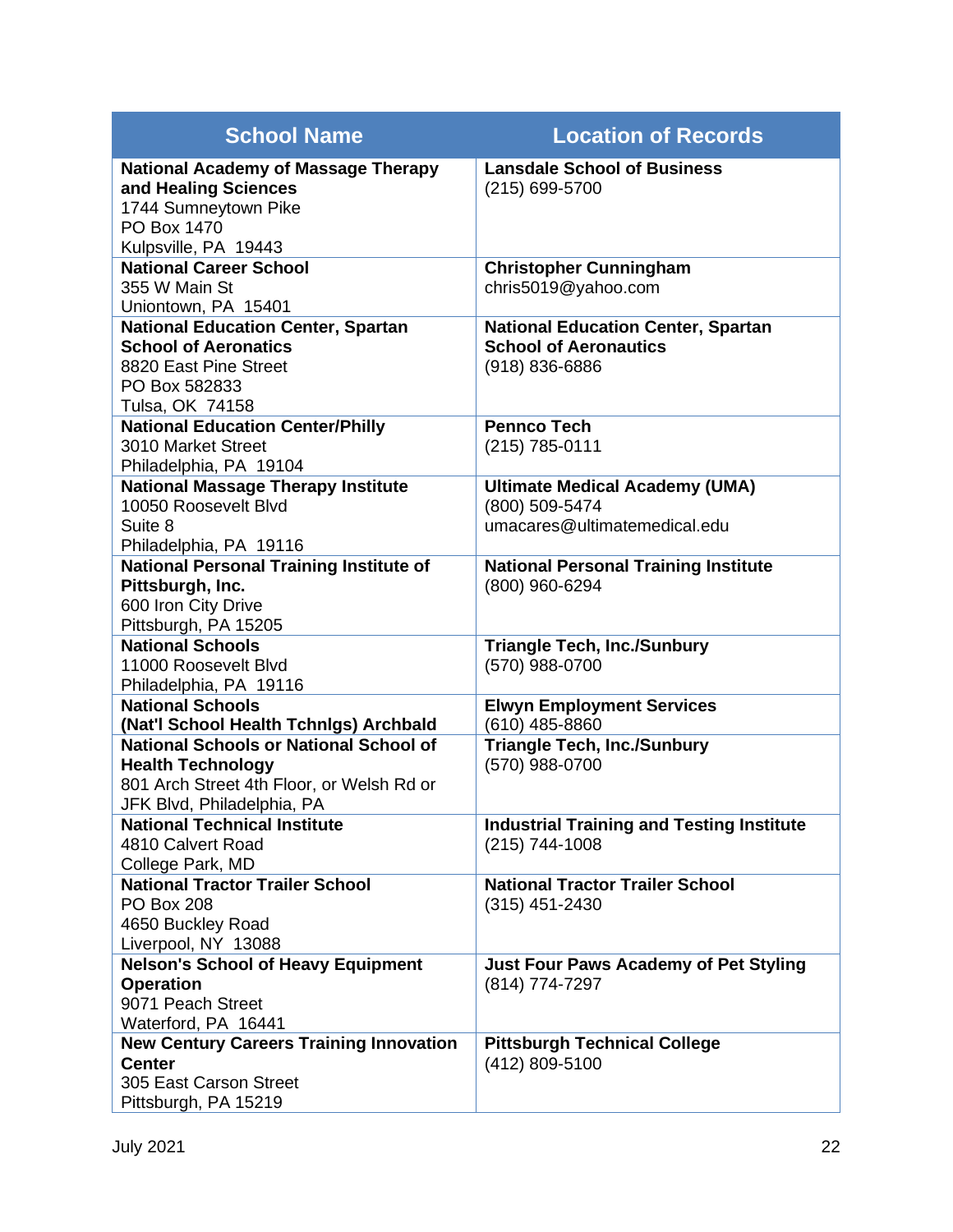| <b>School Name</b>                                                                                                           | <b>Location of Records</b>                           |
|------------------------------------------------------------------------------------------------------------------------------|------------------------------------------------------|
| <b>New England Tractor Trailer Training</b><br><b>School (NETTTS)</b><br>3715 East Thompson Street<br>Philadelphia, PA 19137 | <b>Triangle Tech, Inc./Sunbury</b><br>(570) 988-0700 |
| <b>New Horizons Computer Learning Center</b>                                                                                 | <b>CDE Career Institute</b>                          |
| of Harrisburg                                                                                                                | (570) 629-2690                                       |
| 5001 Louise Drive, Suite 100                                                                                                 |                                                      |
| Mechanicsburg, PA 17055                                                                                                      |                                                      |
| <b>New Horizons Computer Learning Center</b>                                                                                 | Lackawanna College                                   |
| of Reading                                                                                                                   | (570) 961-7850                                       |
| 3 Park Plaza Park Road, Suite 103                                                                                            |                                                      |
| Wyomissing, PA 19610                                                                                                         |                                                      |
| <b>New Wave Computer Training</b>                                                                                            | <b>JNA Institute of Culinary Arts</b>                |
| 42 S 15th St, Suite 1600                                                                                                     | $(215)$ 468-8800                                     |
| Philadelphia, PA 19102                                                                                                       |                                                      |
| <b>Newberry Career School</b>                                                                                                | <b>Pittsburgh Technical College</b>                  |
| 1111 McKee Rd                                                                                                                | (412) 809-5100                                       |
| Oakdale, PA 15071                                                                                                            |                                                      |
| <b>NewCourtland Education Center</b>                                                                                         | <b>Dotlen Academy of Science</b>                     |
| 6950 Germantown Avenue                                                                                                       | (610) 277-8800                                       |
| Philadelphia, PA 19119                                                                                                       |                                                      |
| <b>Newport Business Institute</b><br>945 Greensburg Road                                                                     | <b>Triangle Tech, Inc./DuBois</b><br>(814) 371-2090  |
| Lower Burrell, PA 15068                                                                                                      |                                                      |
| <b>Newport Business Institute</b>                                                                                            | <b>Triangle Tech, Inc./DuBois</b>                    |
| 941 West Third Street                                                                                                        | (814) 371-2090                                       |
| Williamsport, PA 17701                                                                                                       |                                                      |
| <b>North American Legal Secretarial School</b>                                                                               | <b>Penn Foster Career School</b>                     |
| 925 Oak Street                                                                                                               | (570) 342-7701                                       |
| Scranton, PA 18508                                                                                                           |                                                      |
| <b>North American School Animal Science</b>                                                                                  | <b>Penn Foster Career School</b>                     |
| 925 Oak Street                                                                                                               | (570) 342-7701                                       |
| Scranton, PA 18508                                                                                                           |                                                      |
| <b>North American School Bookkeeping-</b>                                                                                    | <b>Penn Foster Career School</b>                     |
| <b>Accounting</b>                                                                                                            | (570) 342-7701                                       |
| 925 Oak Street                                                                                                               |                                                      |
| Scranton, PA 18508                                                                                                           |                                                      |
| <b>North American School Conservation</b>                                                                                    | <b>Penn Foster Career School</b>                     |
| 925 Oak Street                                                                                                               | (570) 342-7701                                       |
| Scranton, PA 18508                                                                                                           |                                                      |
| <b>North American School Drafting</b>                                                                                        | <b>Penn Foster Career School</b>                     |
| 925 Oak Street                                                                                                               | (570) 342-7701                                       |
| Scranton, PA 18508                                                                                                           |                                                      |
| <b>North American School Firearms</b>                                                                                        | <b>Penn Foster Career School</b>                     |
| 925 Oak Street                                                                                                               | (570) 342-7701                                       |
| Scranton, PA 18508                                                                                                           |                                                      |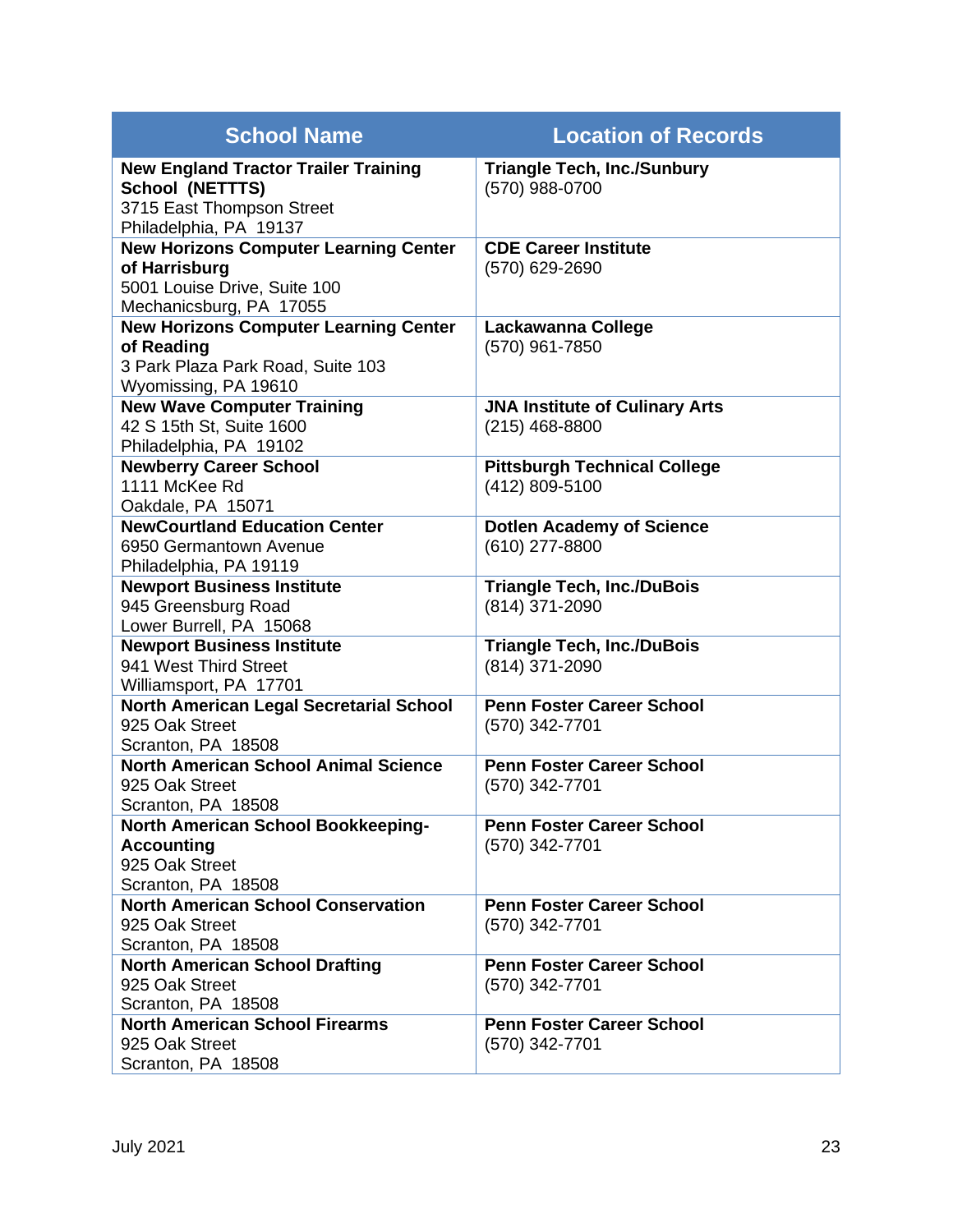| <b>School Name</b>                                                                                                                                              | <b>Location of Records</b>                                                  |
|-----------------------------------------------------------------------------------------------------------------------------------------------------------------|-----------------------------------------------------------------------------|
| <b>North American School Motorcycles</b><br>925 Oak Street<br>Scranton, PA 18508                                                                                | <b>Penn Foster Career School</b><br>(570) 342-7701                          |
| <b>North American School Travel</b><br>925 Oak Street<br>Scranton, PA 18508                                                                                     | <b>Penn Foster Career School</b><br>(570) 342-7701                          |
| <b>North American Secretarial School</b><br>925 Oak Street<br>Scranton, PA 18508                                                                                | <b>Penn Foster Career School</b><br>(570) 342-7701                          |
| <b>North American Training Academy</b><br>100 People Drive<br>Newark, DE 19711                                                                                  | <b>Delaware Dept of Education</b><br>(302) 739-4583                         |
| North American Training Academy/Chapel<br>955 South Chapel Street<br>Newark, DE 19714                                                                           | <b>Delaware Dept of Education</b><br>(302) 739-4583                         |
| <b>North Catholic IT Academy</b><br>1842 East Torresdale Avenue<br>Philadelphia, PA 19124                                                                       | <b>Aviation Institute of Maintenance</b><br>(215) 676-7700                  |
| <b>North Central Industrial Technical</b><br><b>Education Center</b><br>653 Montmorence Avenue<br>Ridgway, PA 15853                                             | <b>Precision Manufacturing Institute</b><br>(814) 333-2415                  |
| <b>North Hills School of Health Occupations</b><br>Kniveton Building or McKnight Road<br>Pittsburgh, PA 15237                                                   | <b>New Horizons Learning Center Institute</b><br>(412) 920-510              |
| <b>Northeast Aviation Career Academy</b><br>11301 Norcom Road<br>Philadelphia, PA 19154                                                                         | <b>Aviation Institute of Maintenance</b><br>(215) 676-7700                  |
| Northeast Institute of Education/<br><b>Bartonsville</b><br>Route 611, Fountain Court<br>Bartonsville, PA 18321                                                 | <b>Triangle Tech, Inc./Sunbury</b><br>(570) 988-0700                        |
| Northeast Institute of Education/Scranton<br>314 Adams Avenue, PO Box 470<br>Scranton, PA 18503                                                                 | <b>Triangle Tech, Inc./Sunbury</b><br>(570) 988-0700                        |
| Northeast Pennsylvania Institute for<br><b>Paralegal Training</b><br><b>Carbon County Area School of Business</b><br>122-124 Iron Street<br>Lehighton, PA 18235 | John Slodysko<br>(570) 373-1651                                             |
| <b>Northwest Institute of Research</b><br>663 W 16th St<br>Erie, PA 16502                                                                                       | <b>Keystone University Research</b><br><b>Corporation</b><br>(814) 836-9615 |
| <b>Northwest Regional Technology Institute</b><br>3104 State St<br>Erie, PA 16508                                                                               | <b>Institute of Medical and Business Careers</b><br>(814) 315-6860          |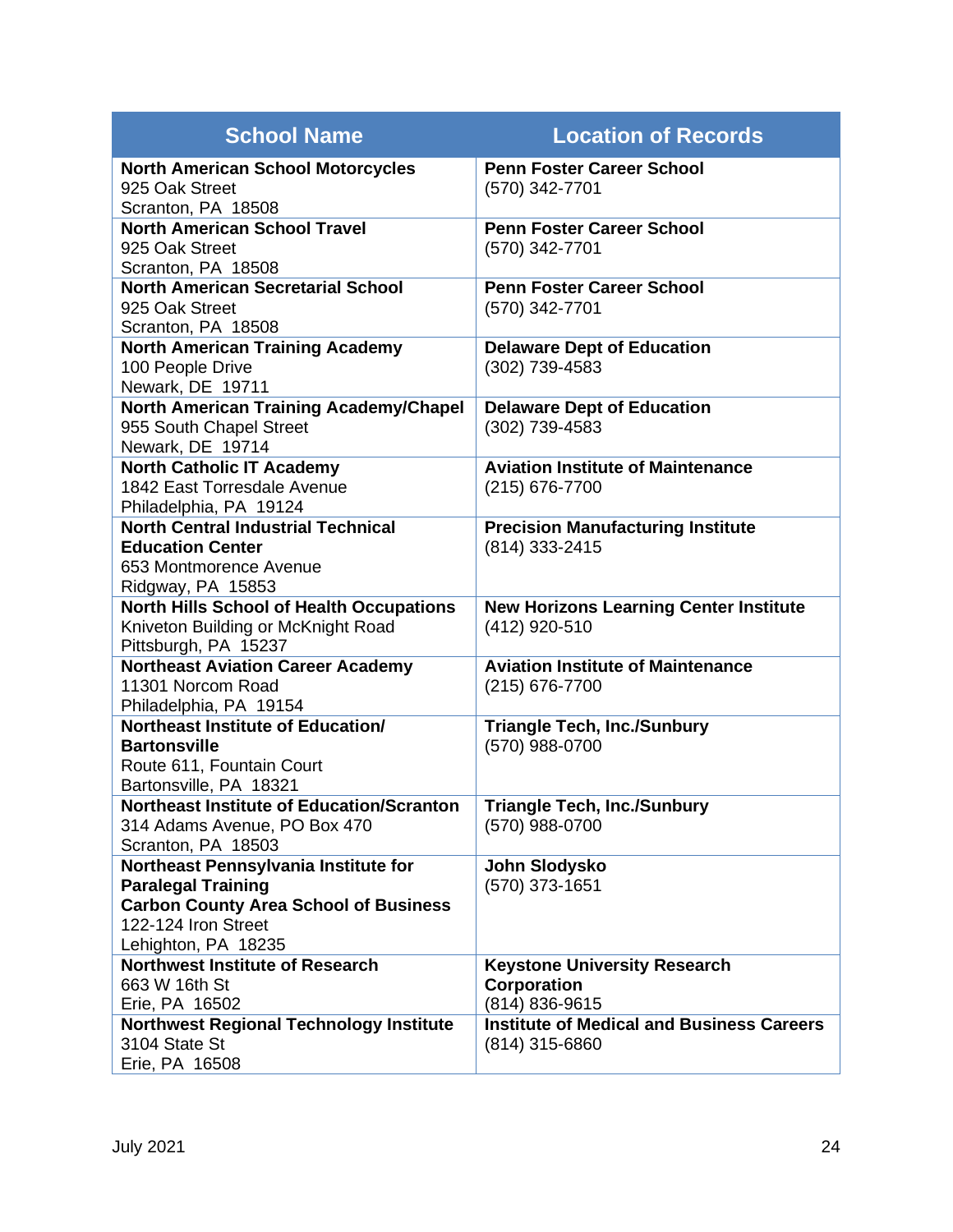| <b>School Name</b>                                                                                   | <b>Location of Records</b>                                                    |
|------------------------------------------------------------------------------------------------------|-------------------------------------------------------------------------------|
| <b>Northwest Schools, Inc.</b><br>1221 Northwest 21st Avenue<br>Portland, OR 97209                   | <b>Oregon Dept of Ed - State Approving</b><br><b>Agency</b><br>(503) 378-3584 |
| <b>Nurse Aide Educators, LLC</b><br>8120 Bustleton Avenue<br>Philadelphia, PA 19152                  | <b>Aviation Institute of Maintenance</b><br>(215) 676-7700                    |
| <b>Nursing Aide Career Training</b><br>910 East Church Lane<br>Philadelphia, PA 19138                | <b>Entry Level Nurse Aide Program</b><br>(215) 843-4262                       |
| <b>Oakbridge Academy of Arts</b><br>1250 Greensburg Road<br>Lower Burrell, PA 15068                  | <b>Triangle Tech, Inc./DuBois</b><br>(814) 371-2090                           |
| <b>Ohio Technical College</b><br>1374 East 51st Street<br>Cleveland, OH 44103                        | <b>Ohio Technical College</b><br>(216) 881-1700                               |
| <b>Oil Burner Technician School</b><br>215 East Lexington Street<br>Allentown, PA 18103              | <b>Centennial School of Lehigh University</b><br>$(610)$ 266-6500             |
| <b>Omega Healing Arts, LLC</b><br>(840) 832 Germantown Pike, Suite 3<br>Plymouth Meeting, PA 19462   | <b>Information Storage Alternatives</b><br>(610) 497-8835                     |
| <b>Orleans Technical Institute/Walnut Street</b><br>1845 Walnut St, 7th FL<br>Philadelphia, PA 19103 | <b>Orleans Technical Institute</b><br>(215) 728-4700                          |
| <b>PACE Institute</b><br>606 Court Street<br>Reading, PA 19601                                       | <b>Berks Technical Institute</b><br>(610) 372-1722                            |
| <b>Palmer Business Institute</b><br>Baltimore, MD                                                    | <b>CDL Ed Training Inc.</b><br>(717) 208-0838<br>info@cdlway.com              |
| <b>Palmer Business Institute</b><br>1457 Manheim Pike<br>Lancaster, PA 17601                         | <b>CDL Ed Training Inc.</b><br>(717) 208-0838<br>info@cdlway.com              |
| <b>Palmer School/Harrisburg</b><br>3350 Paxton Street<br>Harrisburg, PA 17111                        | <b>CDL Ed Training Inc.</b><br>(717) 208-0838<br>info@cdlway.com              |
| <b>Palmer School/Philadelphia</b><br>1118 Market Street<br>Philadelphia, PA 19107                    | <b>Triangle Tech, Inc./Sunbury</b><br>(570) 988-0700                          |
| <b>Paul's Run</b><br>9896 Bustleton Avenue<br>Philadelphia, PA 19115                                 | <b>Paul's Run Home</b><br>(215) 934-3000                                      |
| <b>PBI Career Center</b><br>709 Third Avenue<br>New Brighton, PA 15066                               | <b>Pittsburgh Technical College</b><br>(412) 809-5100                         |
| <b>PBI Career Center</b><br>11 East Penn Street<br>Uniontown, PA 15401                               | <b>Pittsburgh Technical College</b><br>(412) 809-5100                         |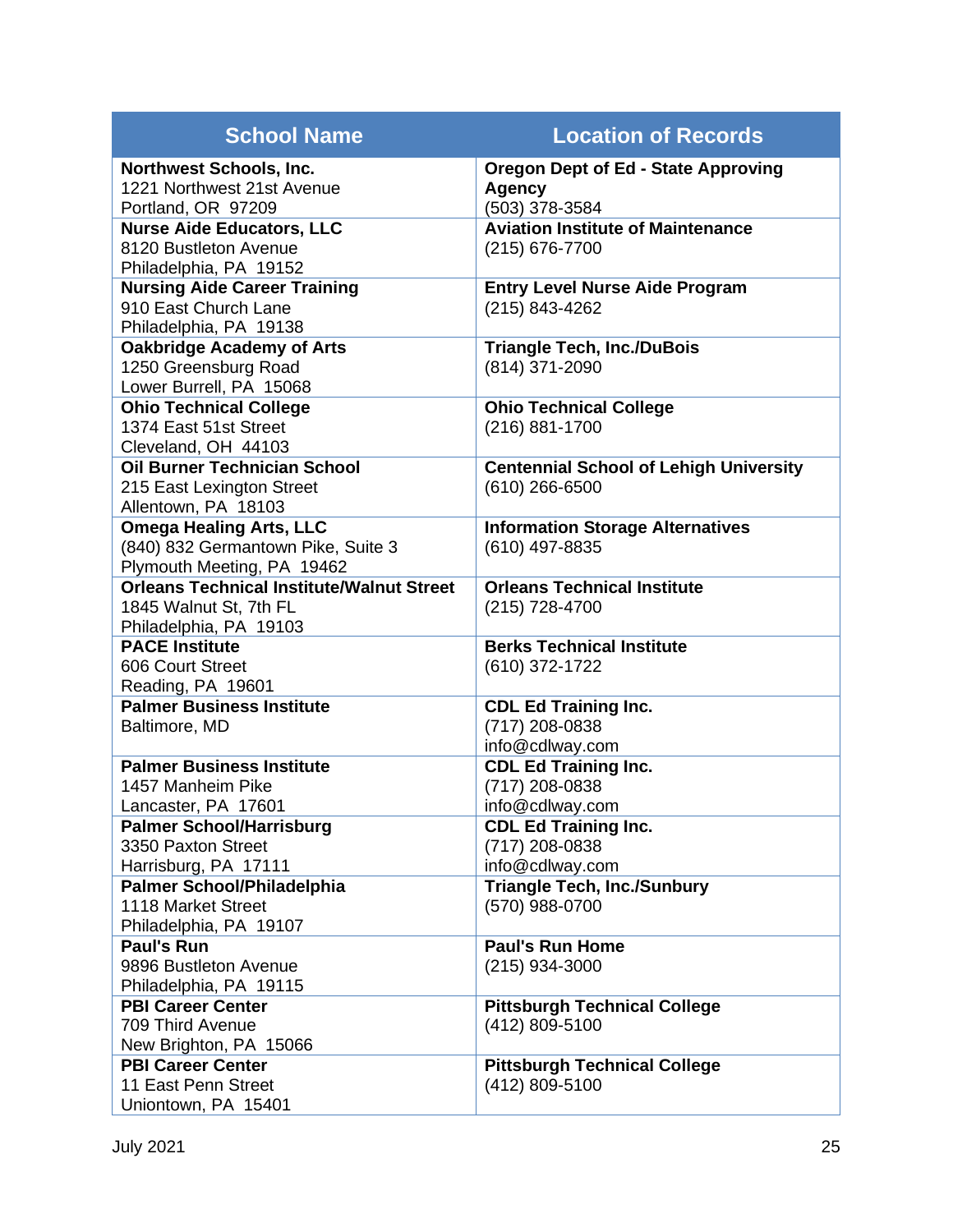| <b>School Name</b>                                                             | <b>Location of Records</b>                                                                    |
|--------------------------------------------------------------------------------|-----------------------------------------------------------------------------------------------|
| <b>PBI Career Center</b>                                                       | <b>Pittsburgh Technical College</b>                                                           |
| 912 Fifth Avenue                                                               | (412) 809-5100                                                                                |
| Pittsburgh, PA 15219                                                           |                                                                                               |
| <b>Penn Hall Junior College</b>                                                | <b>Wilson College</b><br>(717) 264-4141                                                       |
| <b>Penn Technical Institute</b>                                                | <b>Pittsburgh Technical College</b>                                                           |
| 110 Ninth Street                                                               | (412) 809-5100                                                                                |
| Pittsburgh, PA 15222                                                           |                                                                                               |
| <b>Pennsylvania Academy for Culinary Arts</b><br>76 Utley Drive Penn Bldg      | <b>Barber Styling Institute</b><br>(717) 763-4787                                             |
| Camp Hill, PA 17011                                                            |                                                                                               |
| <b>Pennsylvania Academy of Pet Grooming</b>                                    | <b>Laurel Highlands Therapeutic Academy</b>                                                   |
| 10441 Perry Highway                                                            | (814) 471-6871                                                                                |
| Wexford, PA 15090                                                              |                                                                                               |
| Pennsylvania Broadcast Institute                                               | <b>Berks Technical Institute</b>                                                              |
| 2230A Fifth Street                                                             | (610) 372-1722                                                                                |
| Reading, PA 19605                                                              |                                                                                               |
| Pennsylvania Business Institute (PBI)<br>(Formerly known as Lansdale School of | <b>Berks Technical Inst (Real Estate records)</b><br>(610) 372-1722, other records - Triangle |
| <b>Business)</b>                                                               | <b>Tech, Inc./Sunbury</b>                                                                     |
| Locations in Pennsylvania:                                                     | (570) 988-0700                                                                                |
| Pottstown, Huntingdon and Nesquehoning                                         |                                                                                               |
| <b>Pennsylvania Center for Holistic Studies</b>                                | <b>Rebecca Graham</b>                                                                         |
| 2938 West Ridge Pike, 1st Flr                                                  | (610) 584-0535                                                                                |
| Eagleville, PA 19403                                                           |                                                                                               |
| <b>Pennsylvania Driving Academy</b>                                            | <b>John Magliocca</b>                                                                         |
| 3035 Lynnwood Dr<br>Hermitage, PA 16148                                        | john_maglicca@yahoo.com                                                                       |
| Pennsylvania Hospitality Institute                                             | <b>Pittsburgh Career Institute</b>                                                            |
| <b>Mezzanine</b>                                                               | (412) 281-2600                                                                                |
| 717 Liberty Avenue                                                             |                                                                                               |
| Pittsburgh, PA 15222                                                           |                                                                                               |
| Pennsylvania Institute of Accounting, Inc                                      | <b>International School of Shiatsu</b>                                                        |
| 1836 E Cambria St                                                              | (215) 340-9918                                                                                |
| Philadelphia, PA 19134                                                         | <b>Institute of Medical and Business Careers</b>                                              |
| Pennsylvania Institute of Massage<br>Therapy                                   | (412) 244-3240                                                                                |
| 93 South West End Boulevard, Suite 103                                         |                                                                                               |
| Quakertown, PA 18951                                                           |                                                                                               |
| Pennsylvania Institute of Taxidermy, Inc.                                      | <b>Laurel Highlands Therapeutic Academy</b>                                                   |
| 118 Industrial Park Road                                                       | (814) 471-6871                                                                                |
| Ebensburg, PA 15931                                                            |                                                                                               |
| Pennsylvania Jr College of Medical Arts                                        | <b>Pennsylvania Department of Education</b>                                                   |
| Harrisburg, PA<br><b>Pennsylvania Learning Institute</b>                       | (717) 787-6576<br><b>Berks Technical Institute</b>                                            |
| 210 Montage Mountain Road                                                      | (610) 372-1722                                                                                |
| Moosic, PA 18507                                                               |                                                                                               |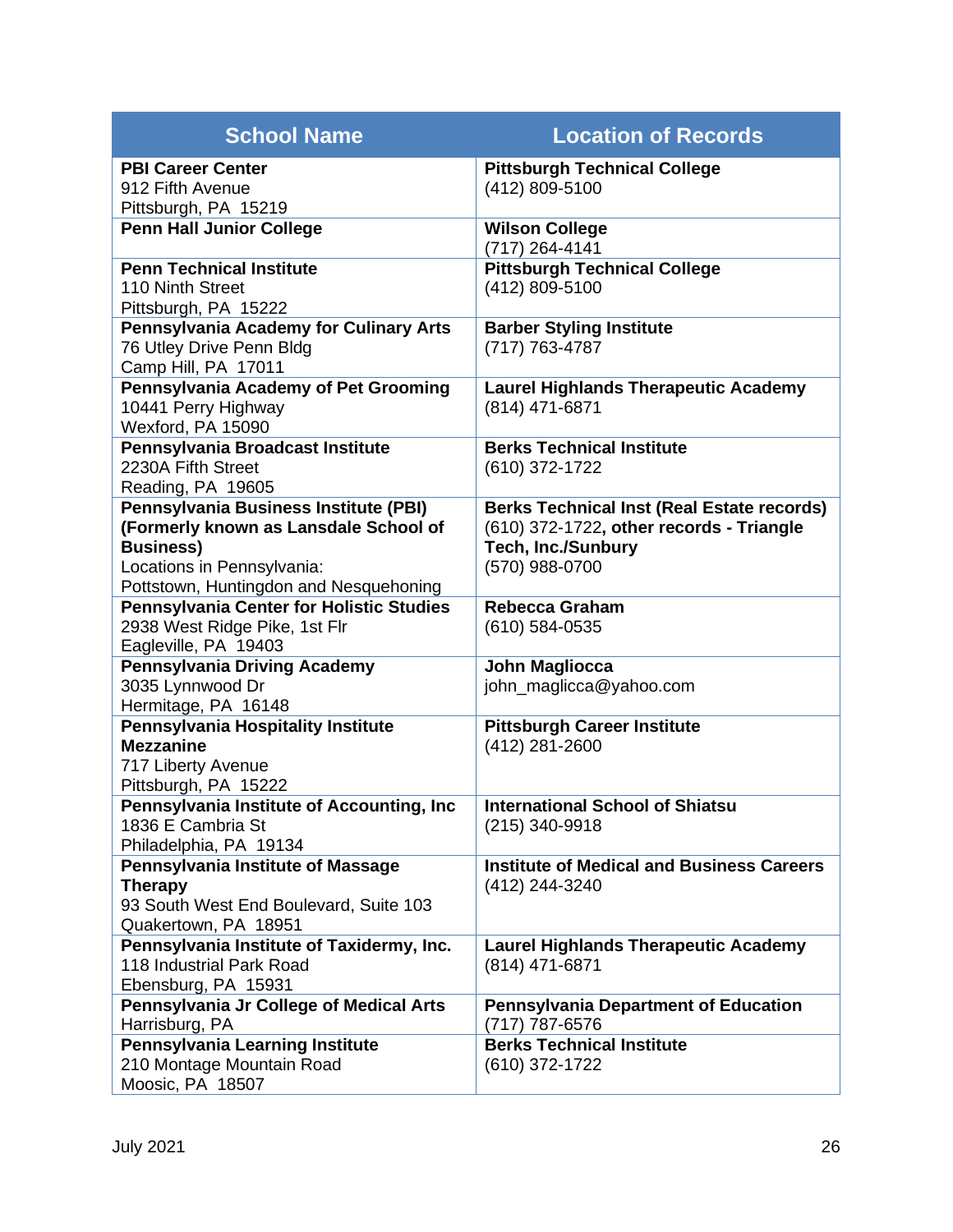| <b>School Name</b>                                                                | <b>Location of Records</b>                               |
|-----------------------------------------------------------------------------------|----------------------------------------------------------|
| Pennsylvania Military College                                                     | <b>Widener University</b><br>(215) 499-4000              |
| Pennsylvania Myotherapy Institute                                                 | <b>Freedom Christian Schools</b>                         |
| 6955 York Road                                                                    | (717) 624-3884                                           |
| Abbottstown, PA 17301                                                             |                                                          |
| <b>Pennsylvania School of Business</b>                                            | <b>Metropolitan College of New York</b>                  |
| 265 Lehigh Street<br>Allentown, PA 18102                                          | (212) 343-1234<br>nsmith@mcny.edu                        |
| <b>People Technical School, Inc.</b>                                              | <b>Goodwill United Methodist Preschool</b>               |
| 148 Church Road                                                                   | (610) 286-0130                                           |
| Elverson, PA 19520                                                                |                                                          |
| <b>Philadelphia Aide Training School</b>                                          | <b>Entry Level Nurse Aide Program</b>                    |
| 7216 Germantown Avenue                                                            | (215) 779-1542                                           |
| Philadelphia, PA 19119                                                            |                                                          |
| Philadelphia Elwyn Institute                                                      | <b>Elwyn Employment Services</b>                         |
| 4040 Market Street                                                                | (610) 485-8860                                           |
| Philadelphia, PA 19104                                                            |                                                          |
| Philadelphia Institute (The)                                                      | <b>Triangle Tech, Inc./Sunbury</b>                       |
| 1926 or 2133 Arch Street                                                          | (570) 988-0700                                           |
| Philadelphia, PA 19103                                                            |                                                          |
| <b>Philadelphia Opportunity Industrial Center</b>                                 | <b>Phila OIC Inc</b>                                     |
| 1231 North Broad Street                                                           | (215) 236-7700                                           |
| Philadelphia, PA 19122                                                            |                                                          |
| <b>Philadelphia School of Bartending</b><br>1080 North Delaware Avenue, Suite 510 | <b>International School of Shiatsu</b><br>(215) 340-9918 |
| Philadelphia, PA 19125                                                            |                                                          |
| <b>Philadelphia School of Office Technology</b>                                   | Bay State College (617) 217-9030 or                      |
| <b>Chesterbrook Village Center</b>                                                | Triangle Tech, Inc./Sunbury (570) 988-0700               |
| Chesterbrook, PA 19087                                                            |                                                          |
| Philadelphia School of Office Training/ or                                        | Bay State College (617) 217-9039 or                      |
| <b>Technologies</b>                                                               | Triangle Tech, Inc./Sunbury (570) 988-0700               |
| 1724 Chestnut Street                                                              |                                                          |
| Philadelphia, PA 19103                                                            |                                                          |
| <b>Philadelphia School of Printing &amp; Art</b>                                  | <b>Industrial Training and Testing Institute</b>         |
| <b>Advertising</b>                                                                | (215) 744-1008                                           |
| 928 Market Street                                                                 |                                                          |
| Philadelphia, PA 19107                                                            |                                                          |
| <b>Philadelphia School Office Technologies</b>                                    | Bay State College (617) 217-9039 or                      |
| 8001 Roosevelt Boulevard                                                          | Triangle Tech, Inc./Sunbury (570) 988-0700               |
| Philadelphia, PA 19152<br>Philadelphia Technical Institute School of              | <b>Pennco Tech</b>                                       |
| <b>Trades</b>                                                                     | (215) 785-0111                                           |
| 231-33 North Broad Street                                                         |                                                          |
| Philadelphia, PA 19107                                                            |                                                          |
| <b>Philco-Ford Technical Institute</b>                                            | <b>Pennco Tech</b>                                       |
|                                                                                   | (215) 785-0111                                           |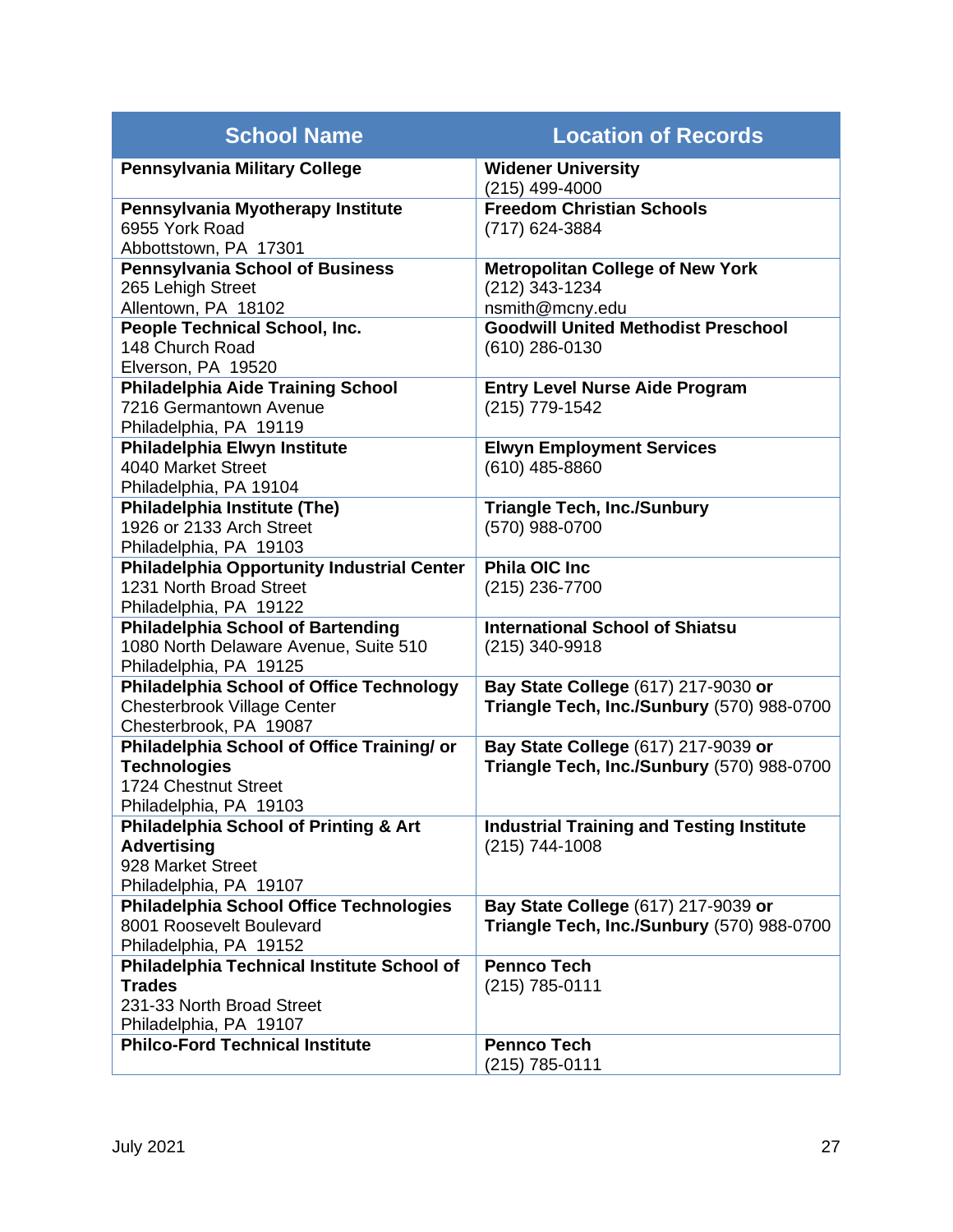| <b>PIA Truck Driving Program of Washington</b><br><b>PIA Truck Driving Program</b><br>(412) 346-2100<br>County<br>688 Western Ave<br>Canonsburg, PA 15317<br><b>Pittsburgh Academy</b><br><b>Private Academic Schools - PDE</b><br>(717) 783-9282, RA-nppss@pa.gov<br><b>Pittsburgh Diesel Institute</b><br><b>Pittsburgh Diesel Institute</b><br>Hanger Rd, Business Route 60<br>(412) 299-9465<br>Coraopolis, PA 15108<br><b>Laurel Business Institute</b><br>Pittsburgh Filmmakers, Inc.<br>477 Melwood Avenue<br>(724) 439-4900<br>Pittsburgh, PA 15213<br>Pennsylvania Gunsmith School, Inc.<br><b>Pittsburgh Floral Academy</b><br>922 Western Avenue<br>(412) 766-1812<br>Pittsburgh, PA 15233<br><b>Pittsburgh Institute of Aeronautics</b><br><b>Pittsburgh Institute of Aeronautics</b><br>Indiana Learning Center<br>(412) 462-9011 |
|------------------------------------------------------------------------------------------------------------------------------------------------------------------------------------------------------------------------------------------------------------------------------------------------------------------------------------------------------------------------------------------------------------------------------------------------------------------------------------------------------------------------------------------------------------------------------------------------------------------------------------------------------------------------------------------------------------------------------------------------------------------------------------------------------------------------------------------------|
|                                                                                                                                                                                                                                                                                                                                                                                                                                                                                                                                                                                                                                                                                                                                                                                                                                                |
|                                                                                                                                                                                                                                                                                                                                                                                                                                                                                                                                                                                                                                                                                                                                                                                                                                                |
|                                                                                                                                                                                                                                                                                                                                                                                                                                                                                                                                                                                                                                                                                                                                                                                                                                                |
|                                                                                                                                                                                                                                                                                                                                                                                                                                                                                                                                                                                                                                                                                                                                                                                                                                                |
|                                                                                                                                                                                                                                                                                                                                                                                                                                                                                                                                                                                                                                                                                                                                                                                                                                                |
|                                                                                                                                                                                                                                                                                                                                                                                                                                                                                                                                                                                                                                                                                                                                                                                                                                                |
|                                                                                                                                                                                                                                                                                                                                                                                                                                                                                                                                                                                                                                                                                                                                                                                                                                                |
|                                                                                                                                                                                                                                                                                                                                                                                                                                                                                                                                                                                                                                                                                                                                                                                                                                                |
|                                                                                                                                                                                                                                                                                                                                                                                                                                                                                                                                                                                                                                                                                                                                                                                                                                                |
|                                                                                                                                                                                                                                                                                                                                                                                                                                                                                                                                                                                                                                                                                                                                                                                                                                                |
|                                                                                                                                                                                                                                                                                                                                                                                                                                                                                                                                                                                                                                                                                                                                                                                                                                                |
|                                                                                                                                                                                                                                                                                                                                                                                                                                                                                                                                                                                                                                                                                                                                                                                                                                                |
|                                                                                                                                                                                                                                                                                                                                                                                                                                                                                                                                                                                                                                                                                                                                                                                                                                                |
|                                                                                                                                                                                                                                                                                                                                                                                                                                                                                                                                                                                                                                                                                                                                                                                                                                                |
|                                                                                                                                                                                                                                                                                                                                                                                                                                                                                                                                                                                                                                                                                                                                                                                                                                                |
|                                                                                                                                                                                                                                                                                                                                                                                                                                                                                                                                                                                                                                                                                                                                                                                                                                                |
| 200 Babcock Dr                                                                                                                                                                                                                                                                                                                                                                                                                                                                                                                                                                                                                                                                                                                                                                                                                                 |
| Homer City, PA 15748                                                                                                                                                                                                                                                                                                                                                                                                                                                                                                                                                                                                                                                                                                                                                                                                                           |
| <b>Pittsburgh Technical Institute</b><br><b>Pittsburgh Technical College</b><br>1111 McKee Road                                                                                                                                                                                                                                                                                                                                                                                                                                                                                                                                                                                                                                                                                                                                                |
| (412) 809-5100                                                                                                                                                                                                                                                                                                                                                                                                                                                                                                                                                                                                                                                                                                                                                                                                                                 |
| Oakdale, PA 15071<br><b>Powers Career School</b>                                                                                                                                                                                                                                                                                                                                                                                                                                                                                                                                                                                                                                                                                                                                                                                               |
| <b>Pittsburgh Technical College</b><br>110 9th Street<br>(412) 809-5100                                                                                                                                                                                                                                                                                                                                                                                                                                                                                                                                                                                                                                                                                                                                                                        |
| Pittsburgh, PA 15222                                                                                                                                                                                                                                                                                                                                                                                                                                                                                                                                                                                                                                                                                                                                                                                                                           |
| <b>Precision Manufacturing Institute - North</b><br><b>Precision Manufacturing Institute</b>                                                                                                                                                                                                                                                                                                                                                                                                                                                                                                                                                                                                                                                                                                                                                   |
| <b>Central</b><br>(814) 333-2415                                                                                                                                                                                                                                                                                                                                                                                                                                                                                                                                                                                                                                                                                                                                                                                                               |
| 653 Montmorenci Road                                                                                                                                                                                                                                                                                                                                                                                                                                                                                                                                                                                                                                                                                                                                                                                                                           |
| Ridgway, PA 15853                                                                                                                                                                                                                                                                                                                                                                                                                                                                                                                                                                                                                                                                                                                                                                                                                              |
| <b>Precision Manufacturing Institute -</b><br><b>Precision Manufacturing Institute</b>                                                                                                                                                                                                                                                                                                                                                                                                                                                                                                                                                                                                                                                                                                                                                         |
| <b>Shenango Valley</b><br>(814) 333-2415                                                                                                                                                                                                                                                                                                                                                                                                                                                                                                                                                                                                                                                                                                                                                                                                       |
| 892 Dock Street                                                                                                                                                                                                                                                                                                                                                                                                                                                                                                                                                                                                                                                                                                                                                                                                                                |
| Sharon, PA 16121                                                                                                                                                                                                                                                                                                                                                                                                                                                                                                                                                                                                                                                                                                                                                                                                                               |
| <b>Presbyterian Home Nurse Assist</b><br><b>Presbyterian Home</b>                                                                                                                                                                                                                                                                                                                                                                                                                                                                                                                                                                                                                                                                                                                                                                              |
| <b>PO Box 551</b><br>(814) 342-6090                                                                                                                                                                                                                                                                                                                                                                                                                                                                                                                                                                                                                                                                                                                                                                                                            |
| Philipsburg, PA 16866                                                                                                                                                                                                                                                                                                                                                                                                                                                                                                                                                                                                                                                                                                                                                                                                                          |
| <b>Prism Career Institute - Upper Darby</b><br><b>Prism Career Institute</b>                                                                                                                                                                                                                                                                                                                                                                                                                                                                                                                                                                                                                                                                                                                                                                   |
| 6800 Market Street<br>$(215)$ 331-4600                                                                                                                                                                                                                                                                                                                                                                                                                                                                                                                                                                                                                                                                                                                                                                                                         |
| Upper Darby, PA 19082                                                                                                                                                                                                                                                                                                                                                                                                                                                                                                                                                                                                                                                                                                                                                                                                                          |
| <b>Prism Career Institute</b><br><b>Prism Health Aide Training Inc</b>                                                                                                                                                                                                                                                                                                                                                                                                                                                                                                                                                                                                                                                                                                                                                                         |
| 8040 Roosevelt Blvd<br>$(215)$ 331-4600                                                                                                                                                                                                                                                                                                                                                                                                                                                                                                                                                                                                                                                                                                                                                                                                        |
| Philadelphia, PA 19152                                                                                                                                                                                                                                                                                                                                                                                                                                                                                                                                                                                                                                                                                                                                                                                                                         |
| <b>Professional Institute of Philadelphia</b><br><b>Made Institute</b>                                                                                                                                                                                                                                                                                                                                                                                                                                                                                                                                                                                                                                                                                                                                                                         |
| 2851 North 5th Street<br>(267) 972-8350                                                                                                                                                                                                                                                                                                                                                                                                                                                                                                                                                                                                                                                                                                                                                                                                        |
| Philadelphia, PA 19133                                                                                                                                                                                                                                                                                                                                                                                                                                                                                                                                                                                                                                                                                                                                                                                                                         |
| <b>Pennco Tech</b><br><b>Professional Massage Therapy Institute</b><br>12018 Bustleton Avenue, 1st Floor<br>(215) 785-0111                                                                                                                                                                                                                                                                                                                                                                                                                                                                                                                                                                                                                                                                                                                     |
| Philadelphia, PA 19116                                                                                                                                                                                                                                                                                                                                                                                                                                                                                                                                                                                                                                                                                                                                                                                                                         |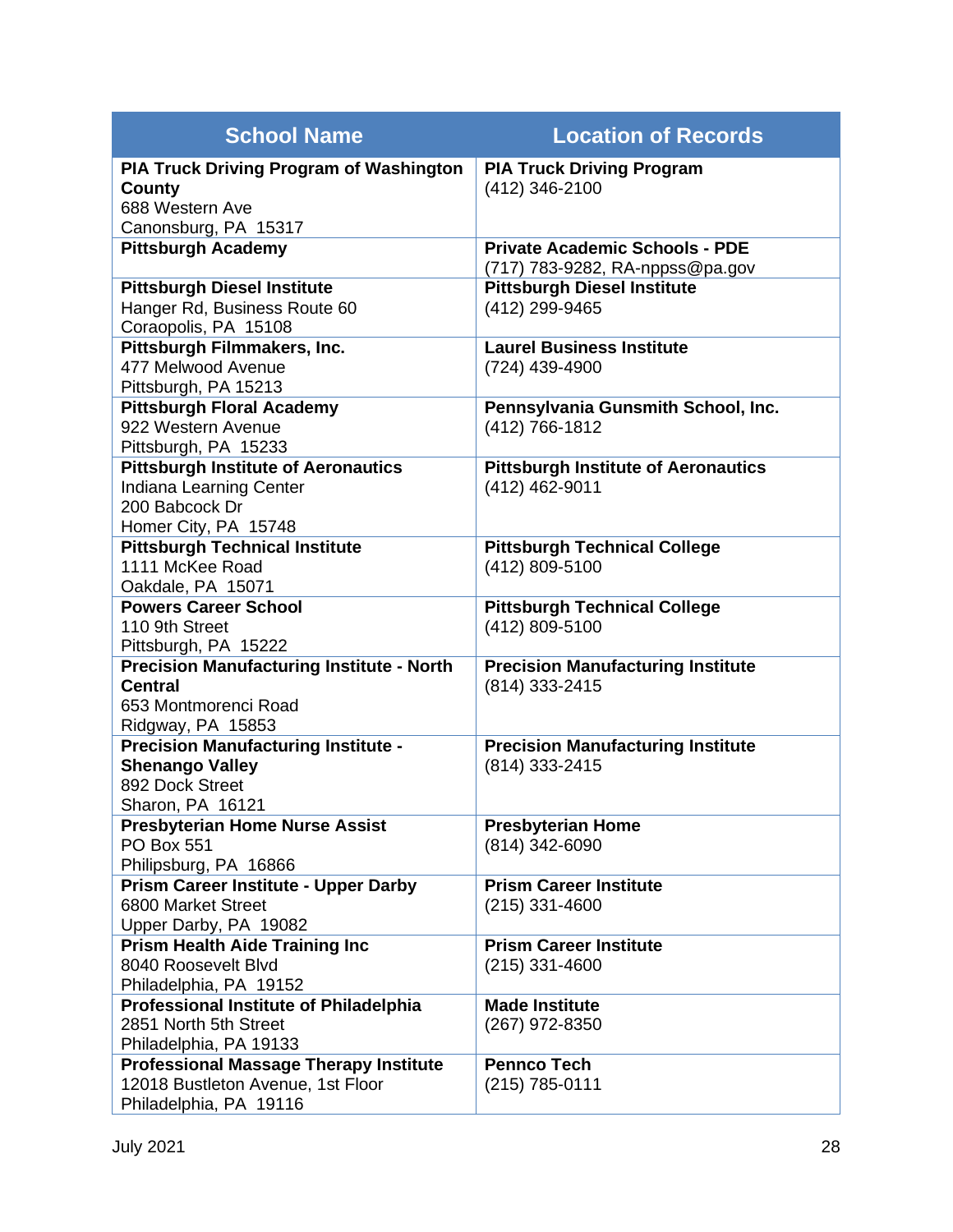| <b>School Name</b>                                                                                                  | <b>Location of Records</b>                                                                           |
|---------------------------------------------------------------------------------------------------------------------|------------------------------------------------------------------------------------------------------|
| <b>Professional Nurses Service Training</b><br><b>Center</b><br>6334 Stenton Avenue<br>Philadelphia, PA 19138       | <b>Entry Level Nurse Aide Program</b><br>(215) 779-1542                                              |
| <b>Professional School of Massage</b><br>131 East Maple Avenue<br>Langhorne, PA 19047                               | <b>Lancaster School of Massage</b><br>(717) 293-9698                                                 |
| <b>Ramsey Educational and Development</b><br>Institute, Inc.<br>17 West Airy Street<br>Norristown, PA 19401         | <b>Montgomery County Department of</b><br><b>Commerce and Economic Development</b><br>(610) 278-5950 |
| <b>RETS Institute of Technology</b><br>777 Penn Center Blvd 3rd FL<br>Pittsburgh, PA 15235                          | The Arts Institutes International, LLC<br>www.artinstitutes.edu/closed-school-<br>information-page   |
| <b>Riverhead Training, Inc.</b><br>425 Sixth Avenue, Suite 1500<br>Pittsburgh, PA 15219                             | <b>Springhouse Computer School</b><br>(610) 321-2090                                                 |
| <b>Riverside School of Aeronautics</b><br>The Charlestown Complex<br>311 Turner Street Suite 100<br>Utica, NY 13501 | NY Ed Dept Bur Prprtry School Div<br>(518) 474-3969                                                  |
| <b>Romulus Enterprises, LLC</b><br>1901 W. Girard Avenue<br>Philadelphia, PA 19130                                  | Philadelphia Technician Training Institute<br>(PTTI)<br>(215) 381-9403                               |
| <b>SAGE Technical Services</b><br>4 West High Street<br>Waynesburg, PA 15370                                        | Lebanon County Career School, Inc.<br>(717) 274-8804                                                 |
| Sanford-Brown Institute<br>3600 Horizon Blvd, Ste GL-1<br>Trevose, PA 19053                                         | <b>Career Education Corporation</b><br>(866) 470-7445<br>records@careered.com                        |
| <b>Sawyer Institute</b><br>717 Liberty Avenue, Suite 700<br>Pittsburgh, PA 15222                                    | Pittsburgh Career Institute (412) 281-2600<br>or Pittsburgh Technical College (412) 809-<br>5100     |
| <b>Sawyer School</b><br>717 Liberty Avenue, Suite 800<br>Pittsburgh, PA 15222                                       | Pittsburgh Career Institute (412) 281-2600<br>or Pittsburgh Technical College (412) 809-<br>5100     |
| <b>Schneider Training Academy</b><br>1 Schneider Drive<br>Carlisle, PA 17013                                        | <b>Schneider Training Academy</b><br>(717) 691-4448                                                  |
| <b>School for Executive Secretaries (SES)</b><br>(see Institute of Business Technology)                             | <b>Triangle Tech, Inc./Sunbury</b><br>(570) 988-0700                                                 |
| <b>School of Medical Massage (The)</b><br>525 S 4th Street, Ste #370<br>Philadelphia, PA 19147                      | <b>Cortiva Institute</b><br>(484) 690-1400                                                           |
| <b>School of Trades</b>                                                                                             | See "Delaware Valley School of Trades"                                                               |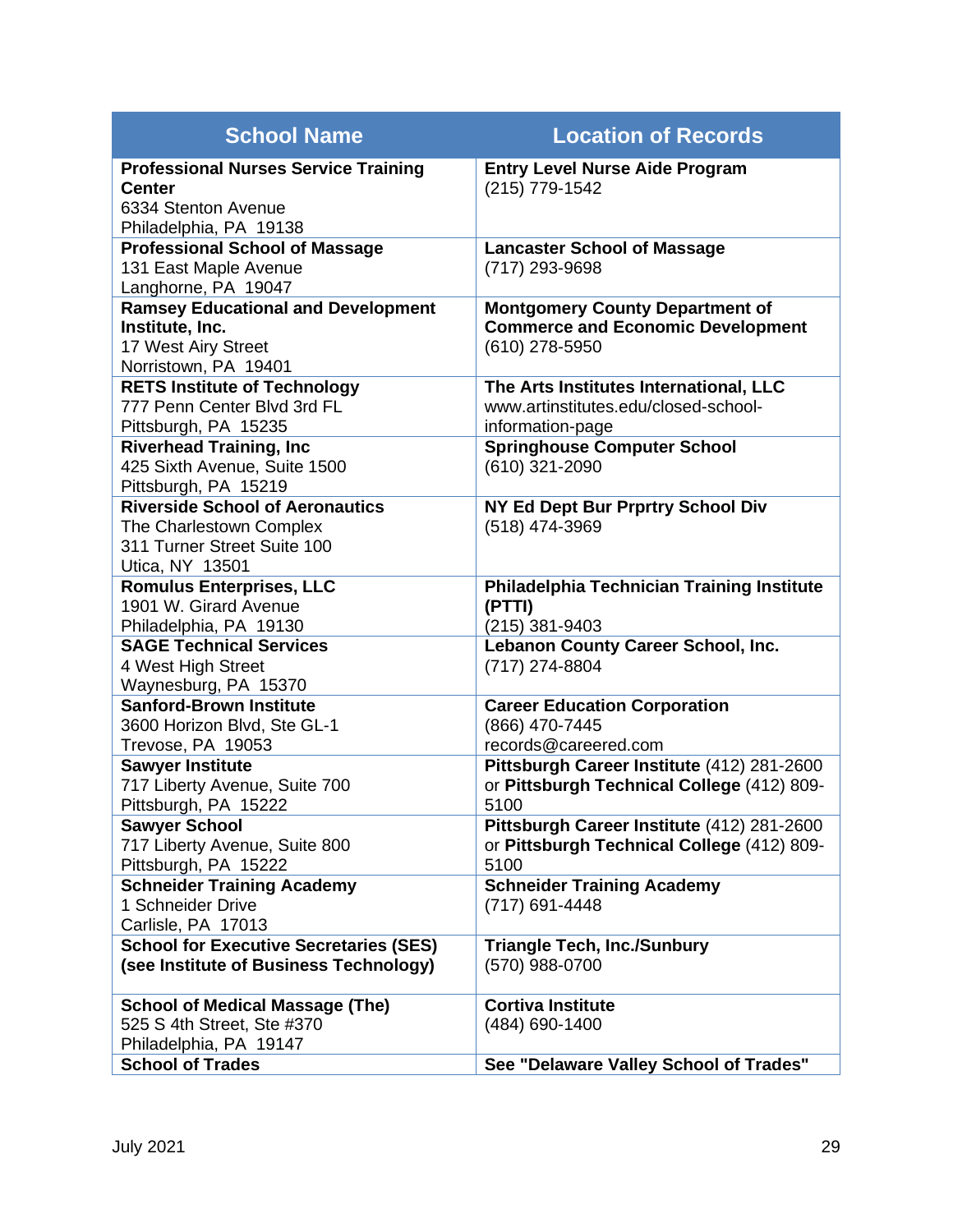| <b>School Name</b>                                                      | <b>Location of Records</b>                           |
|-------------------------------------------------------------------------|------------------------------------------------------|
| Schuylkill Institute of Business and                                    | <b>Berks Technical Institute</b>                     |
| <b>Technology</b>                                                       | (484) 651-1820                                       |
| 118 South Centre Street, Suite 2                                        |                                                      |
| Pottsville, PA 17901<br><b>SCS Business &amp; Technical Institute</b>   |                                                      |
| 714 Market Street                                                       | <b>Triangle Tech, Inc./Sunbury</b><br>(570) 988-0700 |
| Philadelphia, PA 19106                                                  |                                                      |
| <b>Shale Energy Institute</b>                                           | <b>Keystone Diesel Institute</b>                     |
| 101 Gosai Drive                                                         | (724) 482-0019                                       |
| Bentleyville, PA 15314                                                  |                                                      |
| <b>Shenango Valley School of Business</b>                               | <b>Laurel Technical Institute</b>                    |
| (name change to Business Institute of                                   | (814) 724-0700                                       |
| Pennsylvania)                                                           |                                                      |
| Pulaski, PA 16143                                                       |                                                      |
| <b>Smart Truck Training Company</b>                                     | <b>Kutztown University</b>                           |
| 641 McKnight Street                                                     | (610) 683-4000                                       |
| Reading, PA 19601                                                       |                                                      |
| <b>Smart Truck Training Company of</b>                                  | <b>Kutztown University</b>                           |
| Philadelphia 2010 North Mascher Street                                  | (610) 683-4000                                       |
| Philadelphia, PA 19122<br><b>Smith &amp; Solomon School of Tractor-</b> | <b>Smith &amp; Soloman</b>                           |
| <b>Trailer Driving</b>                                                  | (732) 777-9400                                       |
| Franklin Mills Mall, Philadelphia, PA                                   |                                                      |
| <b>South Hills Beauty Academy</b>                                       | <b>New Horizons Learning Center Institute</b>        |
| 3269 West Liberty Avenue                                                | (412) 920-5100                                       |
| Pittsburgh, PA 15216                                                    |                                                      |
| South Hills School of Business and                                      | South Hills School of Business and                   |
| <b>Technology</b>                                                       | <b>Technology</b>                                    |
| 124 E Market St                                                         | (814) 234-7755                                       |
| Lewistown, PA 17044                                                     |                                                      |
| Southwestern Institute for Technology                                   | <b>Central Pennsylvania Institute of Science</b>     |
| 688 Western Avenue                                                      | and Technology                                       |
| Canonsburg, PA 15317                                                    | (814) 359-2793                                       |
| <b>Spanish American Civic Association for</b>                           | <b>Lancaster County Area Voc/Tech Schools</b>        |
| Eqty                                                                    | (717) 665-7700. Mount Joy (717) 653-2061:            |
| 30 North Ann Street                                                     | Willow St (717) 464-2771                             |
| Lancaster, PA 17602                                                     |                                                      |
| <b>Spring Garden College</b><br>7500 Germantown Avenue                  | <b>Automotive Training Center</b>                    |
| Philadelphia, PA 19119                                                  | (215) 259-1900                                       |
| <b>St Joseph's School and Retreat Center</b>                            | South Hills School of Business and                   |
| 1310 13th Avenue, 2nd Floor                                             | <b>Technology</b>                                    |
| Altoona, PA 16601                                                       | (814) 234-7755 or (888) 282-7427                     |
| <b>Stairways Learning Center</b>                                        | <b>Stairways Behavior Health</b>                     |
| 2917 State Street                                                       | (814) 453-5806                                       |
| Erie, PA 16508                                                          |                                                      |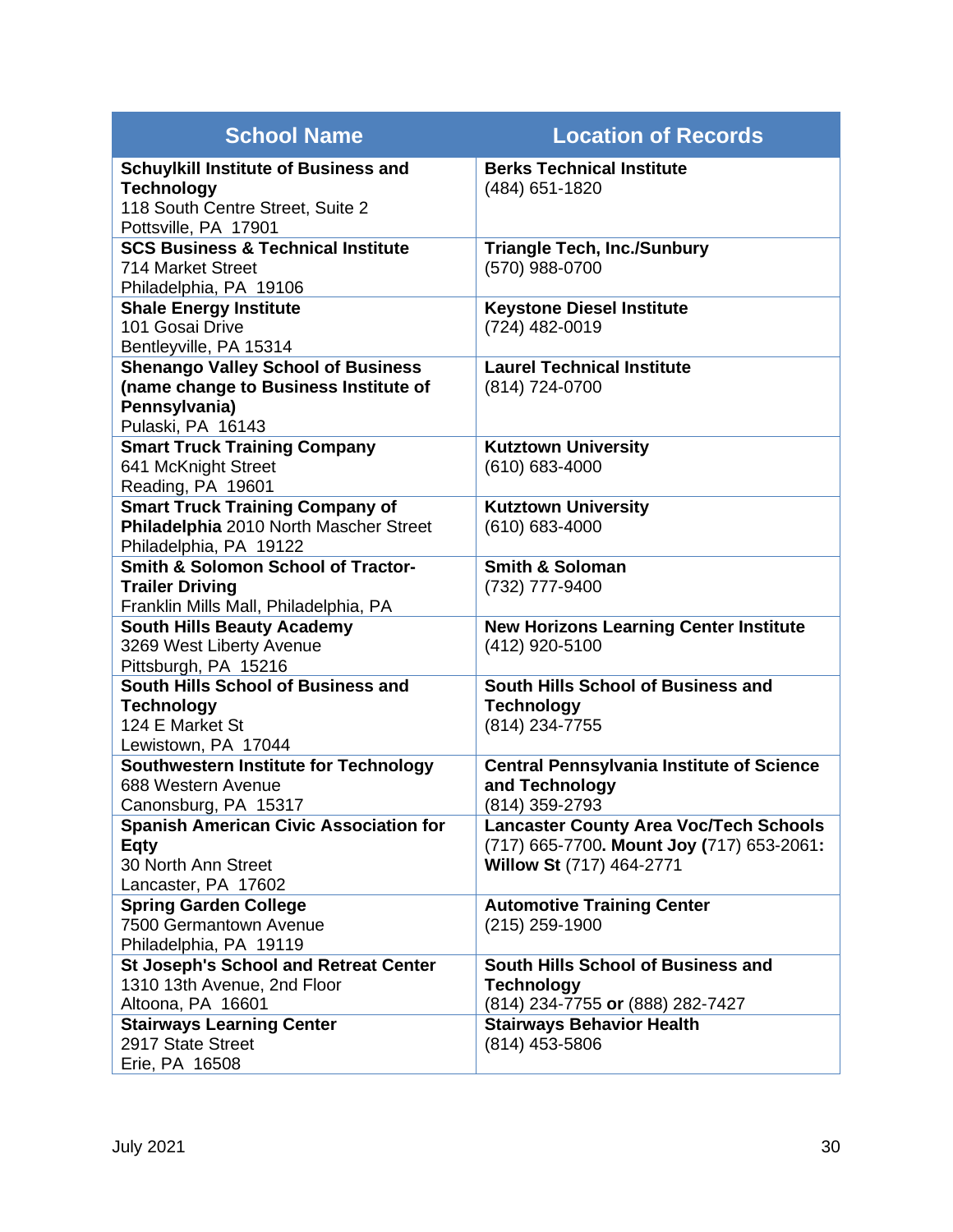| <b>School Name</b>                                              | <b>Location of Records</b>                                                  |
|-----------------------------------------------------------------|-----------------------------------------------------------------------------|
| <b>Star Career Academy</b>                                      | <b>Pennco Tech</b>                                                          |
| 2371 Welsh Road                                                 | (215) 785-0111                                                              |
| Philadelphia, PA 19114                                          | 2008-2016 records at www.parchment.com                                      |
| <b>Star Career Academy</b>                                      | <b>Pennco Tech</b>                                                          |
| 2501 Monroe Boulevard                                           | (215) 785-0111                                                              |
| Audubon, PA 19403<br><b>Star Technical Institute/Langhorne</b>  | 2010-2016 records at www.parchment.com<br><b>Automotive Training Center</b> |
| 100 Buckstown Rd                                                | (610) 363-6716                                                              |
| <b>Oxford Court Business Center</b>                             |                                                                             |
| Langhorne, PA 19047                                             |                                                                             |
| <b>Star Technical Institute/Upper Darby</b>                     | <b>Pennco Tech</b>                                                          |
| 1570 Garrett Road                                               | (215) 785-0111                                                              |
| Upper Darby, PA 19082                                           |                                                                             |
| <b>Stepping Stone Allied Health Academy,</b>                    | <b>Health &amp; Technology Training Institute</b>                           |
| LLC 5312 Germantown Avenue, 1st Floor                           | $(215) 568 - 2220$                                                          |
| Philadelphia, PA 19144                                          |                                                                             |
| <b>Summit School for Careers</b>                                | <b>Private Licensed Schools - PDE</b>                                       |
|                                                                 | (717) 783-8228                                                              |
| <b>Superior Training Services/PA</b>                            | <b>Triangle Tech, Inc./Sunbury</b>                                          |
| 6101 Airport Road                                               | (570) 988-0700                                                              |
| Levittown, PA 19057                                             |                                                                             |
| <b>Synergy Healing Arts Center and Massage</b><br><b>School</b> | <b>Valley School of Healing Arts (The)</b><br>(570) 374-2222                |
| 13593 Monterey Lane                                             |                                                                             |
| Blue Ridge Summit, PA 17214                                     |                                                                             |
| <b>Tai Travel Academy</b>                                       | <b>Carlson Wagonlit</b>                                                     |
| Paoli Shopping Center                                           | (610) 296-9844                                                              |
| Suite 13A                                                       |                                                                             |
| Paoli, PA 19301                                                 |                                                                             |
| <b>TDDS Inc</b>                                                 | <b>Eastern Gateway Community College</b>                                    |
| 1688 North Pricetown Rd, SR 534                                 | (740) 264-5591                                                              |
| <b>PO Box 506</b>                                               |                                                                             |
| Lake Milton, OH 44429                                           |                                                                             |
| The Bookkeeping School, Inc.                                    | PA Institute of Professional Bookkeepping                                   |
| Suite 120                                                       | (215) 291-0400                                                              |
| 67 Long Lane                                                    |                                                                             |
| Upper Darby, PA 19082                                           |                                                                             |
| <b>The Boyd School</b><br>1412 Beers School Road                | <b>Pittsburgh Technical College</b><br>(412) 809-5100                       |
| Moon Township, PA 15108                                         |                                                                             |
| <b>The Restaurant School</b>                                    | <b>Walnut Hill College</b>                                                  |
| 4207 Walnut Street                                              | (215) 222-4200                                                              |
| Philadelphia, PA 19104                                          |                                                                             |
| <b>Thompson Institute/Chambersburg</b>                          | <b>Prism Career Institute</b>                                               |
| 2593 Philadelphia Ave                                           | $(215)$ 331-4600                                                            |
| Chambersburg, PA 17201                                          |                                                                             |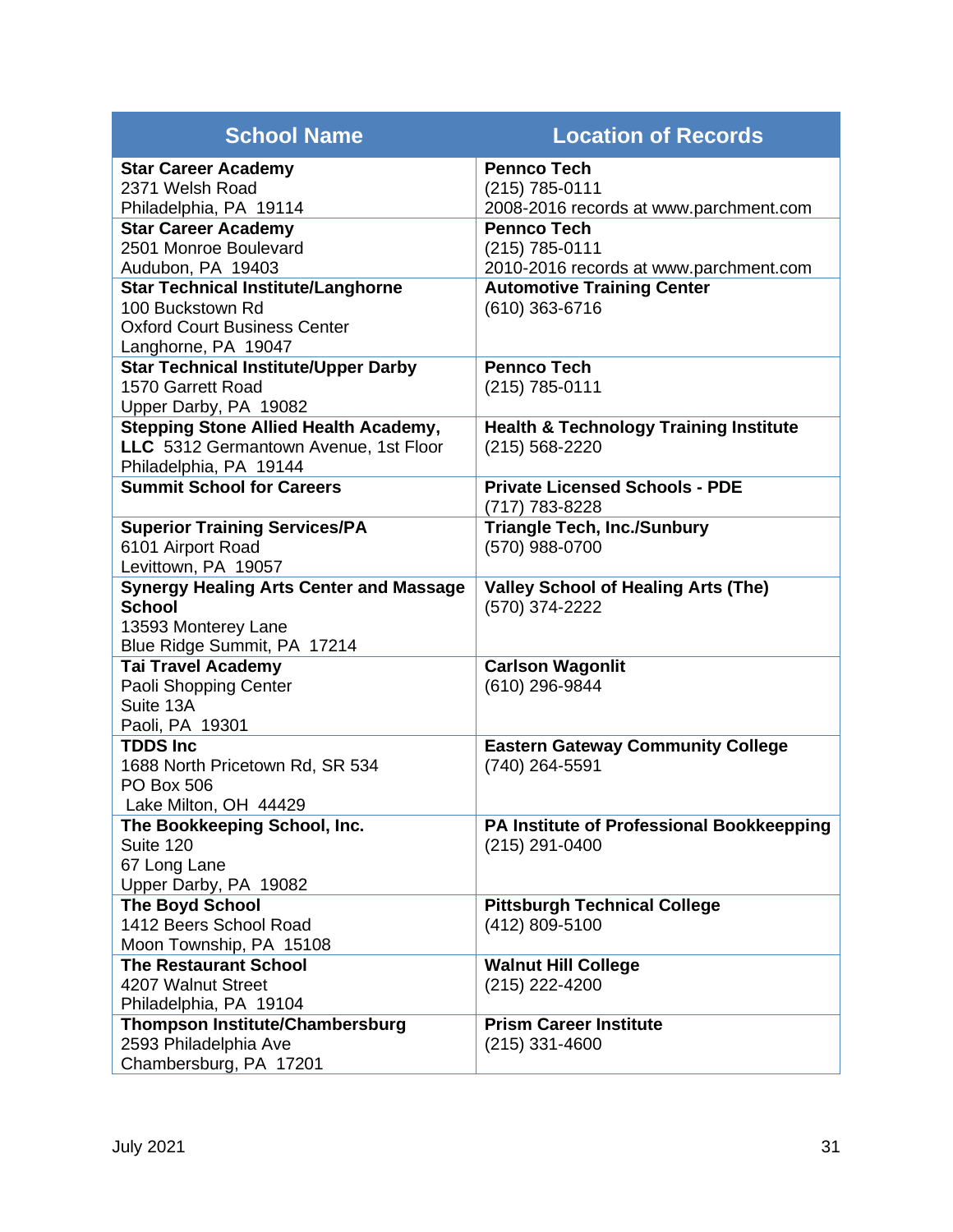| <b>School Name</b>                                                                                                      | <b>Location of Records</b>                                          |
|-------------------------------------------------------------------------------------------------------------------------|---------------------------------------------------------------------|
| <b>Thoroughbred Truck Driving School</b><br>331 Cutters Hill Crt<br>Lexington, KY 40599                                 | <b>Kentucky Dept of Education</b><br>(502) 564-4770                 |
| <b>Torchiana Automotive Training Institute</b><br>319 Westtown Road, Unit A<br>West Chester, PA 19382                   | <b>Automotive Training Center</b><br>(610) 363-6716                 |
| <b>Tracey-Warner School</b><br>401 N Broad St<br>Philadelphia, PA 19108                                                 | <b>Triangle Tech, Inc./Sunbury</b><br>(570) 988-0700                |
| <b>Transport Tech of Erie</b><br>129 East 26th St<br>Erie, PA 16504                                                     | <b>Keystone Diesel Institute</b><br>(724) 482-0019                  |
| <b>Transport Tech/Bessemer</b><br>401 E Poland Ave<br>Bessemer, PA 16112                                                | <b>DCI Career Institute</b><br>(724) 638-3774                       |
| <b>Transport Tech/Brookville</b><br>3661 Route 28 North<br>Brookville, PA 15825                                         | <b>DCI Career Institute</b><br>(724) 638-3774                       |
| <b>Travel Academy Inc. (The)</b><br>118 South Bellevue Avenue<br>Langhorne, PA 19047                                    | Will Travel, Inc.<br>(215) 741-5150                                 |
| <b>Travelco Travel School/Blue Bell</b><br>59 West Germantown Pike<br>Norristown, PA 19401                              | <b>Travelco Travel School</b><br>(302) 478-2525                     |
| <b>Triangle Tech, Inc./Erie</b><br>2000 Liberty Street<br>Erie, PA 16502                                                | <b>Triangle Tech, Inc./DuBois</b><br>(814) 371-2090                 |
| <b>Triangle Tech, Inc. - Locations:</b><br>1940 Perrysville Ave, Pittsburgh, PA,<br>RD 2 Box 197, Cambridge Springs, PA | <b>Triangle Tech, Inc./Pittsburgh</b><br>(412) 359-1000             |
| <b>Triangle Tech, Inc./Indiana</b><br>The Atrium/665 Philadelphia St<br>Indiana, PA 15701                               | Triangle Tech, Inc./Pittsburgh<br>(412) 359-1000                    |
| <b>Triangle Tech, Inc./Uniontown</b><br>100 New Salem Rd/Uniontown Ctr<br>Uniontown, PA 15401                           | <b>Triangle Tech, Inc./Pittsburgh</b><br>(412) 359-1000             |
| Tri-State Semi-Driver Training, Inc.<br>6690 Germantown Road<br>Middletown, OH 45042                                    | <b>Tri-State Semi-Driver Trng Inc Natl Hdqtrs</b><br>(513) 424-1237 |
| <b>Truck Driver Institute, Inc.</b><br>7565 Route 30<br>P.O. Box J<br>Irwin, PA 15642                                   | <b>Triangle Tech, Inc./DuBois</b><br>(814) 371-2090                 |
| <b>Truck Technology Training, Inc.</b><br>1206 Pennsylvania Avenue<br>Monaca, PA 15061                                  | <b>Truck Technology Training Inc.</b><br>(724) 266-4131             |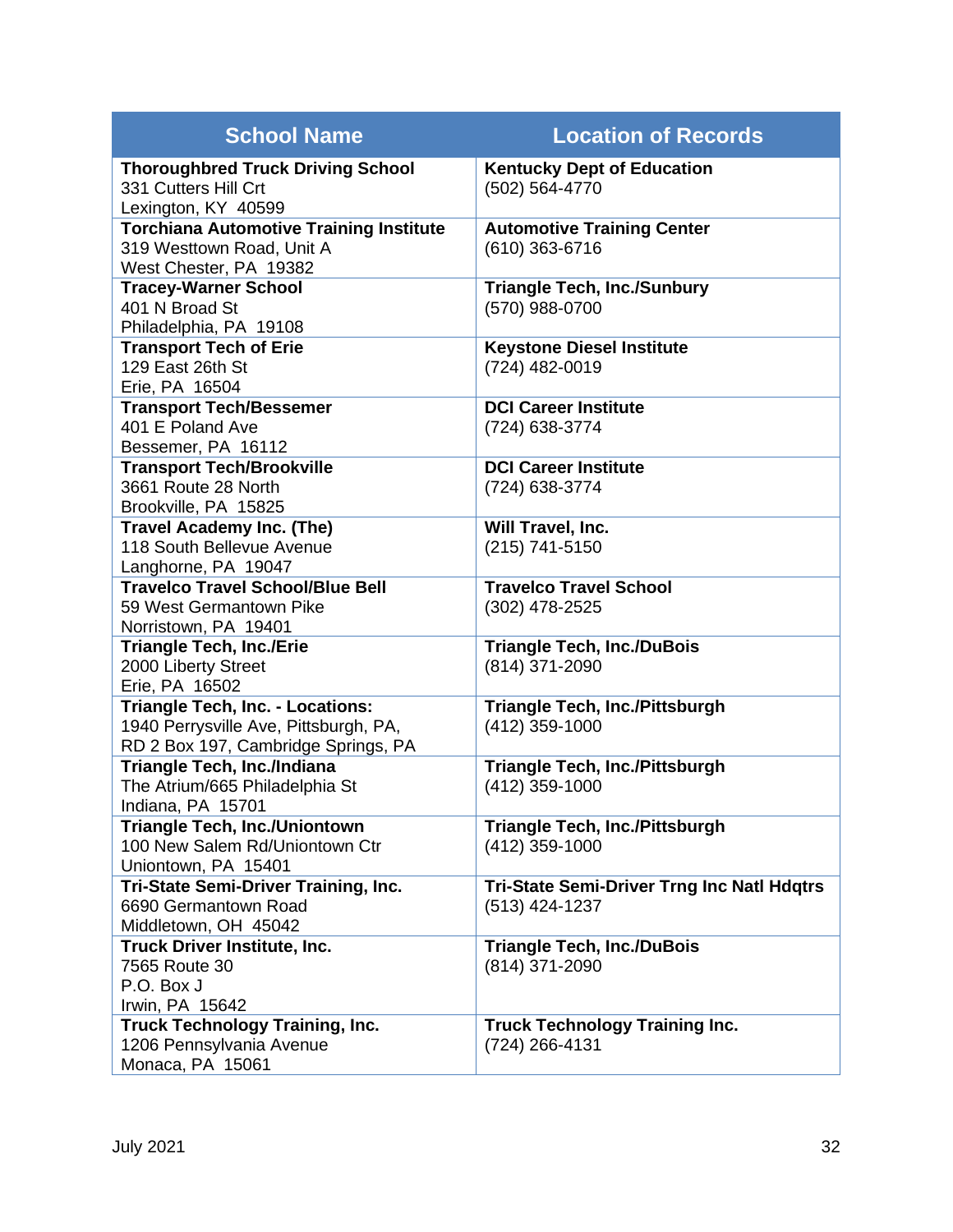| <b>School Name</b>                                            | <b>Location of Records</b>                          |
|---------------------------------------------------------------|-----------------------------------------------------|
| <b>Ultrasound Diagnostic School</b>                           | <b>Career Education Corporation</b>                 |
| Suite 102                                                     | (866) 470-7445                                      |
| 5830 Ellsworth Avenue                                         | records@careered.com                                |
| Pittsburgh, PA 15232                                          |                                                     |
| United Institute of Technology, Inc.<br>3255 US 19 North      | <b>Pittsburgh Technical College</b>                 |
| Clearwater, FL 34621                                          | (412) 809-5100                                      |
| <b>United Travel Schools</b>                                  | <b>Pittsburgh Technical College</b>                 |
| <b>William Penn Plaza</b>                                     | (412) 809-5100                                      |
| 2790 Mosside Boulevard                                        |                                                     |
| Monroeville, PA 15146                                         |                                                     |
| <b>United Truck Master</b>                                    | <b>Pittsburgh Technical College</b>                 |
| Box 6399                                                      | (412) 809-5100                                      |
| 3250 US Highway 19 North                                      |                                                     |
| Clearwater, FL 34618                                          |                                                     |
| <b>United Wesleyan College</b>                                | <b>Houghton College</b>                             |
| Allentown, PA 18103                                           | (800) 777-2556                                      |
| <b>United Wesleyan College Kernersvlle</b>                    | <b>Southern Wesleyan University</b>                 |
| <b>Campus</b>                                                 | (864) 644-5000                                      |
| Kernersville, NC                                              |                                                     |
| <b>Universal Technical Institute</b>                          | <b>Universal Technical Institute</b>                |
| 2611 Corporate West Drive                                     | (630) 529-2662                                      |
| Lisle, IL 60532                                               |                                                     |
| <b>Upattinas Community Corp School</b>                        | <b>Private Academic Schools -PDE</b>                |
| Glenmore, PA                                                  | (717) 783-9282, RA-nppss@pa.gov                     |
| <b>USA Training Academy, Inc.</b><br>1800 Pennsylvania Avenue | <b>Delaware Dept of Education</b><br>(302) 739-4583 |
| Wilmington, DE 19806                                          |                                                     |
| <b>USA Training Academy, Inc.</b>                             | <b>Delaware Dept of Education</b>                   |
| 6600 Busch Boulevard #100                                     | (302) 739-4583                                      |
| Columbus, OH 43229                                            |                                                     |
| <b>USA Training Academy, Inc.</b>                             | <b>Delaware Dept of Education</b>                   |
| #2 Cameron Village                                            | (302) 739-4583                                      |
| <b>Ripley, WV 25271</b>                                       |                                                     |
| <b>USA Training Academy, Inc.</b>                             | <b>Delaware Dept of Education</b>                   |
| 955 S Chapel St                                               | (302) 739-4583                                      |
| Newark, DE 19714                                              |                                                     |
| <b>Valley Forge School of Dental Assisting,</b>               | <b>Universal Technical Institute</b>                |
| Inc.                                                          | (610) 458-5595                                      |
| 90 Gibraltar Road                                             |                                                     |
| Reading, PA 19606                                             |                                                     |
| <b>Victory Tech School of Science and</b>                     | <b>Rosedale Technical College</b>                   |
| <b>Technology</b><br>429 Mill Street                          | (412) 521-6200                                      |
| Coraopolis, PA 15108                                          |                                                     |
| <b>Washington Institute of Technology</b>                     | <b>Penn Commericial Business/Technical</b>          |
| 82 South Main Street                                          | <b>School</b>                                       |
| Washington, PA 15301                                          | (724) 222-5330                                      |
|                                                               |                                                     |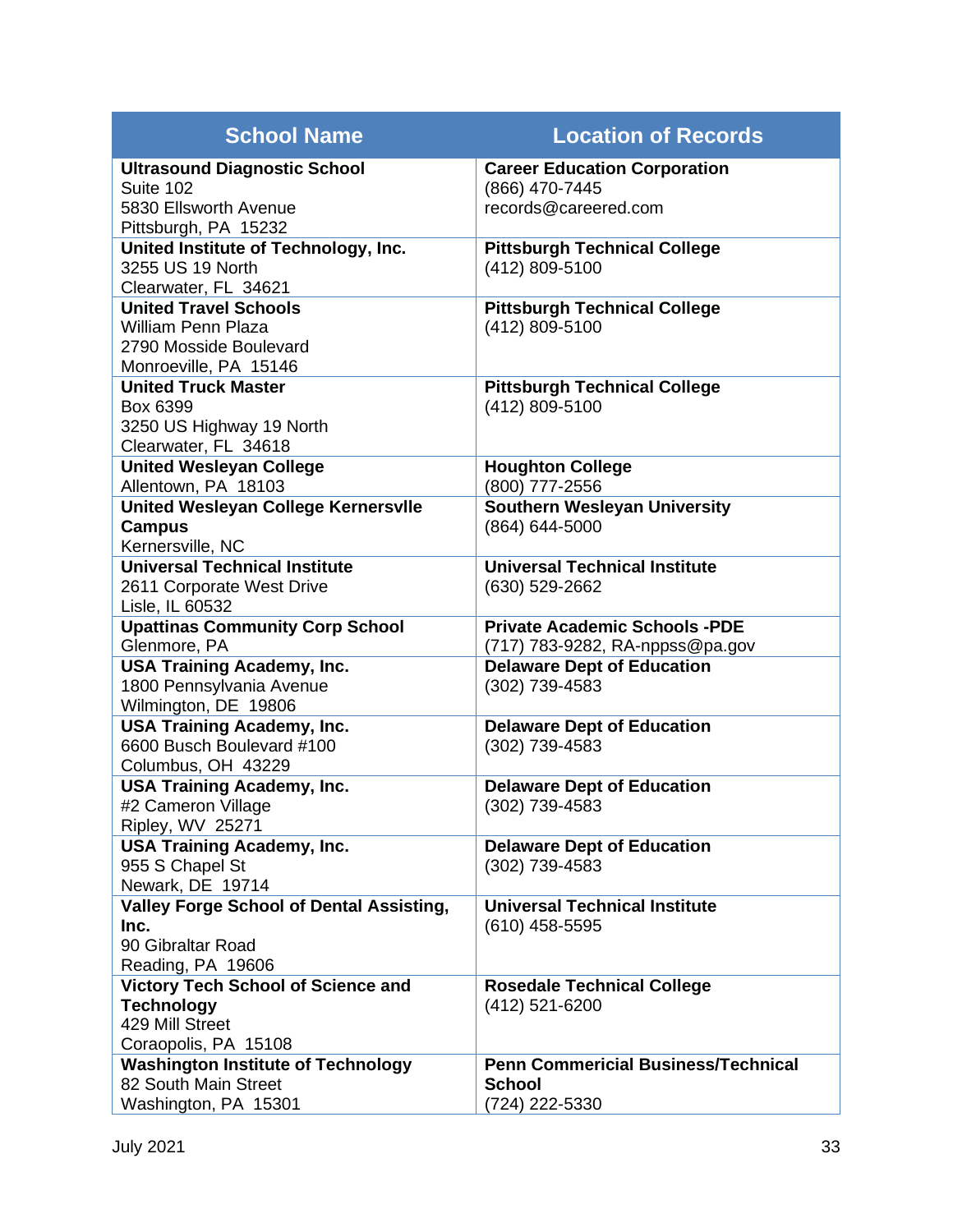| <b>School Name</b>                                                                                                    | <b>Location of Records</b>                                                                    |
|-----------------------------------------------------------------------------------------------------------------------|-----------------------------------------------------------------------------------------------|
| <b>Watterson College, Watterson Skills</b><br><b>Center</b><br>1415 North Broad Street<br>Philadelphia, PA 19122      | <b>Triangle Tech, Inc./Sunbury</b><br>(570) 988-0700                                          |
| <b>Watterson School of Business &amp;</b><br><b>Technology</b><br>5800 North Marvine Street<br>Philadelphia, PA 19141 | <b>Triangle Tech, Inc./Sunbury</b><br>(570) 988-0700                                          |
| <b>Waverly Heights Health Care Studies</b><br>1400 Waverly Road<br>Gladwyne, PA 19035                                 | <b>Waverly Heights</b><br>(610) 645-8600                                                      |
| <b>Welder Training &amp; Testing Institute</b><br>230 Johnson Street<br>Wilkes-Barre, PA 18702                        | <b>Welder Training &amp; Testing Institute</b><br>(610) 437-9720                              |
| <b>Welder Trng &amp; Tstng Inst Inc Kalix Trade</b><br>Schools 439-43 North 11th Street<br>Philadelphia, PA           | <b>Industrial Training and Testing Institute</b><br>$(215)$ 744-1008                          |
| <b>West Penn Technical</b><br>Pittsburgh, PA                                                                          | <b>Rosedale Technical College</b><br>(412) 521-6200                                           |
| <b>West Virginia Junior College</b><br>148 Willey Street<br>Morgantown, WV 26505                                      | <b>West Virginia Junior College</b><br>(304) 296-8282                                         |
| <b>Wheeler School</b>                                                                                                 | <b>Triangle Tech, Inc./Pittsburgh</b><br>(412) 359-1000                                       |
| <b>Wilkes-Barre Business College/Wilkes-</b><br><b>Barre Business School</b>                                          | Lackawanna Jr College<br>(570) 961-7810                                                       |
| <b>Will Travel School, Inc.</b><br>990 Second Street Pike<br>Richboro, PA 18954                                       | Will Travel, Inc.<br>(215) 741-5150                                                           |
| <b>William F Goodling Regional Advanced</b><br><b>Skills Center</b><br>2101 Pennsylvania Avenue<br>York, PA 17404     | <b>HACC - York Campus</b><br>(717) 718-0328                                                   |
| <b>Williamsport Hospital Institute Nuclear</b><br><b>Medicine Tech</b><br>777 Rural Avenue<br>Williamsport, PA 17701  | <b>Nuclear Medicine at Williamsport Regional</b><br><b>Medical Center</b><br>$(570)$ 321-1000 |
| <b>Wilma Boyd Travel School</b><br>Pittsburgh, PA                                                                     | <b>Pittsburgh Technical College</b><br>(412) 809-5100                                         |
| Wines, Steins & Cocktails, Ltd<br>614 Academy Street<br>Youngwood, PA 15697                                           | Forest Hills Transfer & Storage, Inc./C.A.<br><b>Walter Division</b><br>(724) 834-4410        |
| <b>Winner Institute of Arts and Sciences</b><br><b>One Winner Place</b><br>Transfer, PA 16154                         | <b>Laurel Technical Institute/Sharon</b><br>(724) 983-0700                                    |
| <b>World Wide School of Travel</b><br>221 Rohrerstown Road<br>Lancaster, PA 17603                                     | <b>World Wide Travel</b><br>(717) 394-6997                                                    |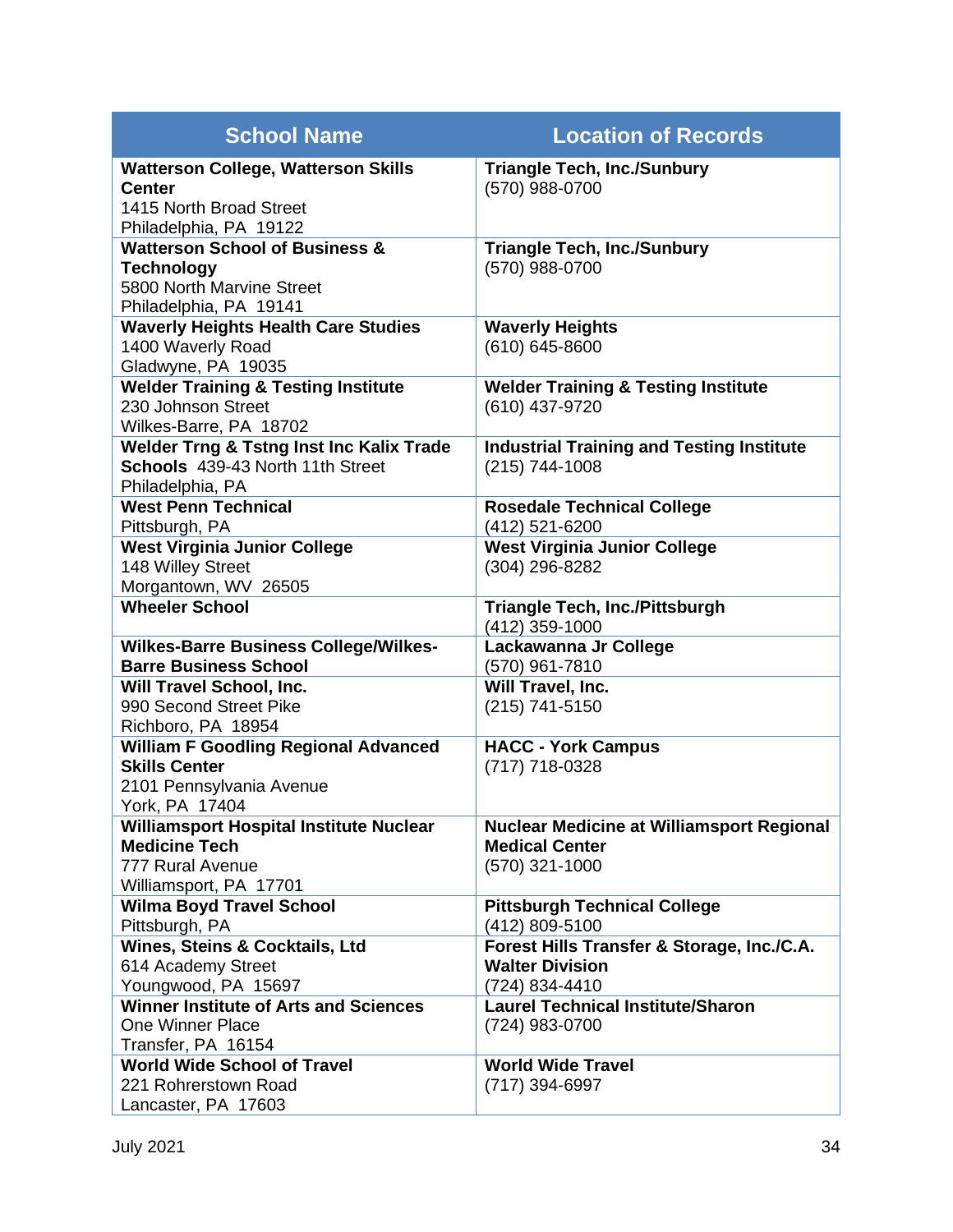| <b>School Name</b>                                                                                                                                                 | <b>Location of Records</b>                                |
|--------------------------------------------------------------------------------------------------------------------------------------------------------------------|-----------------------------------------------------------|
| <b>World Wide School of Travel</b><br>990 Postal Road<br>P.O. Box 999<br>Lehigh Valley, PA 18001                                                                   | <b>World Wide Travel</b><br>(717) 394-6997                |
| <b>Wrightco Technologies Technical Training</b><br><b>Institute/Alexandria</b><br>3376 William Penn Highway<br>Alexandria, PA 16611                                | <b>Claysburg-Kimmel School District</b><br>(814) 239-5141 |
| <b>Wrightco Technologies Technical Training</b><br><b>Institute/Brownston</b><br>Lancaster Co CTC Center<br><b>Snyder and Metzler Road</b><br>Brownstown, PA 17508 | <b>Claysburg-Kimmel School District</b><br>(814) 239-5141 |
| <b>Wrightco Technologies Technical Training</b><br>Institute/Chambersburg<br>225 Sollenberger Road<br>Chambersburg, PA 17201                                       | <b>Claysburg-Kimmel School District</b><br>(814) 239-5141 |
| <b>Wrightco Technologies Technical Training</b><br><b>Institute</b><br>1336 North Center Street<br>Ebensburg, PA 15931                                             | <b>Claysburg-Kimmel School District</b><br>(814) 239-5141 |
| <b>Wrightco Technologies Technical Training</b><br><b>Institute/Erie</b><br><b>Uniflow Center C-2</b><br>Erie, PA 16511                                            | <b>Claysburg-Kimmel School District</b><br>(814) 239-5141 |
| <b>Wrightco Technologies Technical Training</b><br><b>Institute/Harrisburg</b><br>1523 North Fourth Street<br>Harrisburg, PA 17102                                 | <b>Claysburg-Kimmel School District</b><br>(814) 239-5141 |
| <b>Wrightco Technologies Technical Training</b><br><b>Institute/Mount Carmel</b><br><b>Fourth and Vine Streets</b><br>Mount Carmel, PA 17851                       | <b>Claysburg-Kimmel School District</b><br>(814) 239-5141 |
| <b>Wrightco Technologies Technical Training</b><br><b>Institute/New Castle</b><br>750 Phelps Way<br>New Castle, PA 16101                                           | <b>Claysburg-Kimmel School District</b><br>(814) 239-5141 |
| <b>Wrightco Technologies Technical Training</b><br><b>Institute/Shelcota</b><br>8775 RT 422 W, P.O. Box 247<br>Shelocta, PA 15774                                  | <b>Claysburg-Kimmel School District</b><br>(814) 239-5141 |
| <b>Wrightco Technologies Technical Training</b><br><b>Institute/Uniontown</b><br>2 W Main St<br>National Cty Bldg, Ste 200<br>Uniontown, PA 15401                  | <b>Claysburg-Kimmel School District</b><br>(814) 239-5141 |